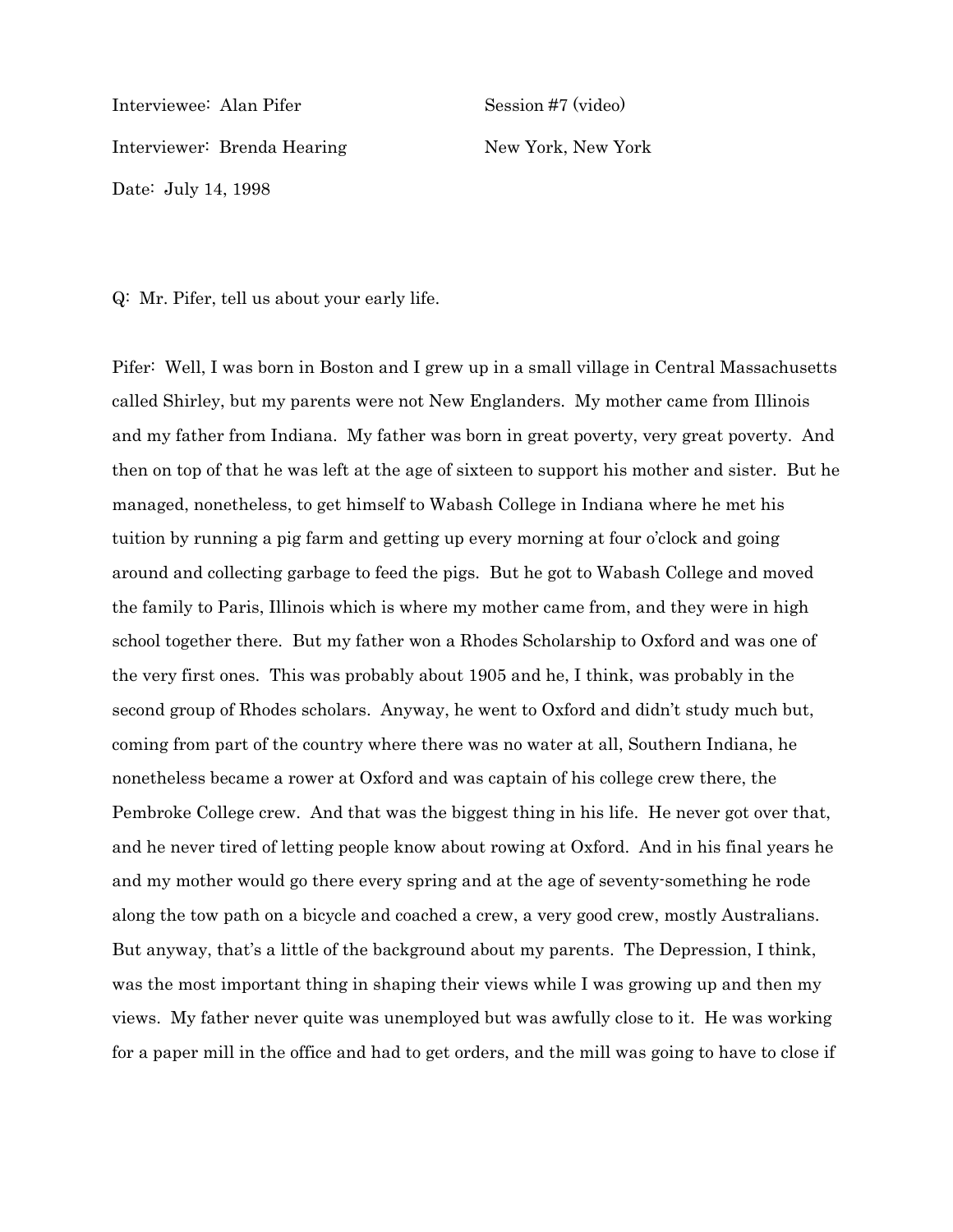he didn't get an order that was big enough to keep the mill running for another week. So he was under very great tension and I think this affected my life, and his, very much. Our relationship was affected by the constant tension he was under during The Depression. But it was a period when all American life was affected. There were, I've forgotten how many millions of unemployed but it was a very large figure, and it went on pretty much all through the 1930's really ending only when America got into the Second World War. But so I started out, I had two older sisters who were very, very liberal, super liberal. They somehow got to Vassar College, both of them, and I think Vassar students, most of them at that time, were quite left wing, and I think they were affected by that. And of course I was somewhat affected by them. They considered me a political ignoramus but nonetheless I acquired liberal leanings at that time. My father had been a strong supporter of Herbert [C.] Hoover until The Depression, and then suddenly he shifted over and became a very strong liberal supporting Franklin Roosevelt. I should perhaps say parenthetically that I met Roosevelt at that period. He came to Groton School which was only four miles from where my family lived, and which I was later to attend on a scholarship. But this was before I went there, and he had come because all his sons went to Groton, and he went to Groton himself. He was one of the very first people to go to the school. So when he became president he was anxious to put in an appearance at the school, and you know, of course, he was paralyzed from the waist down and had rode in this open car so you couldn't see that he was paralyzed, but he had to be lifted out of the car and carried into the chapel where there was [a] special service, I suppose to kind of bless his presidency. But anyway while he was waiting to go into the chapel and just sitting there in his car my mother suddenly grabbed me by the hand and marched me right up to, a little distance, to where his car was and said, 'Mr. President, I want you to meet my son Alan.' Just like that. And the Secret Service if they were there  $\cdot\cdot$  in those days there wasn't such emphasis on things  $\cdot\cdot$  but if they were there they didn't move a muscle. So I shook his hand, or he shook my hand and that was that. But then I did go to Groton School the next year and I think was probably the first person to attend there on a full scholarship. And this came about because my mother was a minor dignitary in the Episcopal church, and of course it was an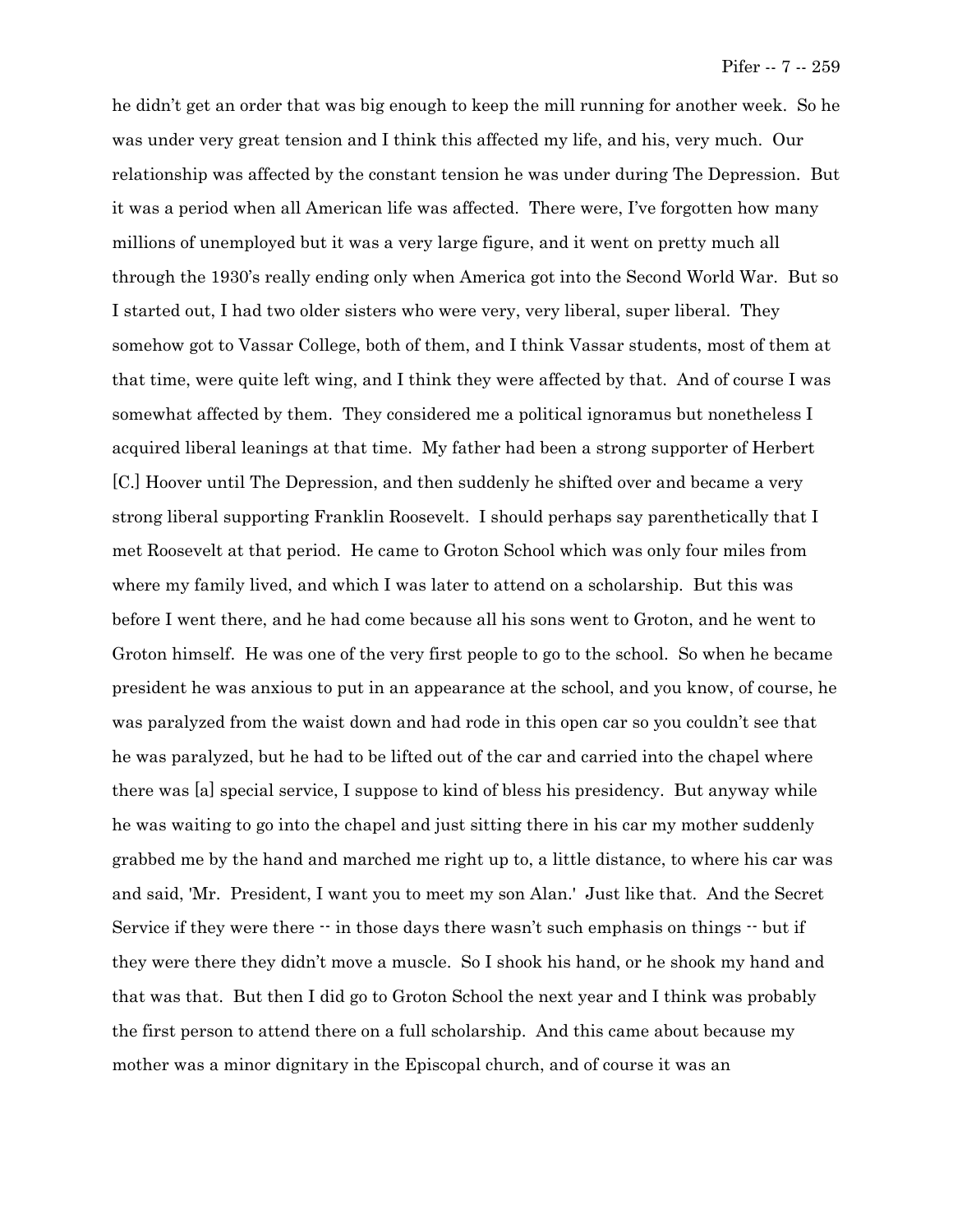Episcopal school, and the headmaster of the school had come to know her and I think he thought that it would perhaps democratize the school by having one little boy who was on scholarship. But that was part of my background. That [Groton] was of course a very republican, and very anti-Roosevelt  $-$  although finally the headmaster did come around and decided that  $\cdot$  you see, Roosevelt had not made much of a mark at Groton. He wasn't a very good student, and nobody ever suspected that he was going to go into politics and become a leader, governor of New York and then president of the United States. But he in fact did, and so when Roosevelt got to the White House then the head master  $\cdot$  the rector  $\cdot$ Dr. Peabody, kind of got over his antipathy to the whole idea and was very welcoming to Roosevelt.

Anyway that was part of my background. I graduated from Groton in 1940 and was admitted to Harvard. It was almost impossible not to get into Harvard in those days, and the tuition was five hundred dollars. It's now I think thirty five thousand, anyway, I had a little scholarship at Harvard but they didn't actually give it to me because I really didn't need it, particularly when I went back after the war. I had just one full year and part of my sophomore year before I decided to enlist in the army. It was right after Pearl Harbor and I just felt that I had to go in the war so I did. And I was in the war, I was away four and a half years, went in as an enlisted man, a private, and went to officer's school. I hadn't wanted to be in tanks but that's where I ended up, in an armored division, and finally was demobilized in 1946 as a captain. And had a pretty interesting war experience, not at the beginning but toward the end when we went to Europe, and then across to France, and in the Battle of the Bulge in Belgium. And that was pretty demanding. It was a very, very cold winter with deep snow, and we were of course living out in it. And the Germans had totally surprised us with this incursion into Belgium that nobody thought they had the capacity at that point to do. But they did and it turned out to be the biggest battle in American history, sorry, the biggest battle in history, except for Stalingrad, so it involved something like five hundred thousand men on each side. It was a pretty extraordinary undertaking, the whole thing, both on the German side, and then when we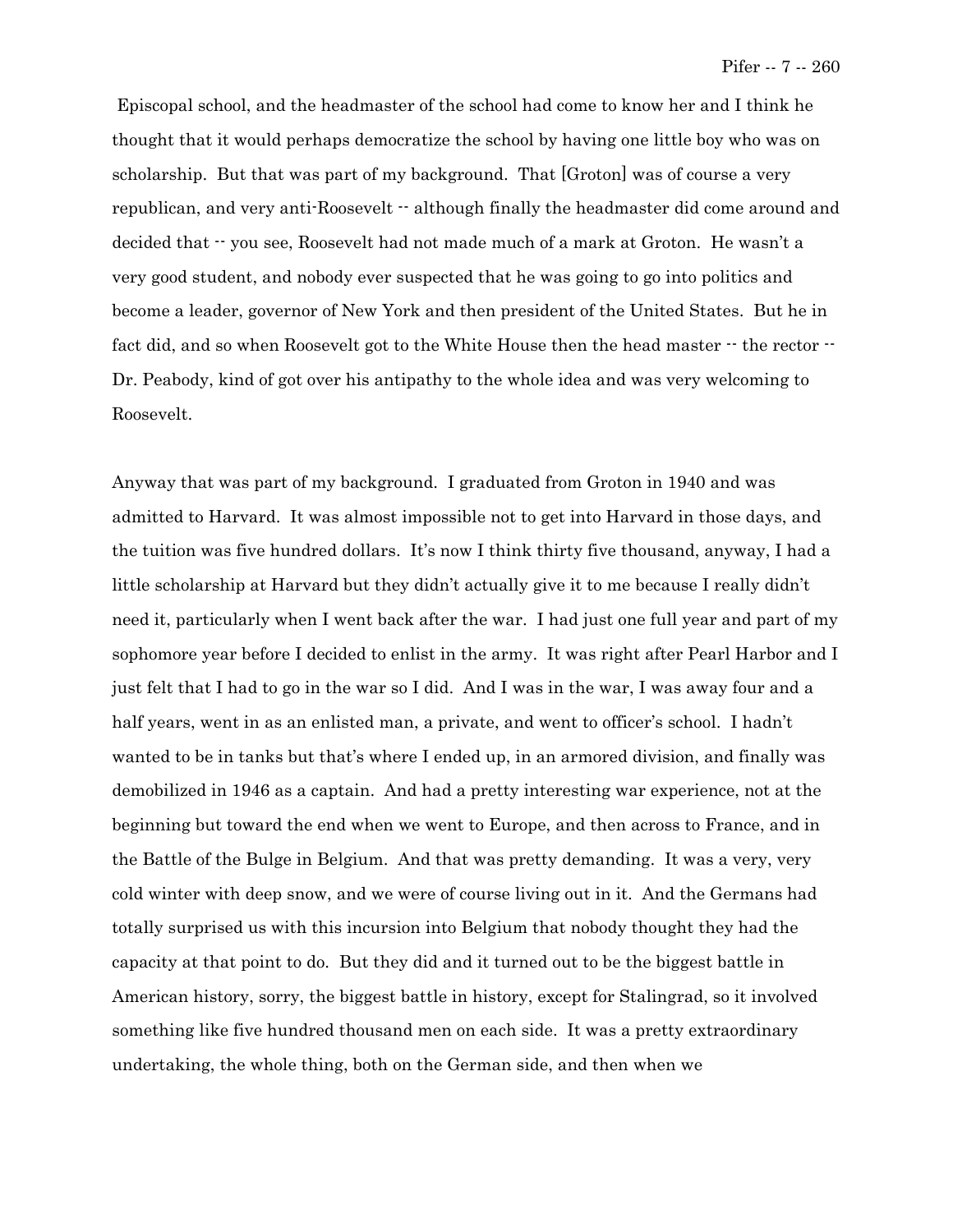finally rallied and realized what was happening then the American troops were able to overcome the Germans. Anyway we went across Germany and I ended up the war in Austria. Then finally was able to get back to the United States, went back to Harvard, got a very much abbreviated degree which I never was really able to add to, but they sort of let me out the back door with a degree in general studies, honors in general studies. But I never had a full four years, it was more like two and a half. That was all I got.

Then after the war I was about to start working for Harcourt Brace Publishing Company when I got a scholarship that I had hoped very much to get which is called the Lionel de Jersey Harvard Studentship, at Emmanuel College at Cambridge University in England. And this had been set up to honor the only person who was a direct descendant of John Harvard [who ever went to Harvard]. Harvard was the Englishman who in a sense founded Harvard, although really all he did was give his library which was about a hundred books. But anyway he got his name on Harvard, and this direct descendant of his had been located in England and some Americans raised the money to send him to a good school. He came from a very poor family, and then the minute the war came in 1914 he had to go in and was killed, almost the first day. So this scholarship was set up in his honor. And that's what I had. It was both academic and social, more social than academic, and you were supposed to engage in sports and, do other things of that sort, and go to the pub every night with your friends. I ran on the track team, not very well, but I played on the university ice hockey team, and we played various semi-professional teams around England, and even Switzerland.

So after that I liked England so much that I decided that I would not go home, that I would stay there and see if I could get a job. And very luckily I did get a job, no pay but I didn't need the pay because I had all my savings from the army, and I also had the American G.I. Bill [benefits]. So I was very well off, and so I was able to work in the embassy on the treaty that was to result in the establishment of the Fulbright Program in England. The cultural officer in the embassy wanted the job but he wanted to be paid in dollars, and I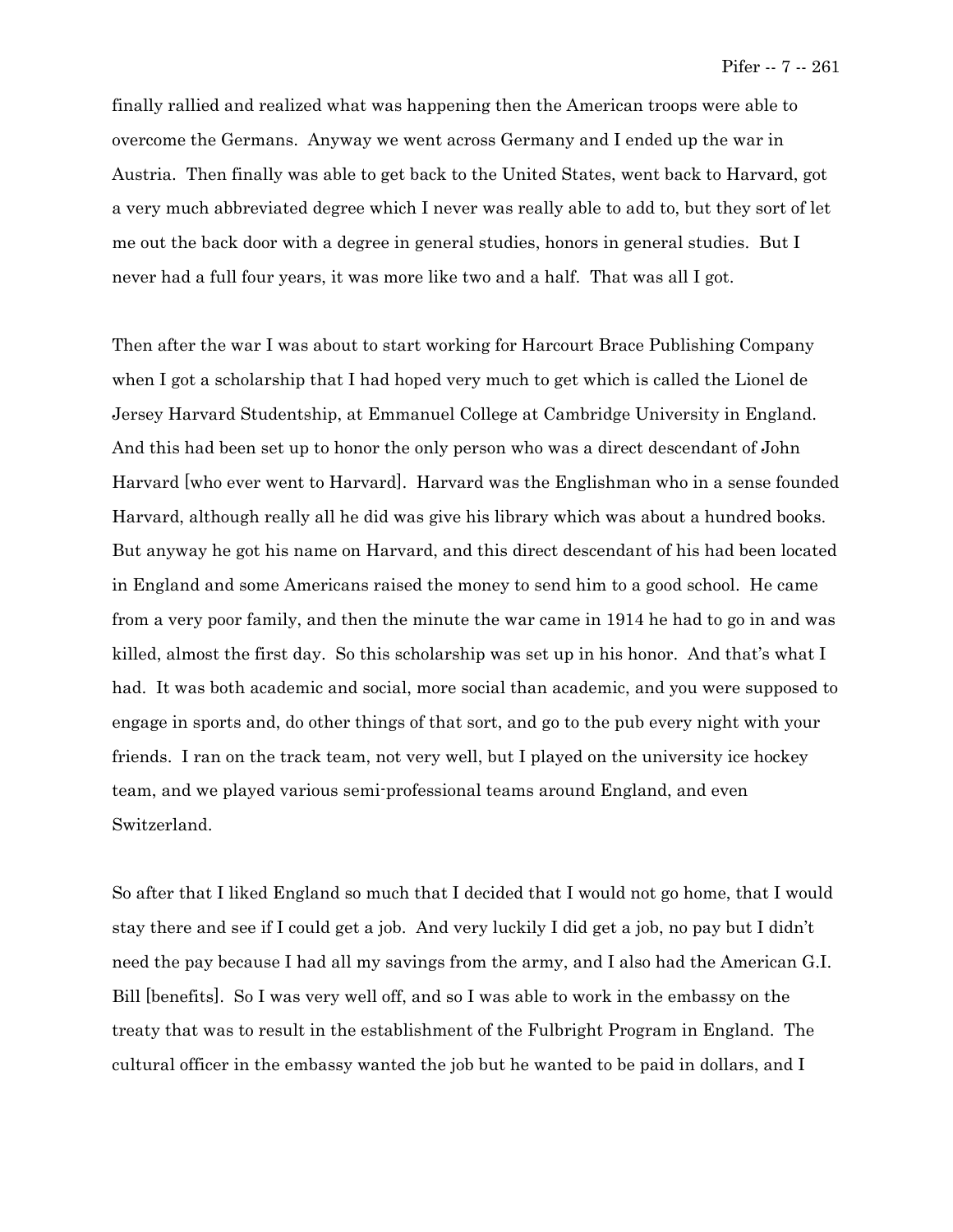was, of course, by then I was being paid, but in sterling. So he wanted me to keep the seat warm while he finagled somehow getting his pay in dollars, and he was going to leave this cultural embassy job, embassy cultural affairs officer job, but he never was able to pull that off. So the result was that I got the job and I was kind of young for it. I was about twentysix, or twenty-seven, but anyway, since it was all new I figured that I could do it as well as the next person and why not? So I did that, got into some trouble over Senator McCarthy, in that famous era in American life. Because the State Department was so, so hypersensitive about McCarthy, they were security-clearing all of the students who got appointed to Fulbright grants which was a ridiculous waste of time and money and so on, but that's what they were doing. I had a staff of twelve or fourteen people there, and they were all British except one who was an American woman who actually lived most of her life in England but she was an American citizen, and she made a clerical error which resulted in a black woman from [a] labor college at Cornell being told that she had a grant [before being security-cleared]. Now to cut down the whole time sequence, I had persuaded the State Department to let me write the letters telling the people who got the grants that they got them, and I could then tell them about transportation and all that stuff. There were a couple hundred of them. But she gave one of the approval letters, who got the award letters, to this woman who a) was black, and b) was of pretty left wing background and was destined to spend her year in England at Ruskin College which is a labor college sort of loosely attached to Oxford. So all the makings were there for some real trouble, and it soon developed. And the State Department then took the position of the Secretary of State  $\cdot$  oh, for a minute I can't think of his name  $[Dean$  Acheson $]$   $\cdot$  who took the position that I should be fired because of this, and so they in fact went so far as to appoint a successor to me who was a dean from Johns Hopkins University. And he came over but I wouldn't let him in the office because, because the State Department had no right to fire me because the treaty had set up a bi-national commission who actually were the governors of the program, and my employers. And only the commission could fire me. But in any event the State Department pressed on with this to a point where finally two of the members of the British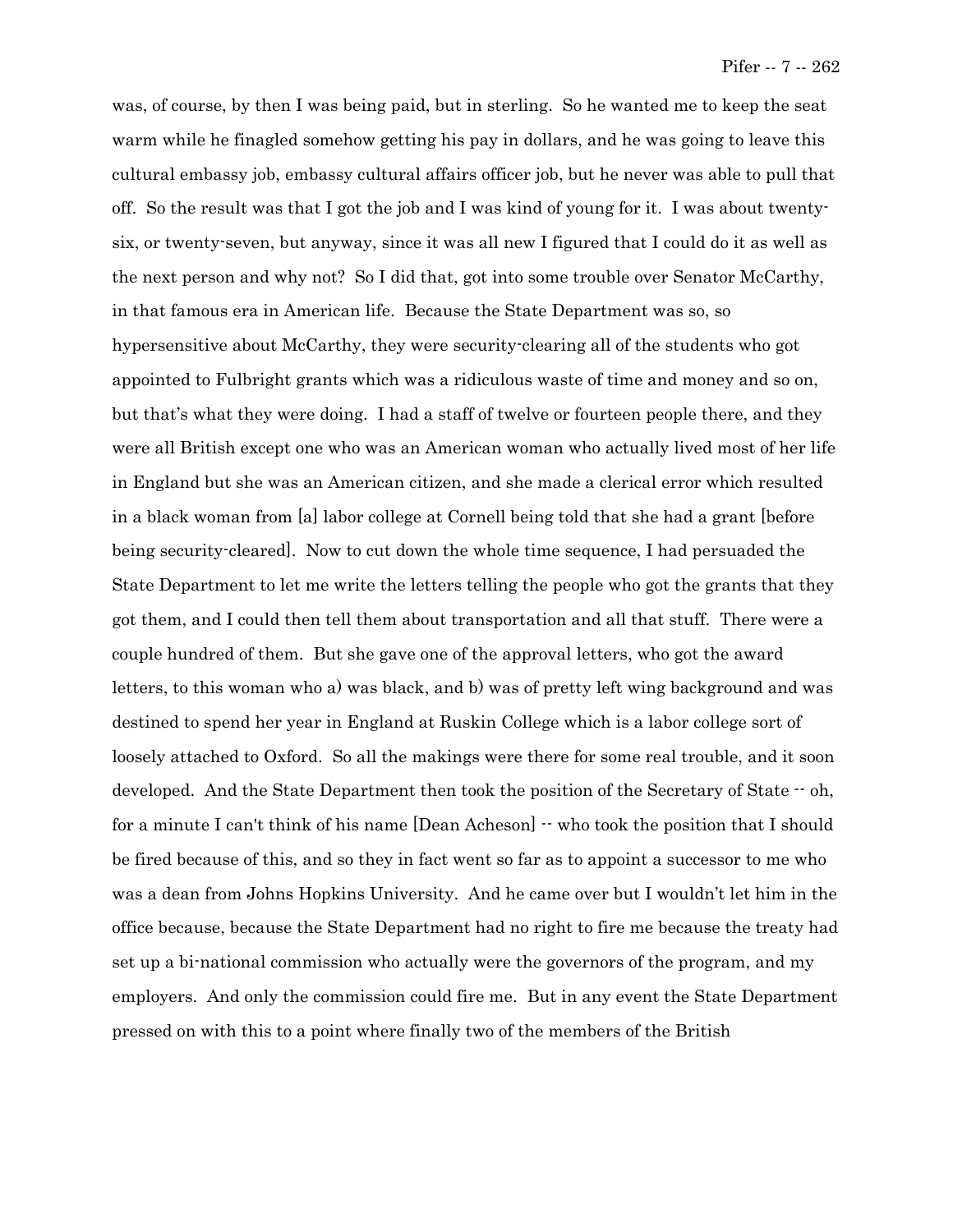commission[1](#page-6-0) decided they would go over and back the Secretary of State into a corner and tell him, clearly, that if they [the department] went ahead with this nonsense about firing me that they were going to take all of the British universities out of the program, Oxford, Cambridge, and the whole lot. And they were prepared to do it. So he backed down finally and nothing ever happened. The woman came over and she was perfectly alright, and I guess McCarthy never quite found out about it because it never came up again, and I stayed on for six years<sup>[2](#page-6-1)</sup> as director of the program.

Anyway, to move on, toward the end of the program the Colonial Office in England decided that, well, it really would have been a decision of the government at large, that they wanted their colonies to participate in the Fulbright Program. So in  $1952 - 51/52 - 1$  that winter, I went out to the West Indies and visited Guiana and Trinidad, and Barbados, and Jamaica to talk about the Fulbright Program. Then the next winter they asked me to go to all their colonies in Africa and do the same thing. So I had by then decided I was going back to America and so they talked me into, it wasn't too difficult, to going to Africa for five or six months, and visiting all their colonies, which I did, all except Somaliland, and Gambia. But Nigeria; Gold Coast as it was then called  $-$  Ghana later; Kenya; Tanzania, which was then called Tanganika; and the Rhodesias and the whole lot. And it was in that trip that I responded to some very strong suggestions by friends in England that I should visit South Africa. South Africa was not a British colony. It was by then an independent country within the  $-$  self-governing country  $-$  within the British commonwealth. Later it left the Commonwealth altogether and became the Republic of South Africa, but at that time it was still in. But it could not participate in the Fulbright Program because it was self-governing. And I spent two weeks in South Africa and met some people at the University of Capetown which later became one of my great interests, that university, and still is. And when I then went back to the United States and, as we were discussing earlier, I walked in off the street with no appointment and got a job at Carnegie

 $\overline{\phantom{0}}$ 

<sup>1</sup> Note: "British members of the commission," not "members of the British commission." A. Pifer, 8/99.

<sup>2</sup> Note: it was actually "five years," not six. -- A. Pifer, 8/99.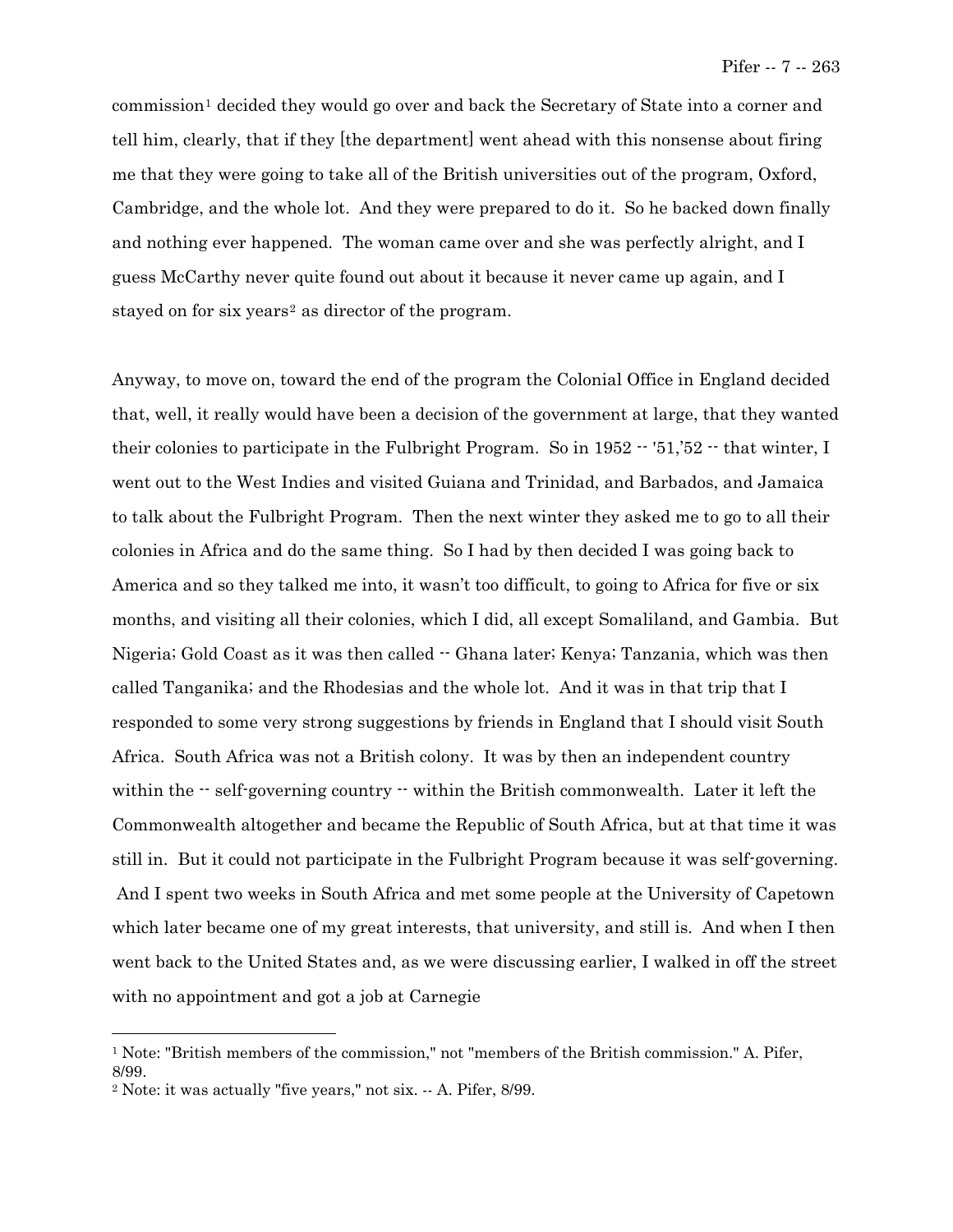Corporation which is rather unusual to say the least --

Q: Tell me about that in some detail, Mr. Pifer. That first visit to Carnegie, off the street, tell me a bit more about --

<span id="page-6-1"></span><span id="page-6-0"></span>Pifer: Well, how it happened was that I had an appointment with the Rockefeller Foundation and I thought I was actually going to get a job with them, and went to see them and found they hadn't done anything about setting up interviews, or anything, whether they'd forgotten -- I thought they'd made a commitment to me but they hadn't. At any rate I was kind of angry and walked out, and I had heard of Carnegie Corporation so I said well I'll just go try it, and went in and met the person who had just taken over the direction of the international program which was called the British Dominions and Colonies Program, because that's the way Carnegie had set it up, and said I'm Alan Pifer, I've just come back from, from six months or whatever it was, five or six months in Africa, and was running the Fulbright Program. And he gave me the oddest look. Finally he said, 'My god, you've got the exact profile of what we're looking for.' And he said, 'We've looked everywhere to find somebody with some experience in Africa and we couldn't find anybody.' So they hired me pretty much on the spot. John Gardner and Jim Perkins just said, 'Well you're it.' And John Gardner asked for my background and I told him that I had been at Groton, and Harvard, and Cambridge, and he said, 'Do you think you can live that down?' And I liked him instantly. And so, and I hoped I would have a job there. Well in fact I became the second in charge with Steve Stackpole, number one, in this British Dominions and Colonies Program, initially working in Canada and Australia and New Zealand, although these were the areas that Steve was more comfortable in, and very soon after joining the foundation I found myself in South Africa looking into the program there and kind of trying to breath some new life into it. It had been largely moribund during the war years of course, and then I don't know how many years later, I guess it would have been about 1965, something like that, no, '63, that Jim Perkins, the vice president of Carnegie, left to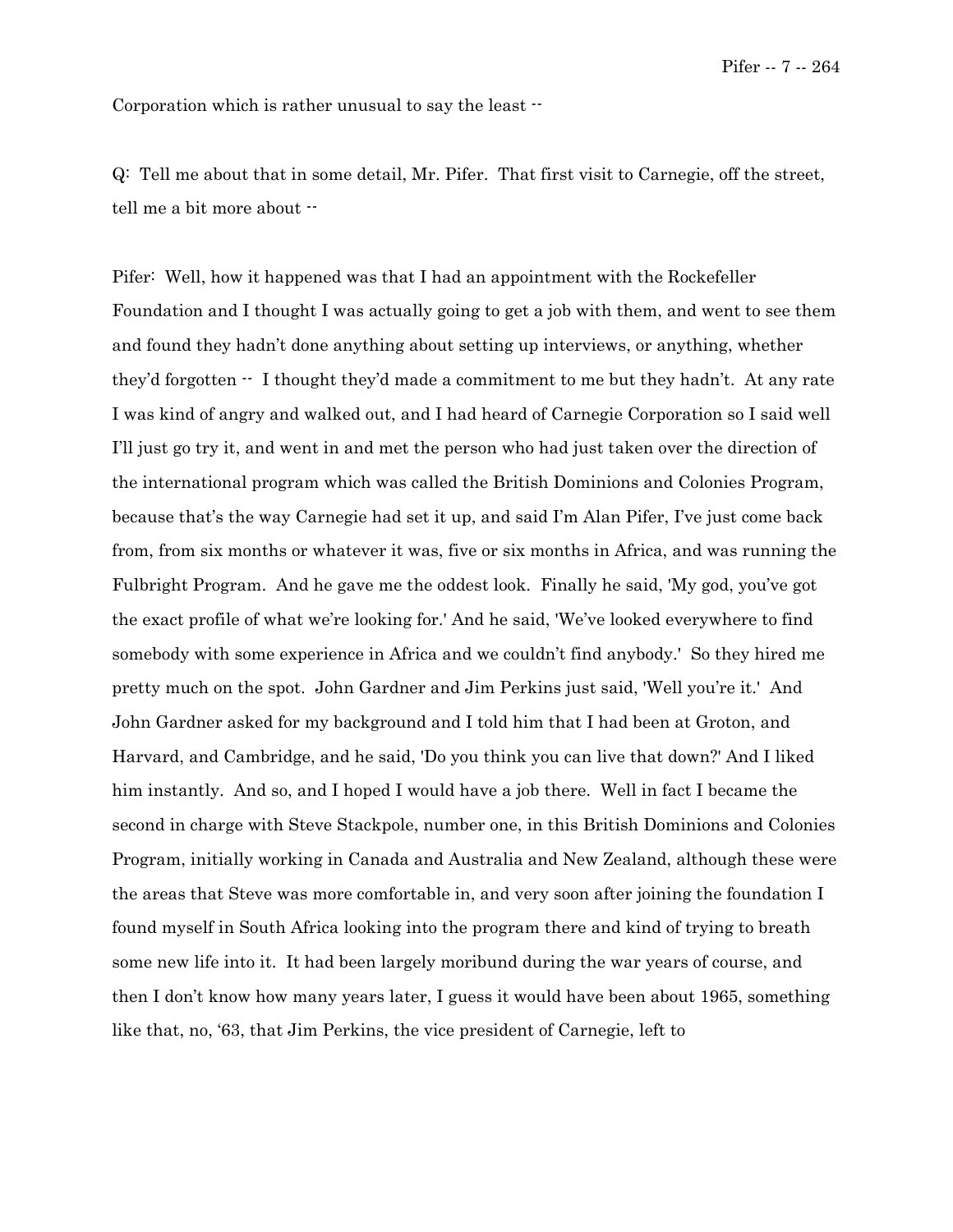become president of Cornell University, and I was then promoted to vice president for the whole program, not just the international program, and worked very closely with John Gardner for I guess, perhaps two years, and then John was very suddenly appointed Secretary of Health, Education, and Welfare by Lyndon Johnson. I was in England and I got a cable from [Morris Hadley] the chairman of the Carnegie board saying you're it, you're now acting president. So I had to go home and, it was a big jump for me because I had not been really doing much work for very long in the American program which was after all over ninety percent of the total. So I had to work hard to fill in a lot of pretty big gaps in my background, particularly about the social sciences, about which I knew very, very little. But Lloyd Morrisett, who had been John Gardner's assistant, became mine, and also became a vice president, and he was a big help to me, and Florence Anderson, the secretary of the foundation, a very big help.

I guess the most exciting thing of that period, or at least the most demanding was the 1969 Tax Reform Act in which was brought on in part, in the part of the act that was very antagonistic towards foundations was brought on by McGeorge Bundy, president of the Ford Foundation who had done some very indiscreet things, in particular giving sort of personal grants to all of Bobby Kennedy's staff after Bobby Kennedy was assassinated. And that was the sort of thing you just couldn't do. Bundy knew he couldn't but went ahead and did it anyway, and that got the whole foundation field into a lot of trouble, and also making grants that were in effect political, and helping Carl Stokes get elected as mayor of Cleveland, first black mayor, I guess in the United States. So Congress was really out to get him, mostly the Republicans, but also a lot of Democrats, particularly southern Democrats who felt that the Ford Foundation was too liberal on the race issues. I was of course quite new, by then this was 1969, to the broader issues of philanthropy at large, and probably one of the, certainly if not the most junior, close to it, of the presidents of the larger foundations in the country. But I think there as sort of a counter weight to Bundy whom they did not like, and did not want to elect, they elected me to be their chairman and spokesperson during this investigation of foundations that was conducted by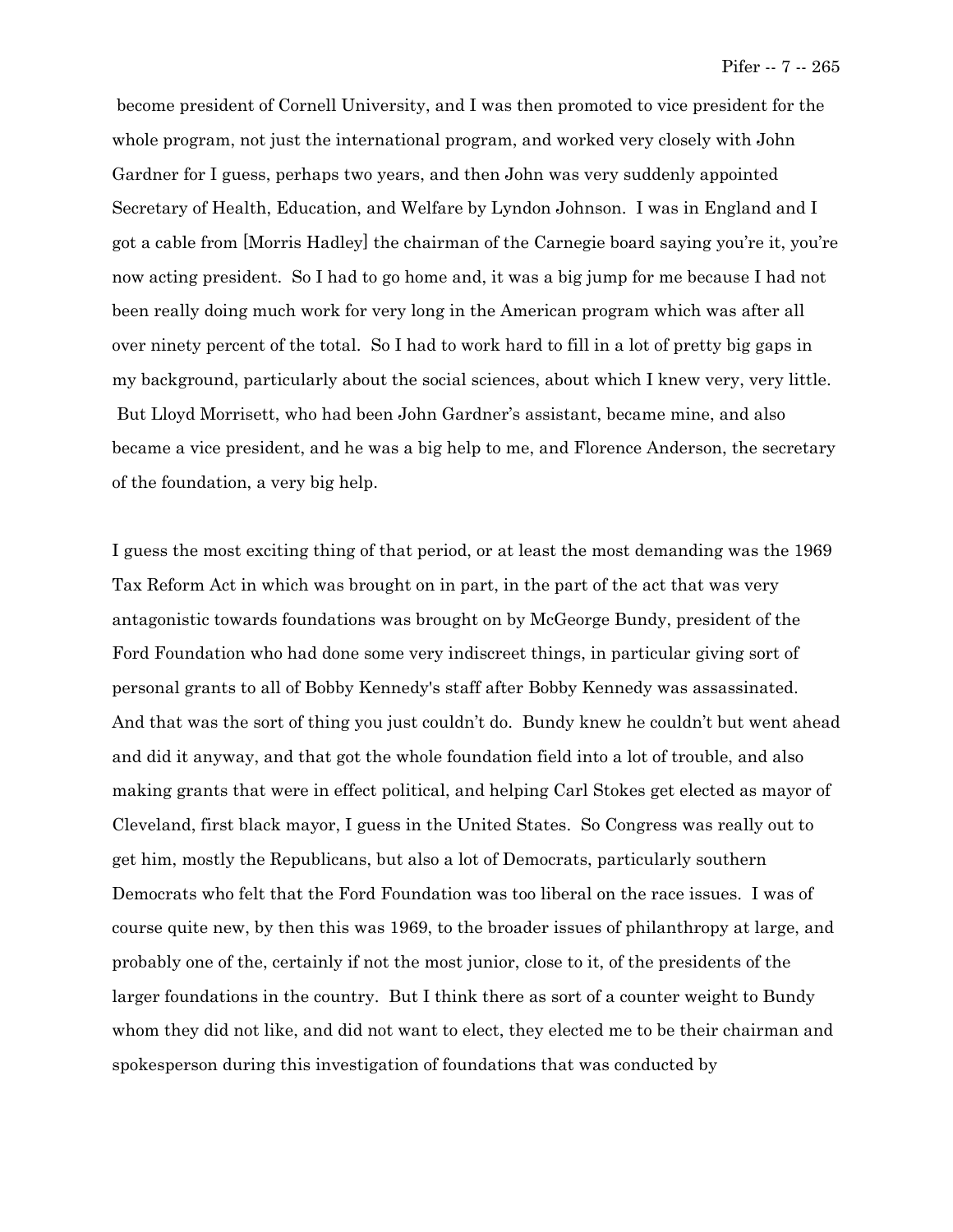the Ways and Means Committee of the House, and the Senate Finance Committee. Because it was tax legislation, both houses were involved. Well maybe that's a place to halt for a few minutes while I have a drink of water.

#### [END TAPE ONE, SIDE ONE; BEGIN TAPE ONE, SIDE TWO]

Q: Mr. Pifer, tell me about your first impressions of Carnegie: staff, board, who taught you the tools of your trade, who brought you along.

Pifer: Well, one impression that I had was when I was offered a job there, I talked to two or three people before  $I - I$  knew I was going to accept it, but I talked to one of my old professors at Harvard, Howard Mumford Jones, from North Carolina, history professor, because he had had some contact with Carnegie. He said that I would be amazed at two things: the fact that all the walls were covered in mahogany, and that the carpets were so thick that you needed snow shoes to walk over them. [Laughter] Of course, I had been in for an interview and I was amused at his description of it.

But it was a very formal place, very formal, and very old-fashioned both in looks and in the way it operated. The staff was 100 percent white, except for one person, Saunders, who was never dignified with a first name or with a "Mr.," a title. He had been Andrew Carnegie's valet, and he had a little hole in the corner office and ran errands such as taking money down to the bank or getting money or whatever. But other than that, there was no person of color on the staff.

And aside from Florence Anderson, the assistant secretary  $-$  Bob Lester, being secretary at that time  $-$  there were no women on the [staff]  $-$  the women were secretaries and they were referred to as "girls," which was characteristic of the times.

It was a very staid sort of environment in which you felt that you had to talk in whispers.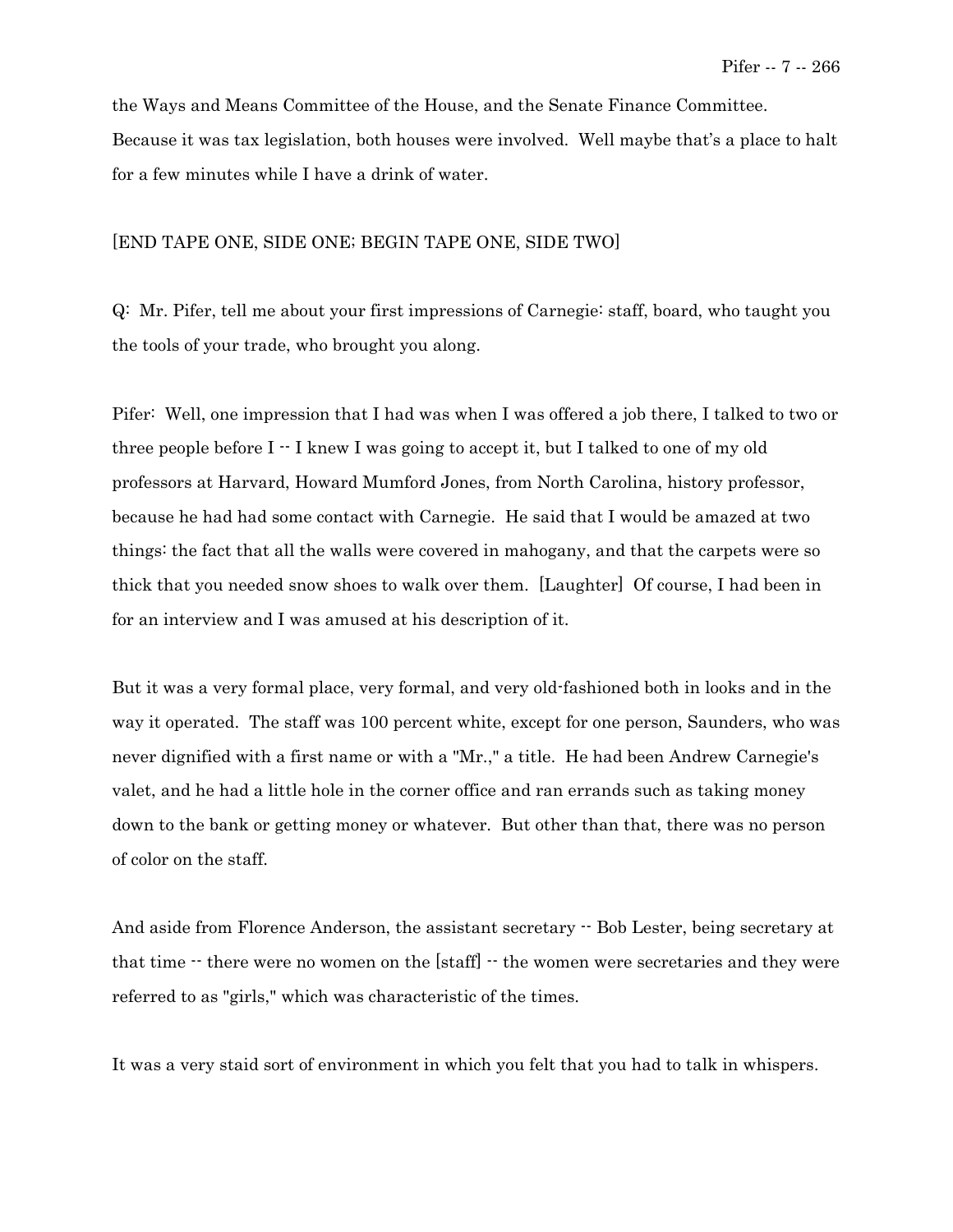It livened up a bit. It was a difficult period in Carnegie history, because the president of that day was not John Gardner, it was Chuck Dollard, and Chuck Dollard had had a series of mental breakdowns. Each time he had one of these, John would have to fill in for him, and finally it got so bad that the trustees did what they should have done much earlier, which was arrange for Dollard to retire and put John Gardner in the job. But John had been through that rather difficult period and he was quite tense.

It was a sort of formidable board of trustees at that time. It was what later became known as a blue-gray board, because it was all men and they all wore either dark blue or dark gray suits, so it was a blue-gray board. It contained the heads of some major corporations and big banks and people who were formidable figures in their field, but knew nothing about the things that the foundation was involved in. Most of them knew nothing about it. There were one or two exceptions: Caryl Haskins, who was president of the Carnegie Institution in Washington and a very great scientist, and one or two others. But mostly they were business and professional people, mostly lawyers, the professional people, and the others, businessmen and bankers, a lot of bankers.

So John did not feel, I guess, at that time that he could change the board. In fact, I think his attitude toward it was that if he didn't talk too long in the meetings and made it interesting and picked out just a few things, and didn't try to really describe what the grants were all about, that the board would be satisfied with that. And that was pretty much the way it worked.

I made the mistake once or twice, but never again, of telling the trustees too much, and then got all tangled up and got them confused and so on. But that was something I did learn from John, actually, make it interesting and don't tell them too much.

Well, that was what the foundation was like. For another reason it was a difficult period in the Corporation's life and all foundations, because there had been two congressional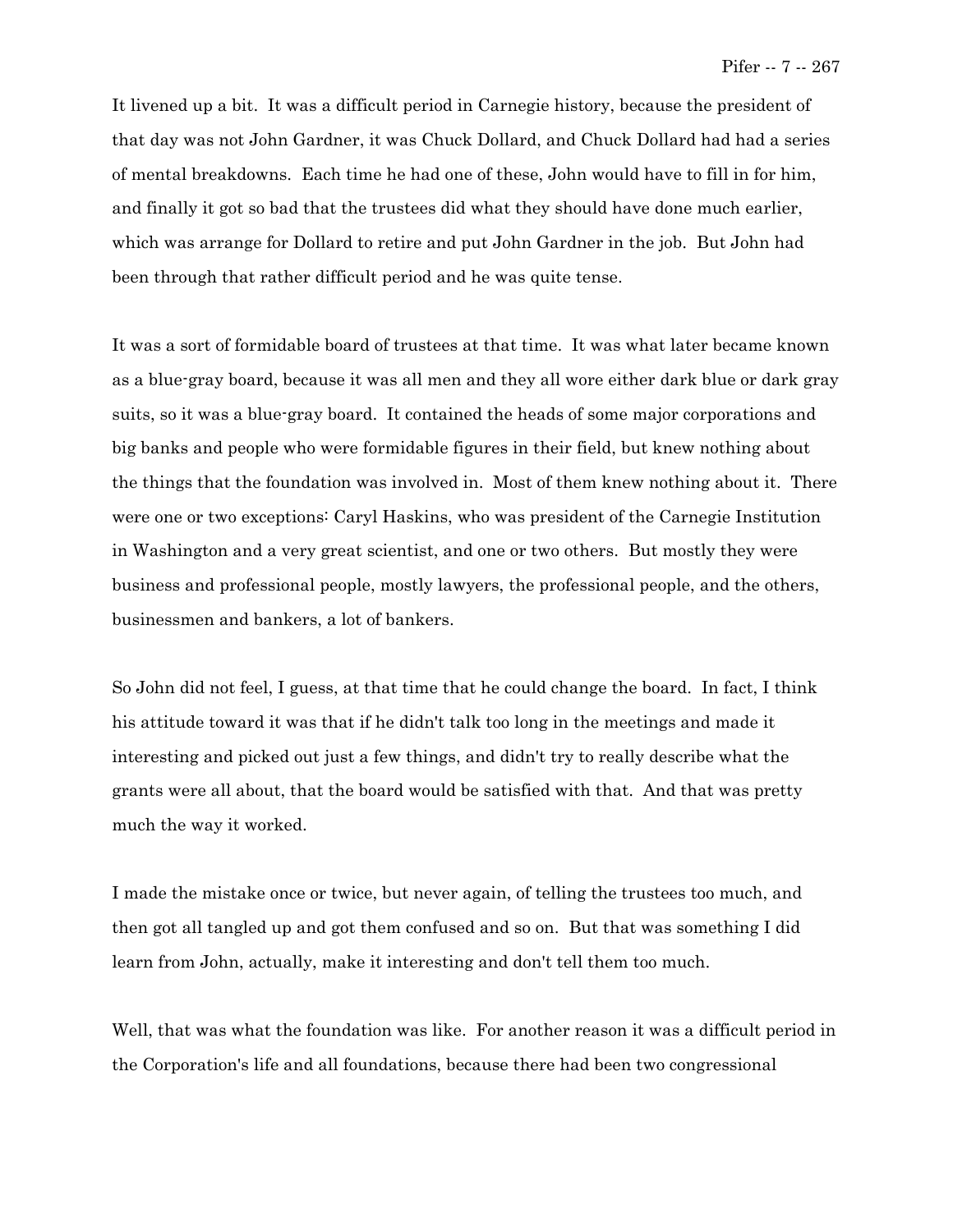inquiries, the Reece Committee and the Cox Committee, that had made a study of foundations, with a possible view to lifting their tax exemption, which would have been an absolute disaster, of course, and probably would have resulted in no new foundations ever being established, quite possibly so.

So out of that a lesson was learned not by the field at large at all, but by Carnegie Corporation, in the person of John Gardner and the vice president, Jim Perkins, that we should spend a lot more time and effort on informing the world, but particularly the powerful end of it, about what foundations were, and particularly who we were and what Carnegie was all about, and what Mr. Carnegie himself had stood for and what his interests were, and so on.

So we set out to do that and, in due course, hired a person who became a sort of public relations director and writer, [a] job filled by Avery Russell at the present time, and other people. Barbara Finberg was involved in that sort of effort initially, as an editorial assistant.

Well, let's see. Where should I go from there on the nature of  $-$  have I answered your question about what the Corporation was like in that day?

Q: I think so, and I'm still wondering about how you learned this business of philanthropy. You came to Carnegie as a very young man, and I'm wondering who taught you.

Pifer: Well, John Gardner taught me a bit. One thing that he taught me, which I have teased him about  $\cdot$  he doesn't like to be teased  $\cdot$  is that you have to be a very good bluffer, and he was excellent. I mean, he could give the impression of knowing all about some subject when he really -- I knew he knew very little about it, because we'd worked together on it. But he was a master at that, and that's what I learned, that I had to do that, that I could not get on top [of everything]--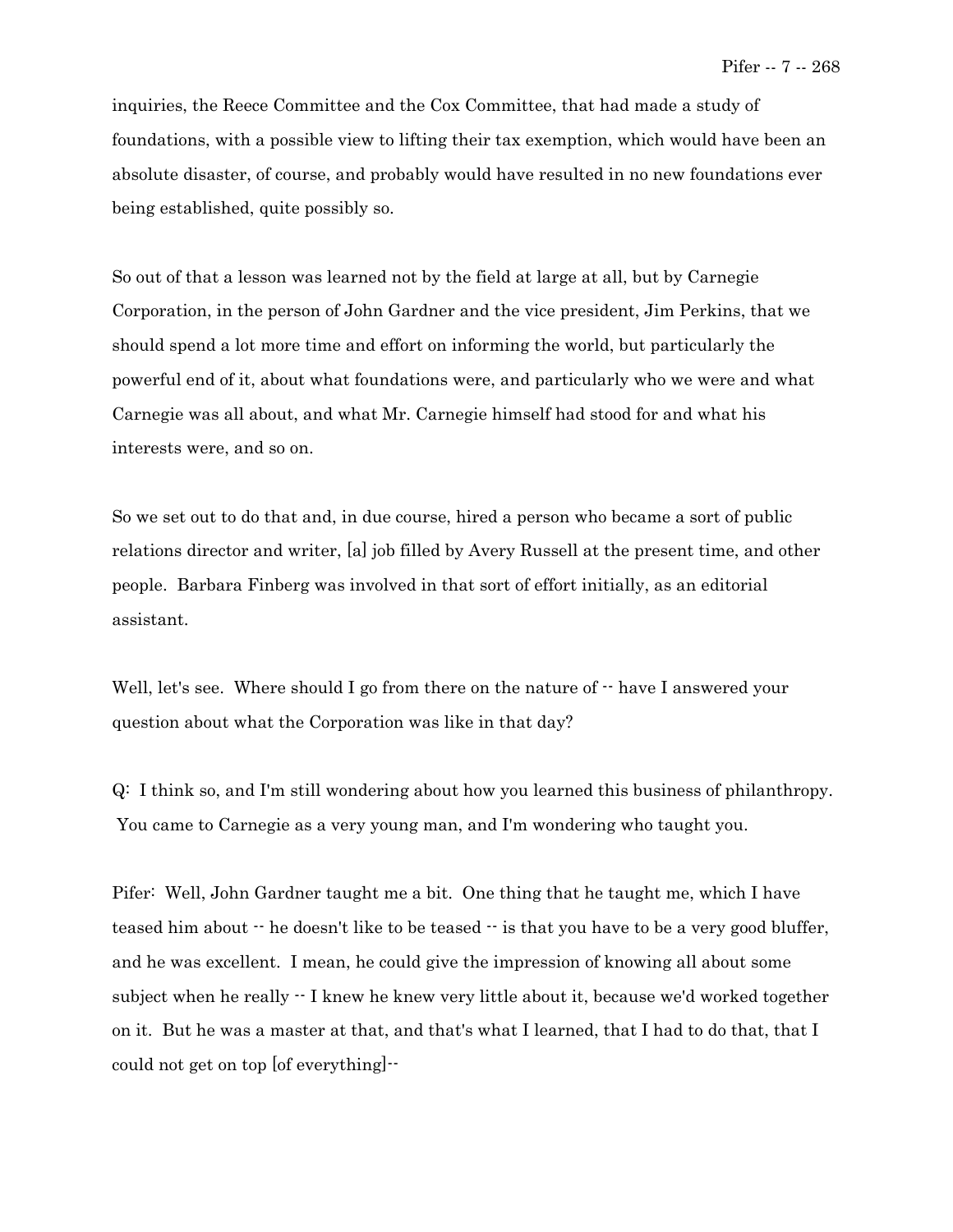A foundation has access to immense amounts of information and knowledge and highly intelligent, well-educated people who are constantly coming in, looking for money, of course, and foundations are looking for good people. In order to not make a fool of myself in that sort of process, I had to learn a lot, but I also had to become a very good bluffer, as John Gardner was. John also, of course, had a huge command of the social sciences, which I did not have. But I had my international experience, six years in England and six months in Africa and earlier experience in the Caribbean, so I could fall back on that at times. And there was at least one important area, which was South Africa, where I was the only one in the foundation who knew anything about it, or indeed in any other foundation. It was just unknown territory in those days.

Q: You were pioneering in that regard.

Pifer: Yes.

Q: Tell me something about the activities that you initiated in South Africa.

Pifer: Well, there were two kinds of activities. There were the ones that the Corporation was involved in and then there were a number that I was personally involved in, but didn't have too much to do with, they weren't things being financed by Carnegie, and one of them was the African Studies Association. There were about a half a dozen of us who were the founders of the African Studies Association.

Then USSALEP, U.S.-South Africa Leader Exchange Program, which was founded by the American Friends Service Committee in Philadelphia, and I was one of the originals, I'm one of only two people still alive who were  $-$  that was in 1958, that that was founded. It had a joint board, South Africans and Americans, and the purpose was to  $\cdot\cdot$  we knew we didn't agree on most things, but the purpose was to try to have an exchange of views, and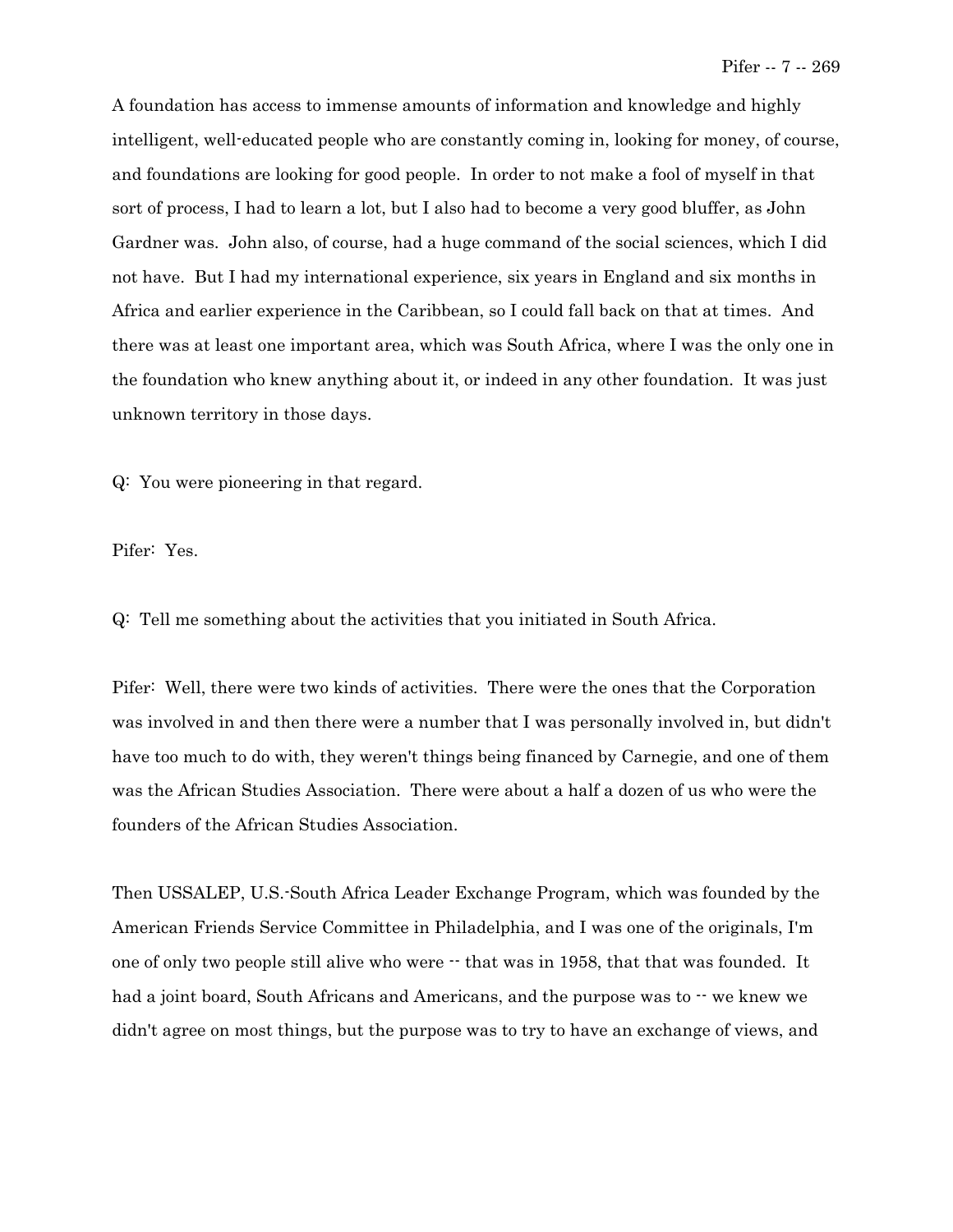our purpose, of course, was to try to influence the South Africans to begin to cope with their enormous problem of race relations, which was about to burst on the scene and, of course, did later, somewhat later.

We did have some influence through USSALEP. We held the first interracial conference ever held in South Africa. It had to be held at the Jan Smuts Airport lounge. [Laughter] The South African Government wouldn't let the blacks, who were part of our team, but not the South African side, wouldn't let them out of the airport, so we had the conference in the airport, in the Holiday Inn at the airport. But that broke new ground. So we kept pressure on them until they began to appoint some people of color to their board. They hardly ever, in my time of activity in it, although technically I'm still a member -- South Africans, curiously enough, were more prejudiced about having women on the board than having blacks. They were much more willing to have blacks, as long as they were male, than they were women.

Even today, there are hardly any women on that board. It's extraordinary, but there is enormous prejudice toward women having responsible positions, in all three or four  $-$  all four communities, racial communities. That would be the white group and the colored group, which is a special racial group in South Africa, and the Indians -- Indians from India, not American Indians, obviously  $\cdot$  the white group was split between two-fifths were of English origin and English-speaking, and three-fifths were of Afrikaans background, Afrikaaner background, and spoke Afrikaans. So USSALEP was able to pull these groups together, but never really was able, no matter how much pressure we put on from the United States, they would always say  $\cdot$  and all groups, including the blacks, especially the blacks, would say, 'There aren't any qualified ones.' Which was not all that far from American beliefs at that time, if you take Carnegie Corporation with no women except Florence Anderson in a policy position.

But that was one of the things, when I became  $-$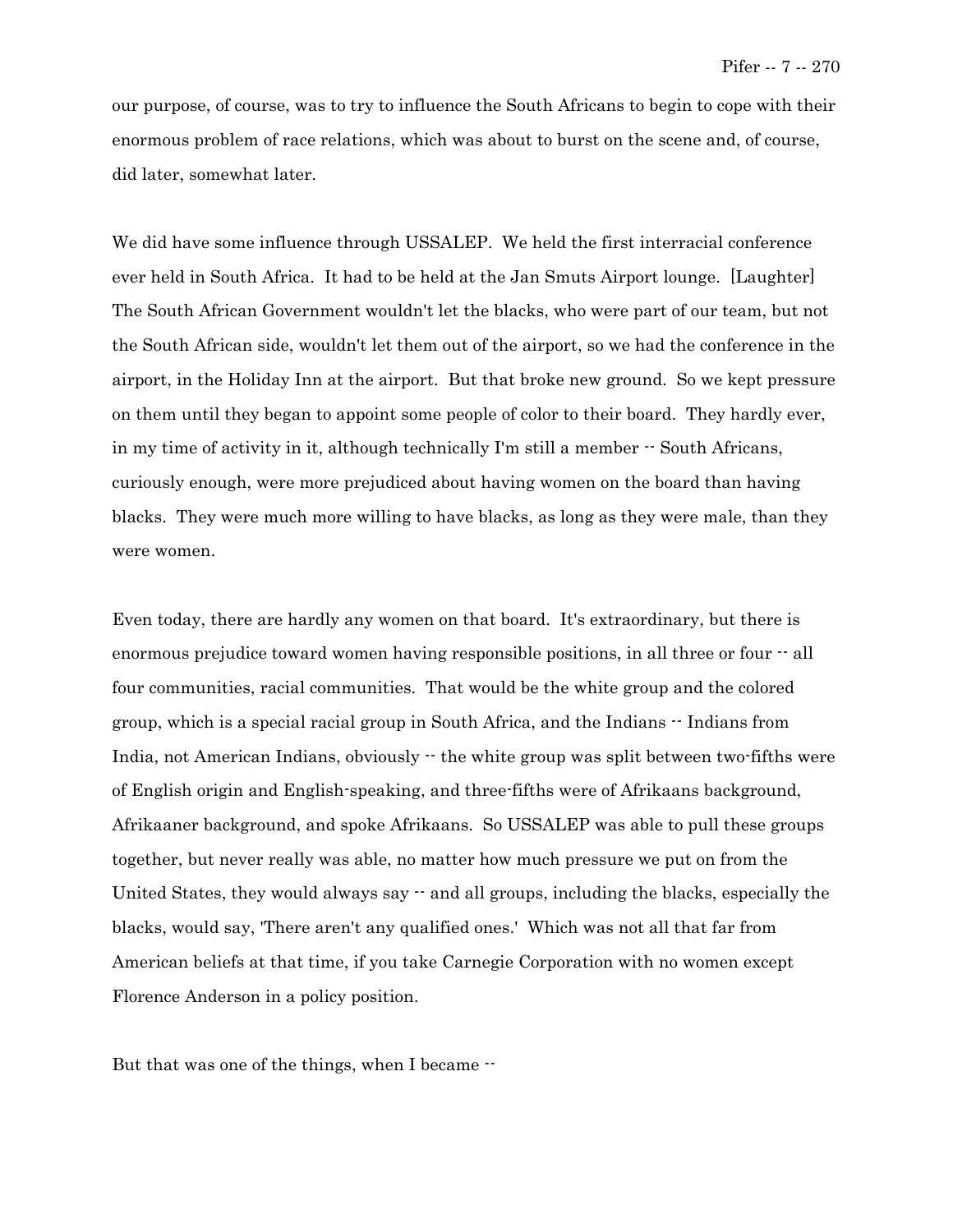Q: I've got to stop you there.

### [END TAPE ONE, SIDE TWO; BEGIN TAPE TWO, SIDE ONE]

Q: Mr. Pifer, tell me about the Corporation's activities in South Africa under your direction.

Pifer: Well the Corporation had first became involved in South Africa as early [as] about 1910, and in making grants for public libraries, there were not a lot of them but there were a couple, in particular, that I learned about later. Then it also became involved through the Phelps-Stokes study. The Phelps-Stokes Foundation did a study of teacher training in the Rhodesias, particularly Southern Rhodesia and Kenya, and I guess in South Africa too. And Carnegie was in some way involved in that. I can't remember just exactly how, possibly we helped finance it because the Phelps-Stokes Foundation did not have very much money, so anyway, we were involved quite early but it was not a big involvement, although Fred Keppel, president of Carnegie in the 1930's did make a trip out to South Africa. He also went to Australia and New Zealand, but he made a trip to South Africa, and one of the reasons was that there was a graduate student at Columbia, at Teachers' College called Ernest Malherbe, or in English [pronunciation] Ernie Mal-her-bee, and he was a very bright fellow, and the people at Carnegie got to know him, and so when Keppel went out to South Africa he had cabled to Ernie who had gone back to South Africa just before that, saying would Ernie meet him on the dock at Cape Town with some ideas about what Carnegie could do in South Africa. So sure enough Ernie Malherbe was there and this led directly into the so-called Poor White study which was the first big thing that Carnegie did. There's been a lot of controversy over that study, which Ernie was very much aware of later. At the time it seemed perfectly natural in South Africa, and this was sponsored by the Dutch Reform church there, to think that any real approach to South Africa's problems, which were very considerable, great poverty in the country at that time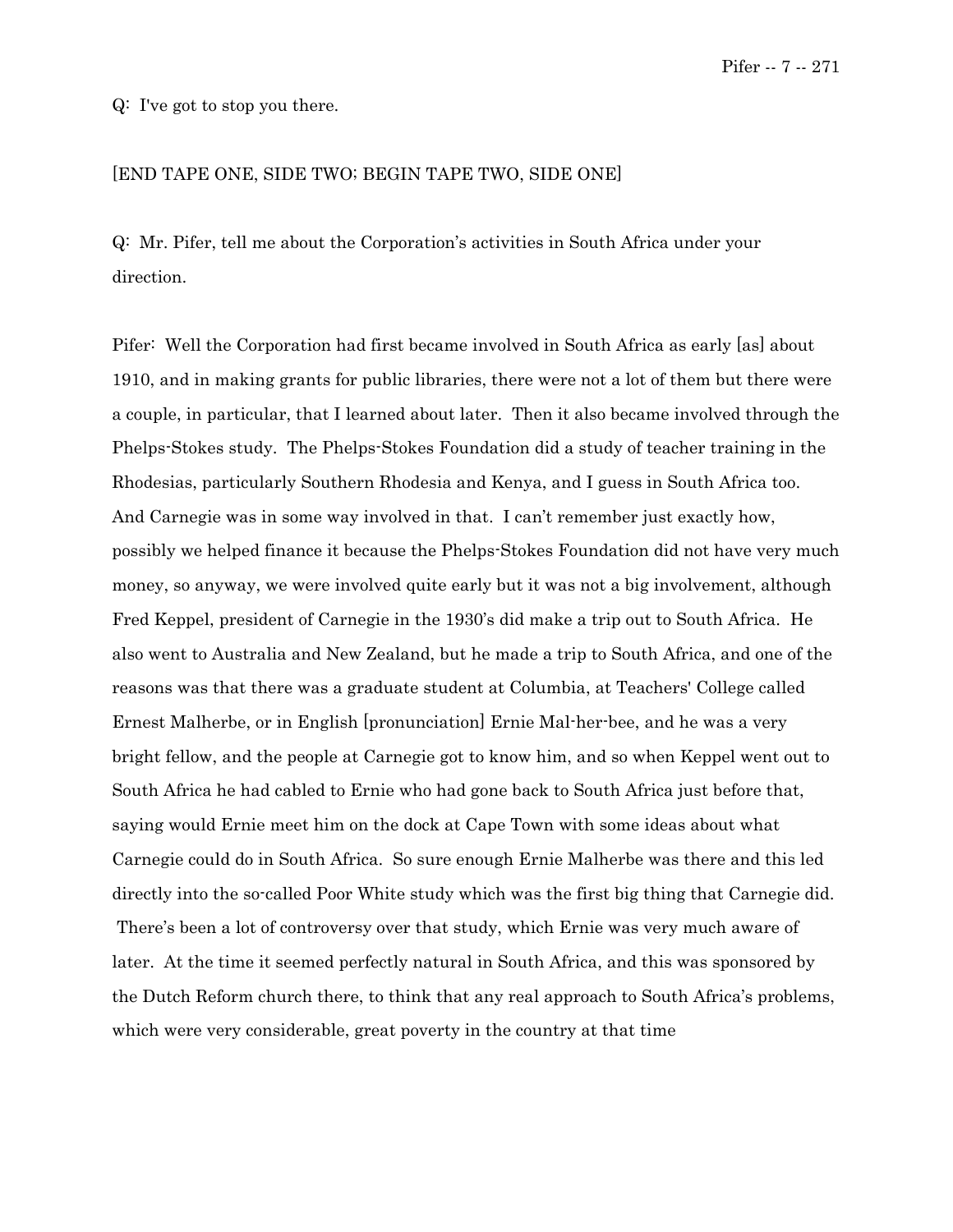in the 1920's and 30's, could not be tackled until the very big problem of poor whites, poverty among poor whites, was tackled. So a decision was made to set up a study that was I think the largest interdisciplinary social science inquiry that had ever been made anywhere, and in fact there were no sociologists at all in South Africa so they appointed an American to that, which in itself was quite extraordinary. But the Poor White study was in many ways a very, very good piece of work. Ernie was secretary of it and kept it moving and wrote a good part of the final report, and if you accepted this premise then it was a very good piece of work, but of course the premise was highly debatable, although at the time it wasn't. The debate came later when, even in my time, I had to answer questions from rather hostile black groups. Why did Carnegie ever spend money on white poverty when black poverty was much bigger? It was a hard question to answer.

#### Q: How did you answer it?

Pifer: Well, by giving the answer, which I only partially believe myself, that until you could do something about the poverty among whites that they would never do anything about black advancement, that South Africa would remain a totally segregated society because the basis of it was jobs. And there was the one thing that the whites did not want was to have blacks, Africans, or even Indians or coloreds taking over jobs that were reserved for white people. So, for example, there was a total color bar in the minds where blacks could do certain jobs but no others ever. For example no black could ever earn a blasting certificate, for dynamite in gold and diamond mines. The approved method was to drill a hole and then fill it with dynamite, set it off, and then clean up the mess and ship it up to the surface a mile  $\cdot$  these mines are deep, deep mines. Africans could push the carts that took the residue from the explosion to the shaft and load it on and they could do jobs like that, but there were many jobs they could not do. They were not at that time allowed to work a jackhammer to open the holes up to put the blasting stuff in.

Anyway, that was the answer I gave that  $\cdot$  I don't know. I think that with more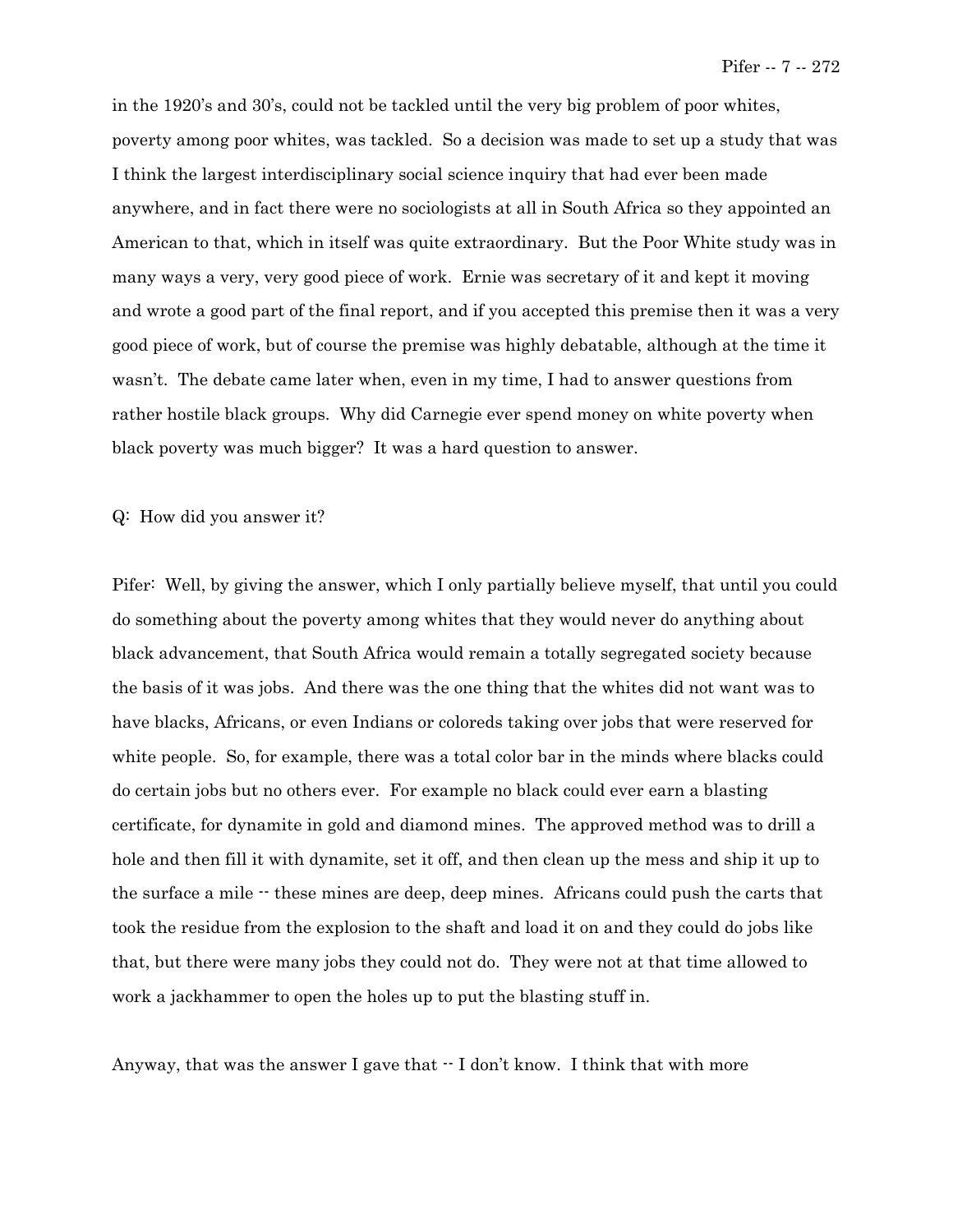enlightened leadership, white leadership in South Africa, particularly from the business community, it might have been possible to begin making some changes, of course the idea behind the Poor White study was that only after figuring out a way to get them out of poverty, would anyone ever tackle the question of black poverty. In fact the Poor White study did succeed in helping the Afrikaners get out of poverty by coming up with the idea of using government power, once they had gained power in the 1948 election, use government power in order to reserve economic development, in certain fields like insurance, entirely for Afrikaners. So they set up a lot of government corporations, the Arms Corp which made arms, the Iron and Steel Corp, and a number of others where all the good jobs were reserved for Afrikaners. And so naturally the Afrikaners began to prosper, and it is true that, at a later date, that the fact that the Afrikaners were doing well did encourage them at least a little bit to open up some of the jobs that had been reserved only for white people. So I don't know, it's not a very good answer but it was the best [I could do]. Anyway Ernie Malherbe, Mal-air-ba as it really should be pronounced, always had qualms of conscience about this, and every time I would go out to South Africa, and I have been to South Africa twenty seven times over the years, but every time I would go, I would go see Ernie in Natal, Durban, and he would say, 'Alan, when are you going to do that study of black poverty?' because he had this qualm of conscience, he wrote in the final report, I think it's the last paragraph, he says, 'Some day Carnegie will make a study of black poverty.' And then so he kept jogging me over that, and so finally when I was beginning to think about retiring I suddenly realized that if I didn't do this probably nobody would, and that  $\cdot$  because I was so deeply involved in South Africa. So we took the decision and, and set up the Carnegie study of black poverty through the aegis of the University of Cape Town where it was based, and I had to go out and explain to the South African cabinet what this was all about, and they didn't approve of our making the study but they decided not to stop it which they could have done easily by simply refusing to allow us to send money and to pay for it. They were highly skeptical of it, but I talked to four of the leading cabinet ministers about it and then we went ahead and did it and it was very important. It was not completed entirely in my tenure as president but it was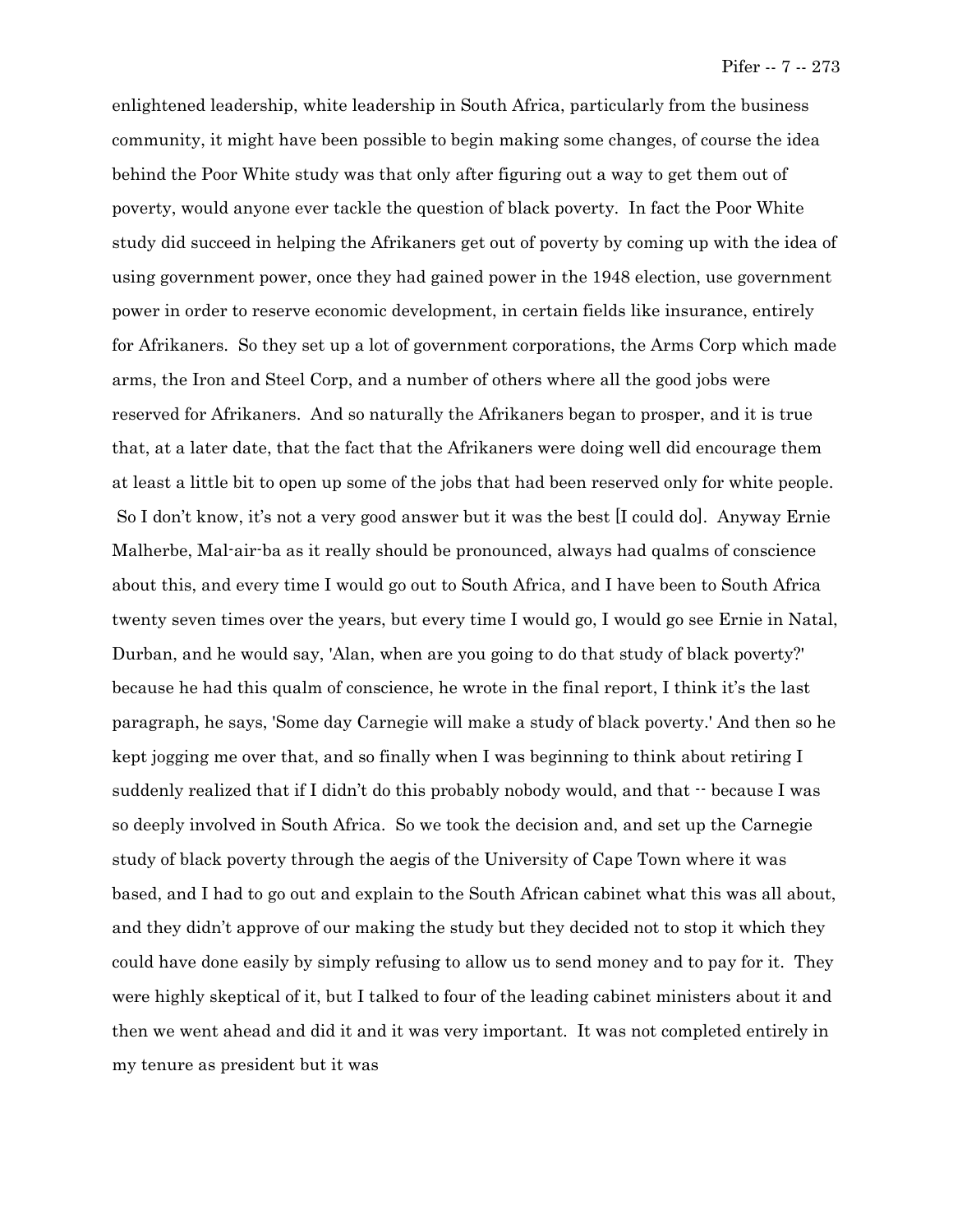certainly well started during that period, and my successor, David Hamburg, carried it through to completion with enormous help from Avery Russell who kept pushing to get the report done. The leader of the study, Francis Wilson, was a brilliant sociologist but he was more of a talker than a writer, and he just would not get down to writing this report. We finally urged him to get somebody to help him write the report, and this turned out to be Mamphela Ramphele who's now the head of the University  $\cdot$  Vice Chancellor which is the equivalent of president in American terms. And she and Avery Russell played a big role in getting that report written, but it did finally come out and it was a very good job.

Q: Mr. Pifer, there was a long period of time when the Corporation did not make any grants in South Africa --

Pifer: Yes, yes, and that was attributable in part to feelings about apartheid, but there was also a more important element and that was that Steve Stackpole and I had decided that we should take advantage of my experience in the other parts of Africa, all those British colonies which were moving towards independence, to have programs in some of those countries like Nigeria, and Kenya, and, and Ghana, and Sierra Leone and so on, and the Rhodesias, and so since the amount of money that was available in the overseas program was quite limited, we had to make a decision to cut back on all the things the Corporation had been doing which was largely a travel grant program for middle level academics from Australia, New Zealand, Canada to some extent, and South Africa. So that was part of a larger decision really. There were some people who were quite pleased  $\cdot$  I had mixed feelings, frankly, but later when the whole movement came to ostracize South Africa, the cultural boycott so called, I was very much opposed to that. I felt that was a big mistake.

Q: Why?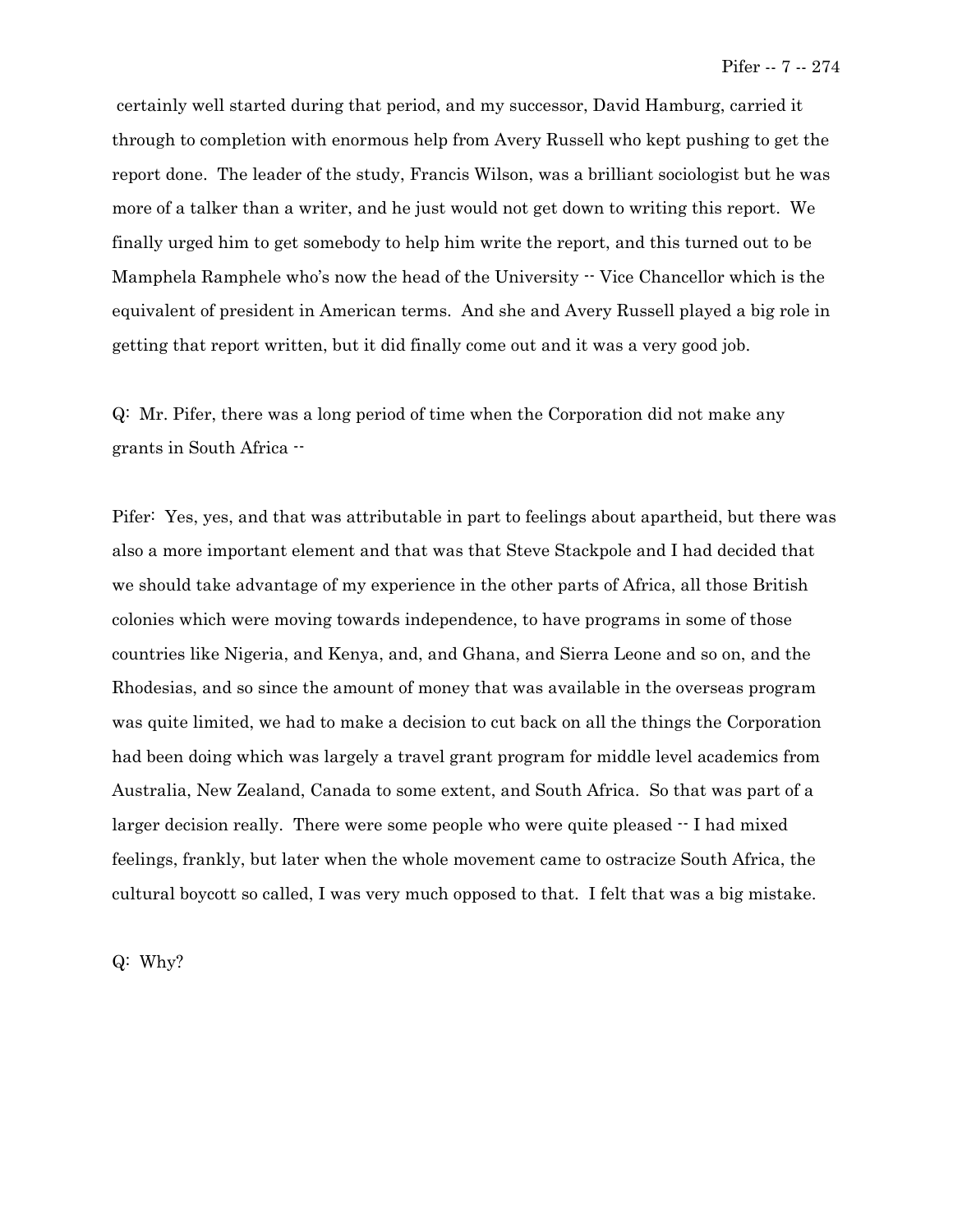Pifer: Because I felt that it was just hurting the people in South Africa, the people at the University of Cape Town, for example, and many other South Africans who were opposed to apartheid, and if we then went and ostracized the whole country, or all its intellectual institutions, we were just hurting our friends. So whether that cultural boycott -- I have a feeling that really didn't have a lot to do with the ultimate decision to impose sanctions against South Africa. I think it was more in the economic realm and the sports field which was very important. South Africans are fanatics about sports, and they had been denied the right to compete in the Olympics, for example, and that hurt them greatly, and other things happened  $\cdot$  that they were no longer welcome to play matches in England. Australia totally ostracized them, and Canada, New Zealand. So that had a big effect on them, and then particularly the refusal of the American banks, Chase Bank for example, to roll over their loans to the South African government. That hurt a lot. And then the rand began to decline rapidly in its value after that, so finally it was a combination of things but I did not feel that ostracizing South Africa was the way to go. I felt the way to go was to go ahead with the economic sanctions and  $\cdot$  but even there do it with great care because of course it was going to be, it was going to cost a lot of blacks their jobs. For example the decision not to use South African ships to carry goods to and from South Africa, which was I think effected by the Maritime Union in the United States and perhaps in England also, that decision immediately cost a lot of colored South Africans who were the principle labor force in the fruit export field their jobs. So there was a down side to that that was quite serious.

Q: When Carnegie got back into grant making in South Africa, and perhaps there were programs like this in other countries in Africa, too -- I'm interested in the work that you did with legal, in the legal field [there]  $-$ 

Pifer: Yes, these programs were, if I recall correctly, entirely in South Africa, and this came directly from the American interest in some of our law schools, particularly in, what do you call it, the kind of law that deals with human rights, and advancement of minorities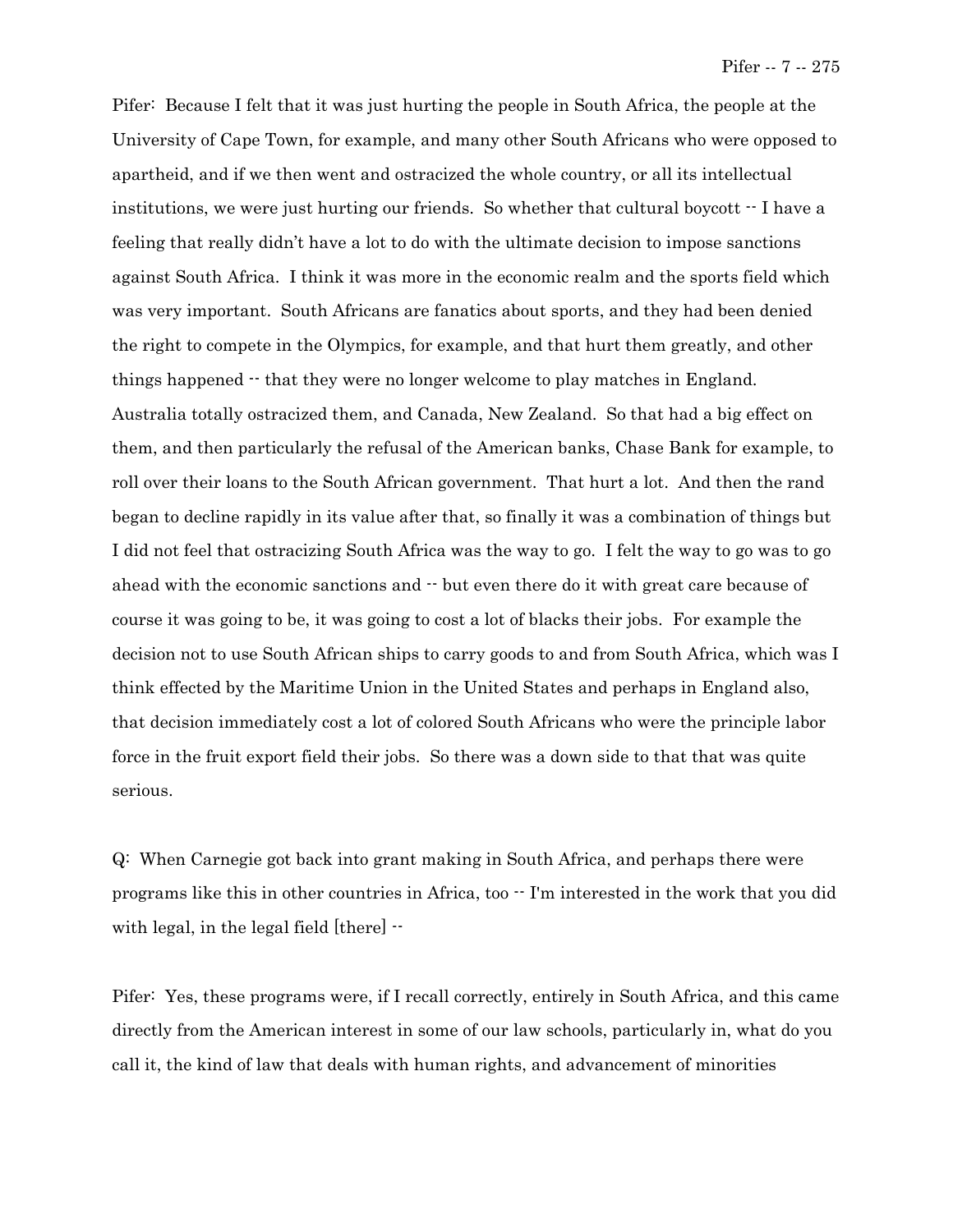-- civil rights law. We hired a man named David Hood, who had been Dean of the University of Hawaii law school which had a very strong civil rights thrust to it, and he had then gone on to the University of Washington, and we hired him from there. So he brought quite a knowledge of this whole field with him, and initially he was not supposed to be involved so much in the South African program, but he took to it very naturally, and very ably, and we went ahead and established two very important programs. One was in the sort of civil rights law field at the University of Witwatersrand in Johannesburg. John Dugard was the dean there, and he had been to the United States several times and knew a fair amount about this kind of law, and what Carnegie was doing. But he was interested really in the educational side of it. He wanted to see the University of Witwatersrand law school be a real center of intellectual effort in this field. The other was the  $-$  goodness, it was the center  $\cdot$  can't get it for the moment – it was not in a university, it was the center that was set up by Arthur Chaskalson, who was a leading lawyer in the Johannesburg bar, to take, to develop trial cases where they tried to establish precedents, since South African law is very heavily based on precedence, to get test cases that establish precedents that would move the barriers out of what blacks could do or in exercising, having any civil rights at all. And this was the Legal Resources Center. Sorry I couldn't get that for a minute. It became very important and Arthur Chaskalson is now the chairman of the constitutional court in South Africa. They have a supreme court which they call the Court of Appeals, but they now, as of all the changes that have taken place, have a special court that enforces civil rights law. And he's the chairman of that. So he's in a very important position, very important. And a lot of the people that  $\cdot\cdot$  this legal resources center established branches in each of the provinces, the Western Cape, and the Eastern Cape, and Natal, so it had become quite powerful by the time the change over came, and I think was probably one of the most important things, perhaps the most important thing that we did in South Africa, although John Dugard's work at Wits was very important also. There were other things but you have to remember we didn't have much money. We were confined to, I think, the figure was eleven percent of whatever the earnings were for that particular year, the amount that the trustees were required by law to set aside to be spent,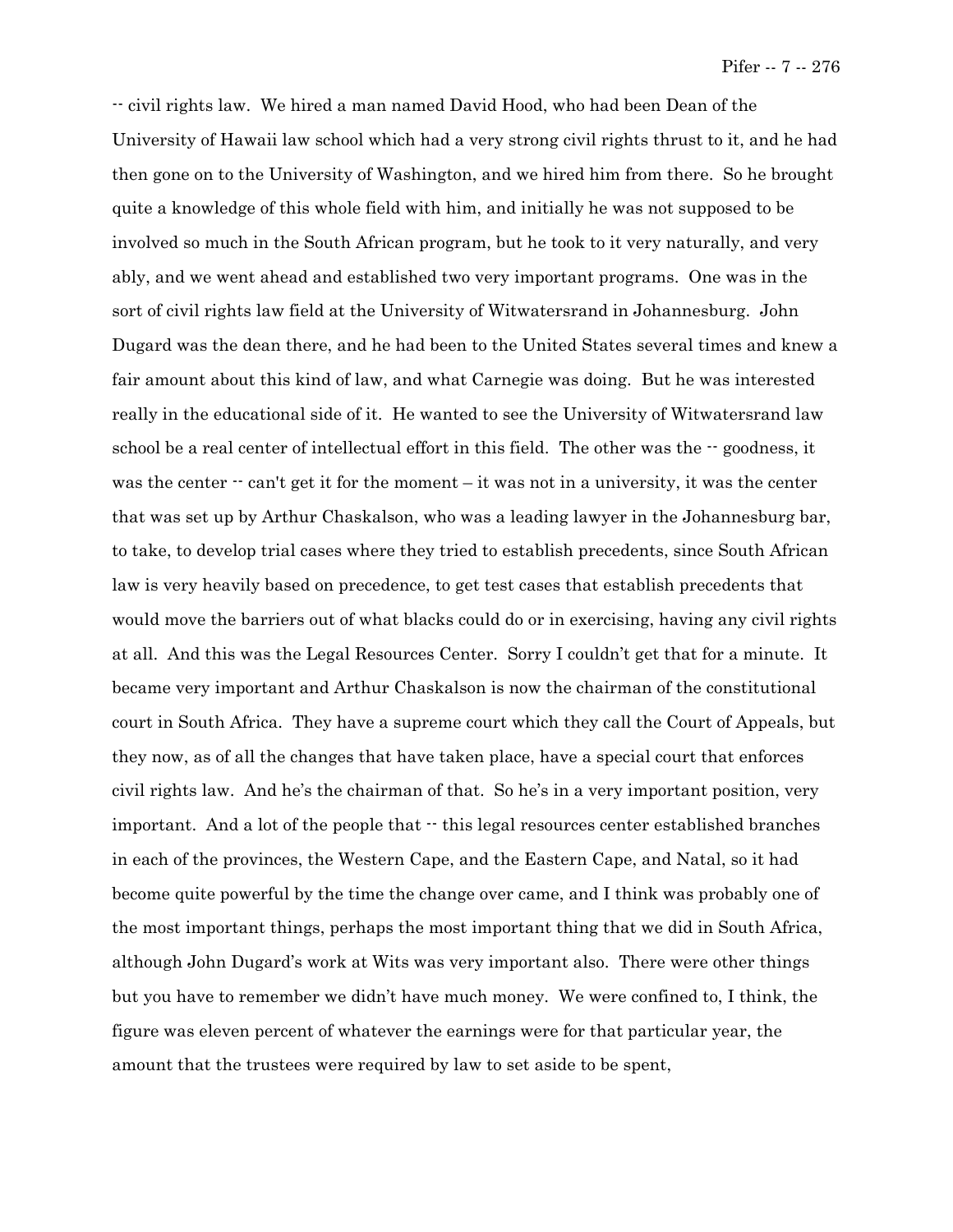and not accumulated. That was all part of the Tax Reform Act. I think we're going to get onto that a little later I believe. But so what else about South Africa could I --

Q: Mr. Pifer, I wanted to ask you, between the Poor White study, the pioneering work in the legal field, the second Carnegie inquiry in to poverty in southern Africa, what difference has Carnegie made in South Africa? How would you characterize the difference the Carnegie Corporation has made to Africans?

Pifer: Well, it, I think, opened up discussion, it helped open up discussion about some very fundamental issues, and what the American role might be in that. Even in a sense a trivial, or almost trivial thing, as American sociologists being part of the Poor White study. You have to know that the Corporation was the first of the big foundations, and the largest for a long time. It's only twentieth now, but it was the largest. And it had enormous prestige so that the president of Carnegie Corporation in the 1930's or 40's was a big figure in American life and particularly in these overseas countries where we operated. And so people listened to what we said, and I think learned a lot from the academics who came over. Some of them didn't learn a thing from America, and Steve and I were very disappointed, but some of them learned a lot, and it had an effect, therefore indirectly, but an important effect in the universities; and that was that was important because Afrikaners have an enormous respect for education  $-$  and even though they never believed in it for their black people -- for themselves, and even for English speaking South Africans, they had an enormous respect so that making a little headway in the universities, particularly the Afrikaans-speaking universities was worth doing. Otherwise I think our mere presence there said something. I think it helped other foundations get involved, and we made that effort because we sometimes, as we did in the American program, asked other foundations to join us in the funding of something, and very often the Ford Foundation did. So despite Bundy we had good working relationships with them, and particularly after Bundy was gone and Frank Thomas, who was the first black president of a major foundation in America [Ford Foundation], had been a Carnegie trustee -- he was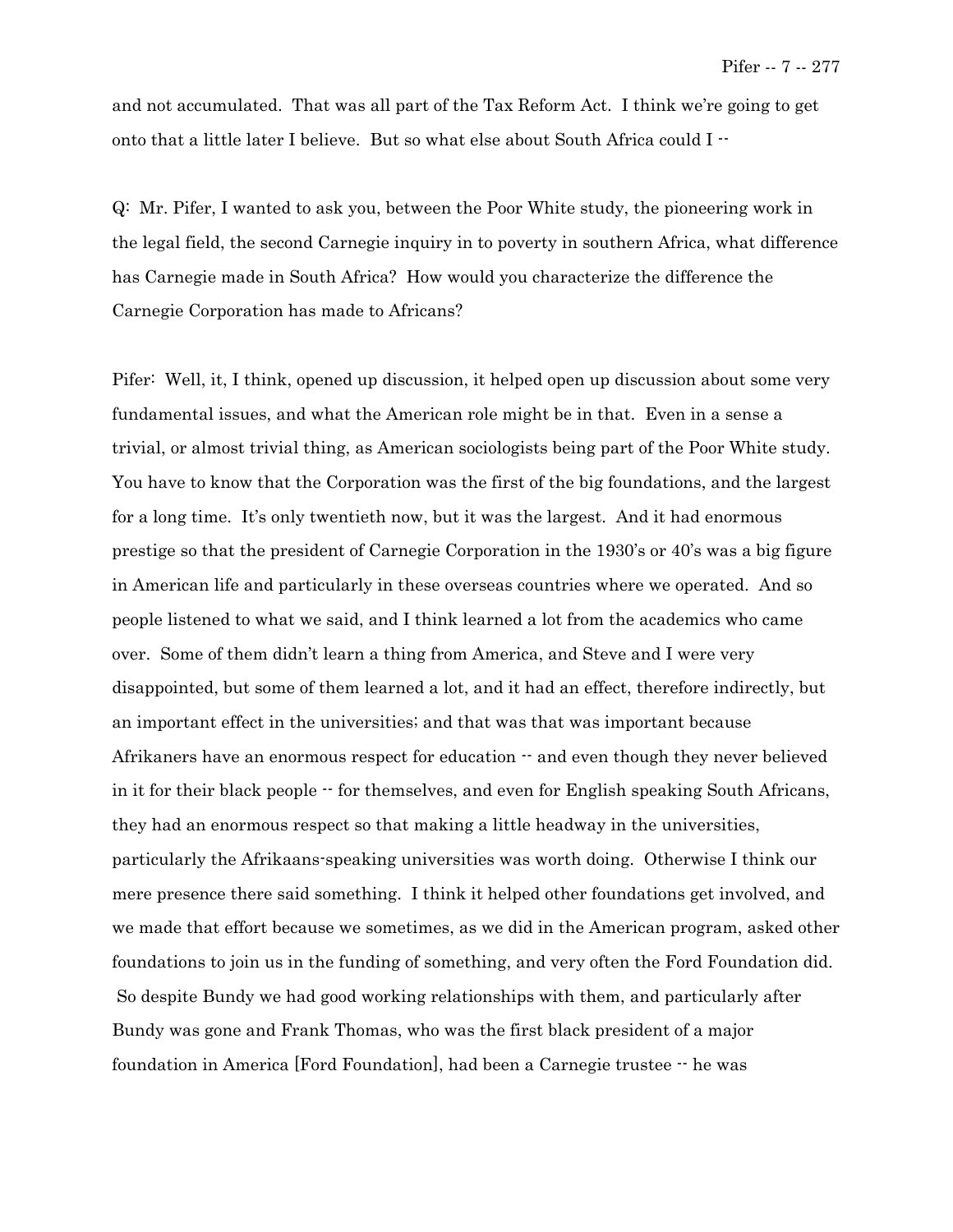our first black trustee, and that goes back to -- Frank and I were close friends because we were both involved in the founding of the Urban Coalition in New York City, and worked together over that, and a number of other things. When he was still running the Bedford-Stuyvesant Restoration Corporation out in Brooklyn -- so we were very close friends. Also the Rockefeller Foundation had decided to set up a study of what was going in South Africa, and this would have been I think in the early 70's, something like that, and Frank was asked to be chairman of that. So he then just naturally put me on it because I had helped get him interested in Africa when he was a Carnegie trustee. So that sort of wraps that one up I think.

## [END TAPE TWO, SIDE ONE; BEGIN TAPE TWO, SIDE TWO]

Q: Mr. Pifer, tell me about your efforts to diversify the board of Carnegie Corporation.

Pifer: Well, I first realized that we had a problem about diversifying the board when I was asked by John Gardner -- Steve Stackpole and I were asked to give a little talk to the trustees about Africa, generally, and so we each prepared an elaborate thing, most of which I forgot. But  $\cdot$  a very amusing incident. I'd decided to tell what I thought was a funny joke about Africa, and in the middle of it I forgot the point, and had a moment of terror because I couldn't remember what the punch line was. And all of a sudden, miraculously a wholly new punch line occurred to me, and so that got a good laugh, and afterwards, Steve Stackpole said to me, 'Alan, that's the first story I ever heard that had two endings.'

But I realized we had a problem, and so did Steve, when we finished this and there was dead silence in the board room. Just no reaction at all. Finally, old Nicholas Kelley, who was very ancient, spoke up in his quavering voice and said, speaking about Africans, 'I believe these fellows are only just down out of the trees,' which I was so shocked at that, I could hardly contain myself, and so was Steve. But I think that was one of the points at which I realized that somehow or other I had to exercise some influence in getting that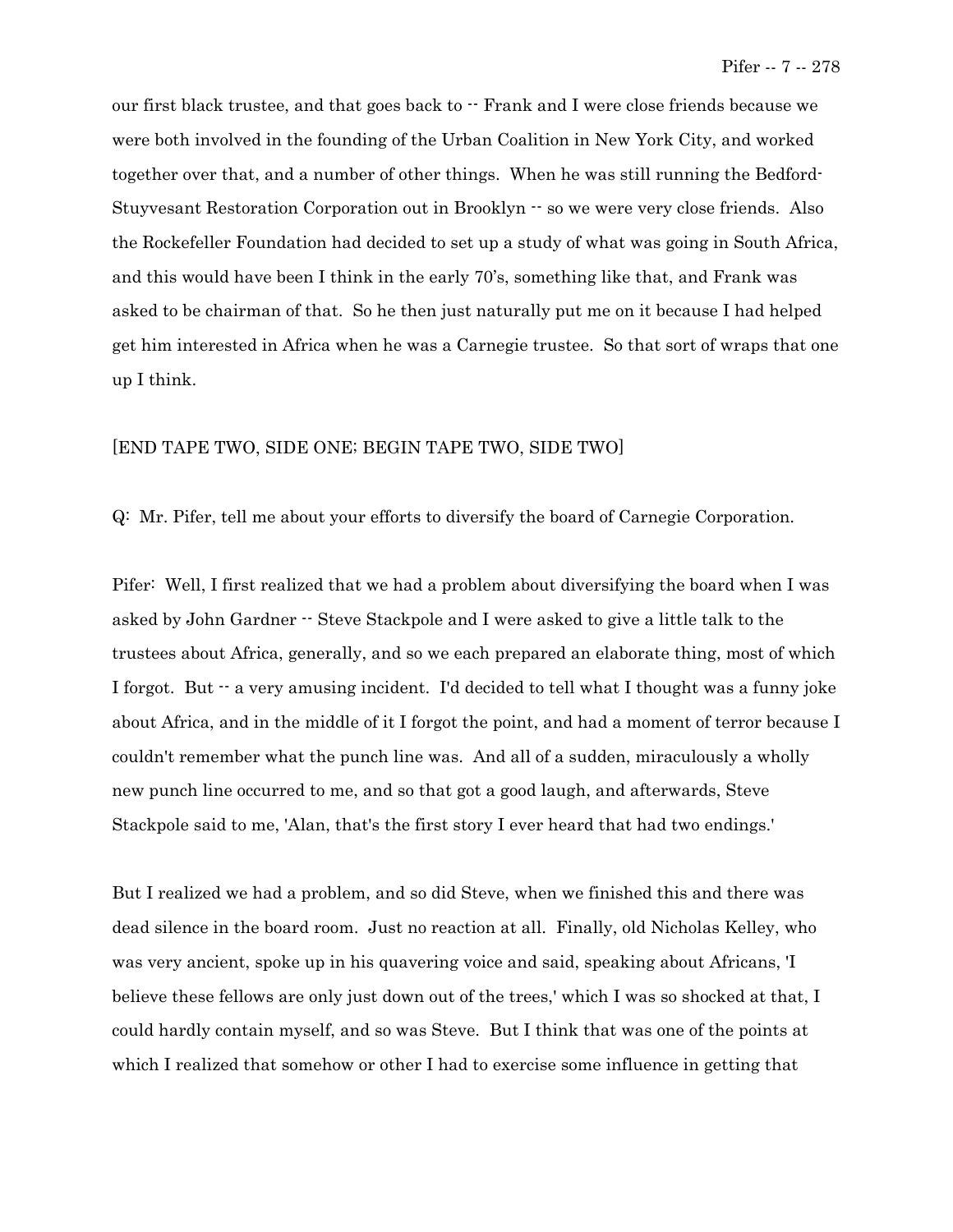Pifer -- 7 -- 279

board changed.

John Gardner was, I think, kind of resistant to it. He was getting very interested in doing other things, frankly, and he wasn't about to tackle the whole board situation at that point. We had made a little headway in getting some people of color on to the staff of the foundation, but not much. So when I took over, and particularly after I became moved from being acting president in '65 to be full president in my own right in '67, that was one of the first things I tackled. And I began looking deliberately for women and people of color who would make good Carnegie trustees, who would speak up in meetings and present a point of view but would not try to lecture the other board members, but would talk about it more in terms of what could be done and should be done by the Corporation at large.

So I made a number of forays around the country, particularly to meet women who might possibly be good trustees, and I, of course, found a number. So in due course, they got appointed, but we realized we had a problem, that the turnover on the board was very, very slow, and if we were going to wait till there were vacancies, we never were going to accomplish the job. So I talked to the trustees about setting up a special commission, which proved to be the Haskins Commission -- Caryl Haskins chaired it -- to look at questions like tenure, role of the trustees, composition of the board, and so on. And they did. They had a very thorough look at it and came up with a wonderful report, really a fine report, recommending all the things that I had been hoping they would. I did not play much of a personal role in that. They talked to me as individual members of the committee, and Caryl Haskins talked to me about some of my ideas of what could be done, but I did not take part in their deliberations.

They came up with this wonderful report, and that was voted unanimously by the trustees, and we did it. We enlarged the board. We established terms of office, which initially a term was four years, and then renewable once to eight years, whereas at that time we had trustees who had been on for fifteen, twenty, twenty-five years. So the board was sort of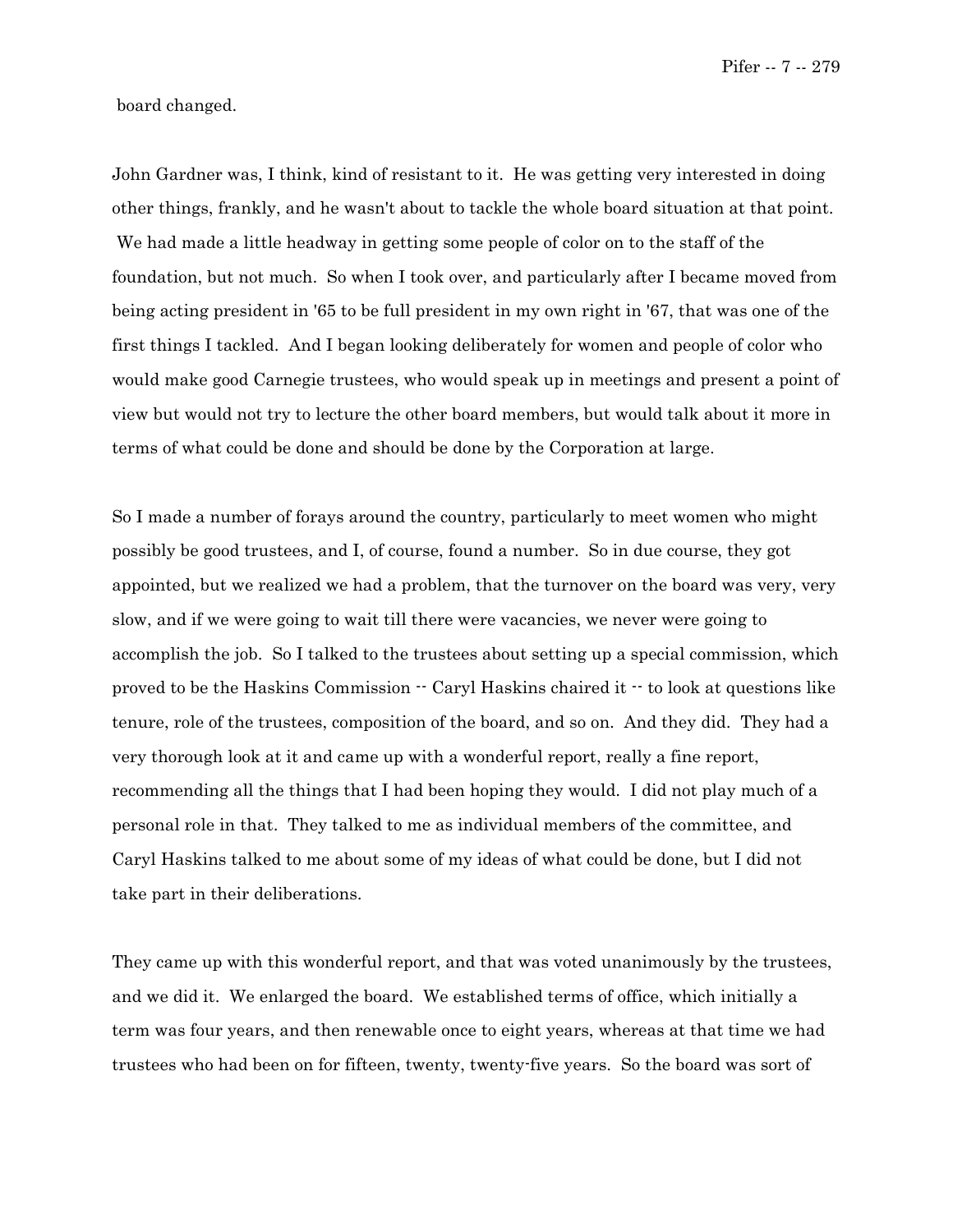Pifer -- 7 -- 280

stagnant.

We got a lot of new people on quite quickly, and by the time I retired, the board was really fifty-fifty between men and women, not quite because it was an uneven number. My recollection was, I had it up to eight men and seven women, and we had Hispanics and we had several blacks. So the composition was really changed quite radically. And the operations shifted very greatly, too, but somehow or other was still Carnegie, and all the best things, I think, survived that period.

The reputation of the Corporation, if anything, was enhanced because on some of those things we did, under that heading of diversification, we began making some grants that were farther out in civil rights terms than anything that most foundations were doing at that time. I would say only Ford [Foundation] was a real rival in that respect. Later, of course, there were changes right through the whole field, but at that time Ford was the only one. They, as I was saying earlier, they suffered a lot of obloquy over that, which we did not at Carnegie. It was amazing.

And when later several of us, including particularly Mac Bundy and myself, had to appear before the Ways and Means Committee, they gave him a very rough going-over and treated me quite politely. I think it was simply this reputation that Carnegie had, of integrity and honesty and getting its facts right, investigating grants very thoroughly, so that we knew what we were doing. And when we did take a chance, we did it quite deliberately and warned the trustees that we were taking a chance on a particular grant that might be attacked quite strongly. The trustees, bless them, never once turned us down. They went along with what we wanted to do.

In the legal field, where we actually supported litigation, that was pretty far out for what a foundation could and should do, but we claimed that we were supporting the research that went into the litigation, so that the litigation, when it happened, was thoroughly well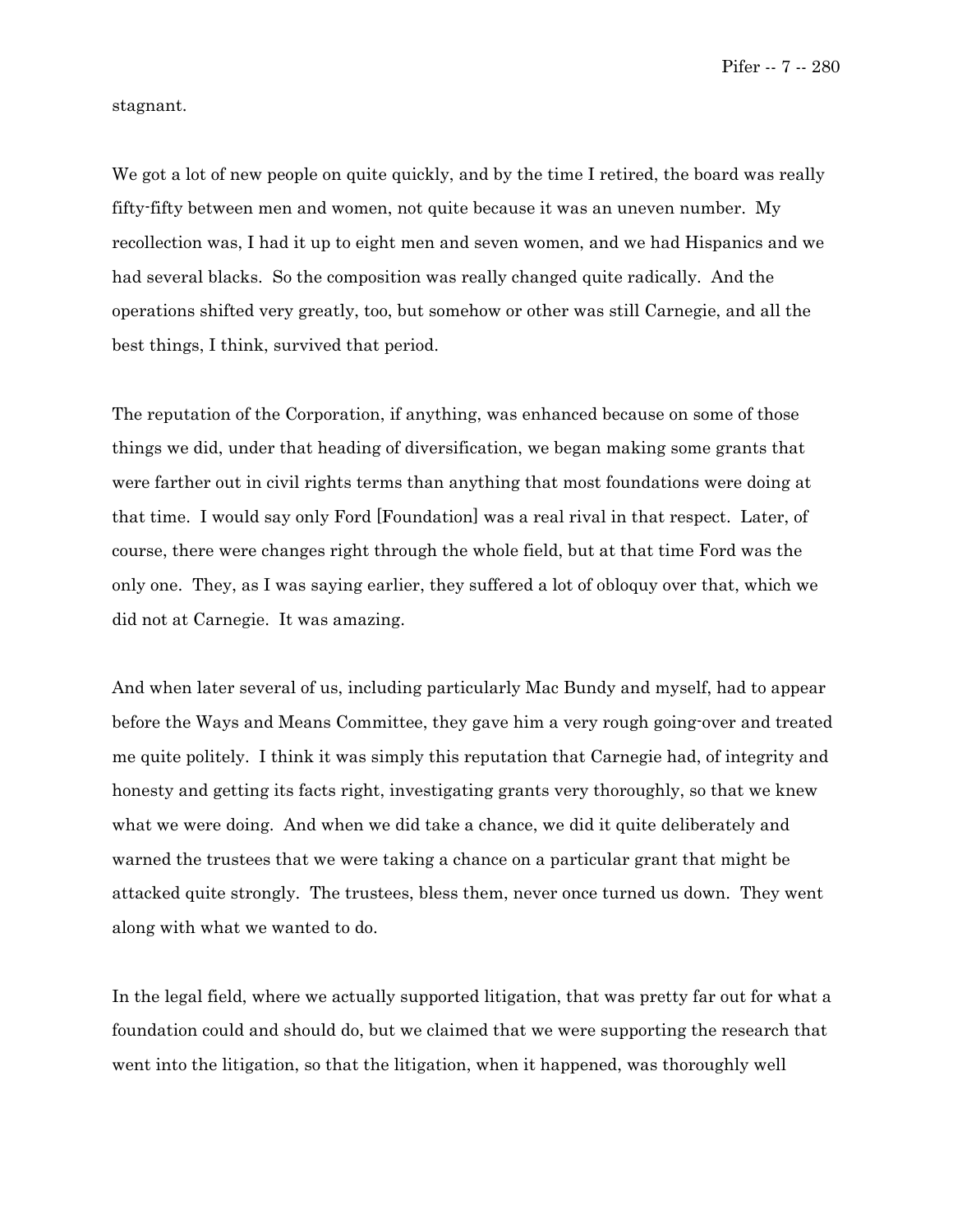Pifer -- 7 -- 281

grounded on its legal history and so on.

Q: Mr. Pifer, were you making efforts to diversify the staff at the same time as you were diversifying the board?

Pifer: Yes, we were. Of course, a number of women came on the board<sup>[3](#page-34-0)</sup>. Some came in middle-level jobs and moved up to top jobs, senior, and some came straight from other jobs where they had had quite a lot of responsibility. For people of color, it was more difficult, because suddenly everybody wanted them. The ones who had very strong educational backgrounds and had some administrative experience, they were wanted, in the universities particularly. So, several instances where we got good people, but then lost them. Then we got one or two who did not succeed, who had been overrated for some reason or another. But we were very careful about how we handled all of that, and I think it worked out.

At some point I should mention the Gunnar Myrdal study, which led to this great work called *The American Dilemma*. I could talk about that now for a minute or two.

Q: That would be fine, Mr. Pifer.

 $\overline{\phantom{0}}$ 

Pifer: Well, the origins of it were in the First World War, when one of the Carnegie trustees -- and I'm never quite clear which one it was -- of that day was appalled at how poorly blacks were educated, the ones that went into the military. Of course, we had a totally segregated military in those days. But the ones that were in the war were so badly educated that it was very hard to make use of them. So he raised this question, apparently, with Fred Keppel, the president of the day, who did nothing about it for a long time, but finally, with some prodding, I believe, from Myrdal, the Corporation decided to set up the Myrdal study. For its day, it was a major inquiry into the causes of segregation

<sup>3</sup> Note: read "staff" here in place of "board." -- A. Pifer, 8/99.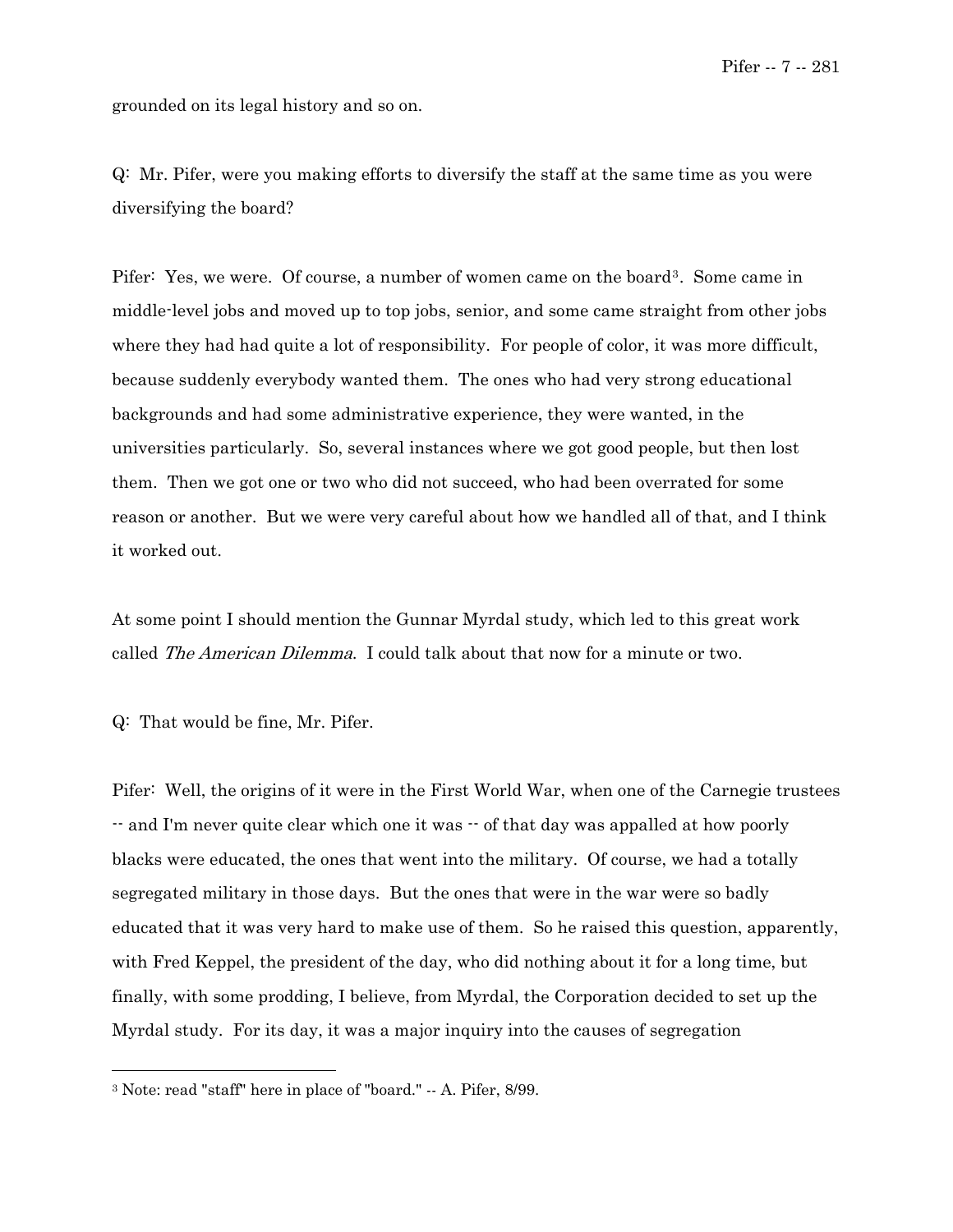and effects of segregation in the United States.

Myrdal developed this enormous reputation. He was a Swede. The idea of the Corporation's trustees was that the subject was so loaded with explosives in America that only a foreigner could really look at the whole thing objectively enough to come up with anything useful. So Myrdal was the leading sociologist in Europe, and he was somewhat known in the United States, so they got him to organize and carry out the study.

In many ways it was a brilliant piece of work. There were a couple of problems with it. One was that the Corporation never followed up on it. There were all kinds of suggestions in the Myrdal study of what the foundation could have done to tackle the whole problem of segregation, but Keppel was interested in raising the cultural standards of the country at large through music, sets of records, and art, copies of great paintings and so on, which were given to the universities and also placed in public libraries. It wasn't exactly an earth-shaking program, in my opinion, at that time, although, again, I guess it was fairly well thought of.

But we just missed, missed the ball completely on the Myrdal study, and it was some time before we got back into that field. It was during the period just before John Gardner left, and first I was vice president and then acting president, we had a staff retreat up at Stowe in Vermont, and we all went up there, all the senior staff, without John Gardner, actually, because he was spending so much time in Washington that he didn't go with us. We had regular staff retreats later with all the trustees being there, but this was just the staff.

Everybody wrote little papers about what they thought the Corporation ought to be doing, and almost to a man or woman, they all said we were missing the boat on the whole issue of segregated society. And I certainly agreed with that fully. Really, in effect, we took the decision there that we would change the program a lot and get to work as fast as we could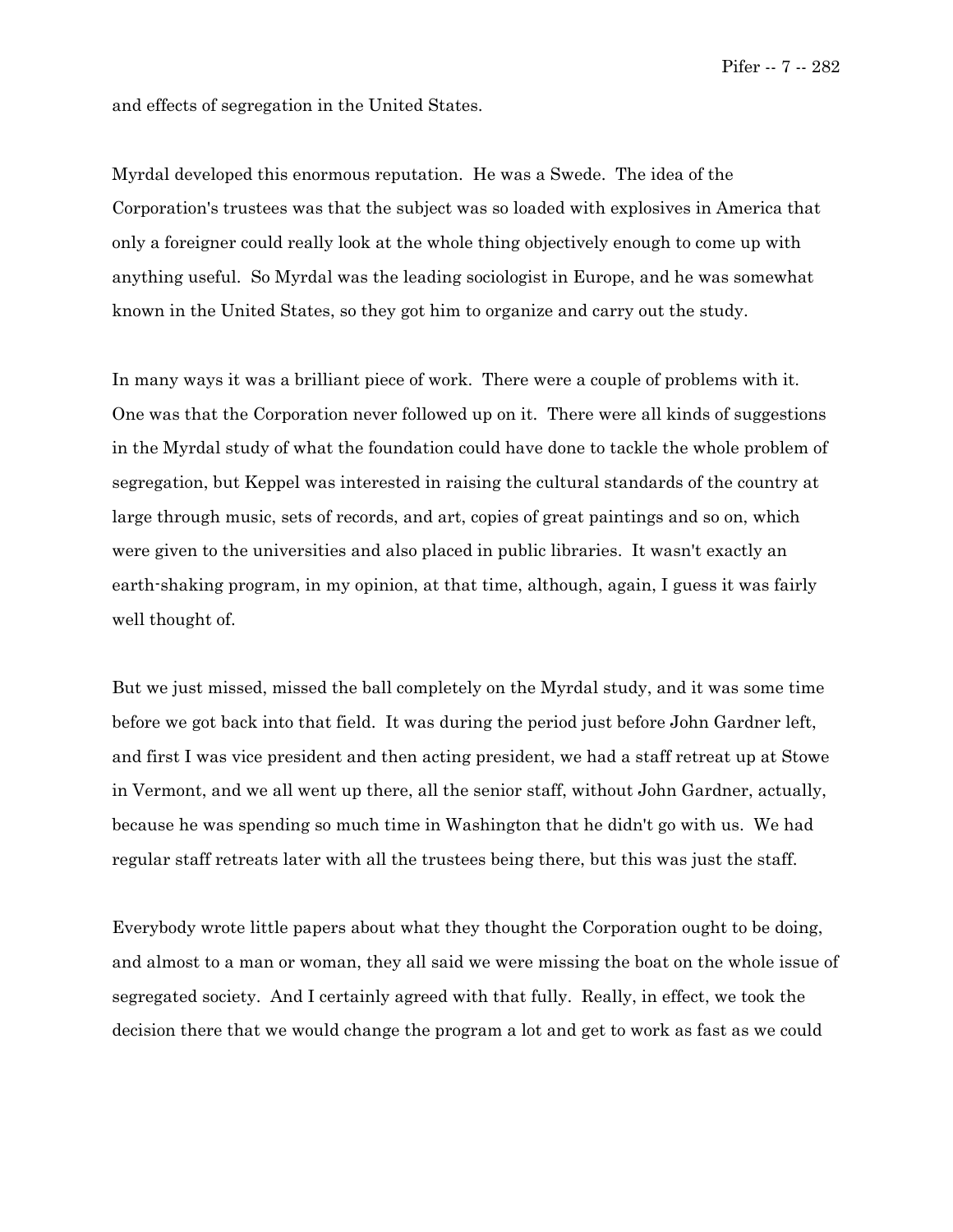on doing something meaningful on the segregation problem. We looked, quite naturally, since we were an educational foundation, we looked to the universities, and we supported scholarship programs and things of that sort. But then began working our way into things with more of a real cutting edge, like the legal programs.

Q: Okay, I'm going to stop you there.

## [END TAPE TWO, SIDE TWO; BEGIN TAPE THREE, SIDE ONE]

Q: Mr. Pifer, let's talk about the Corporation for Public Broadcasting, and the Carnegie Corporation's role in the establishment of it.

Pifer: Yes, a little about the history of it I think would be a good idea, how the Corporation came to be established, and a story which I think is worth telling. There was a thing called educational television that The Ford Foundation was involved in very heavily, and others, and there wasn't anything called public broadcasting, it was all educational television, and Ralph Lowell who was the chairman of WGBH in Boston was worried about the future funding and felt that the time had come when there needed to be public money, that it was quite an issue of whether there should be public money in educational television. So he came down to see John Gardner at Carnegie about financing a commission to look at the whole question of public funding for educational television. And John was apparently quite interested, but didn't tell me very much about his negotiations, and of course we were not involved in educational television, other foundations were but we were not, and that's why Ralph Lowell and the people from WGBH came to see us rather than some other foundation like Ford. So John had this discussion and then I went off to England for a few weeks and John, during that interim period, was appointed Secretary of Health, Education, and Welfare by Lyndon Johnson so all of the sudden I got this cable saying that I was now acting secretary, [actually] acting president of the Corporation. But meanwhile I was in the Athenaeum Club in London and was having lunch there with some English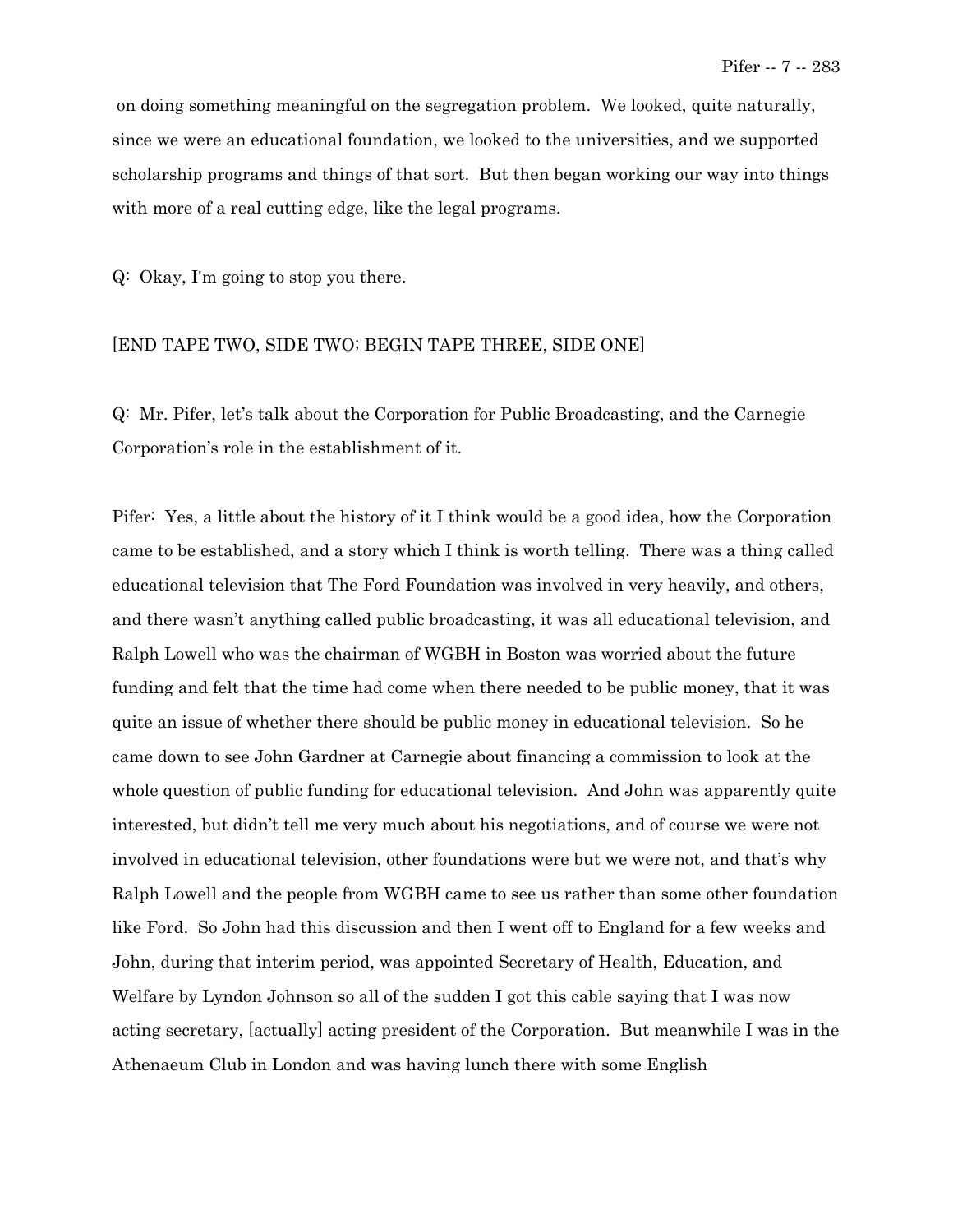academic. There was a buffet table and you had to go and help yourself, and I was on my way, or on my way back to my table with a plate of food when there was Jim Killian from M.I.T. right there, also with a plate of food, and I said, 'Hello Jim, I'm so pleased that you're taking on the chairmanship of our Commission on Educational Television.' And he looked at me with this funny look and said, 'Am I?' he said, 'I don't -- I'm afraid--' he said, 'I don't know anything about it.' So there right in the middle of the dining room standing there I had to tell him all about this thing and apparently John Gardner hadn't ever spoken to him. He told me that Killian had agreed but he apparently never did it in his excitement over going off to Washington. So that settled the question of how Killian found out about it, and I could see he was interested, and of course the minute I got home, this was number one on the agenda because this was obviously going to be a pretty important thing.

So the commission got appointed  $\cdot$  the whole operation really depended very heavily on Douglass Cater, Doug Cater who was kind of the communications person on Lyndon Johnson's staff in the White House and had a background in journalism. Well, Killian did, having produced this wonderful report he then saw immediately that he and only he had to sell it to Congress. So with some help of course from President Johnson and some from Doug Cater, Killian worked the hallways, in the Senate particularly and in the House and the relevant committees, to neutralize any opposition to this commission's recommendation that a corporation for public broadcasting be established, and that it have public money in it, and that it pass -- operate somewhat like a foundation, and parcel the money out to where the developments in the public broadcasting field [were promising]. All that was fine and I was invited down to the White House to be present at the signing of the Corporation for Public Broadcasting Act. Meanwhile we had been approached, and CBS had been approached, Frank [N.] Stanton at CBS had been approached, to see if we would put up a million dollars each in order to, so there'd be some working money to get the whole thing started, some up front operating funds so that a president could be appointed and an office secured, and minimum staff hired and so on. I guess, I don't know how much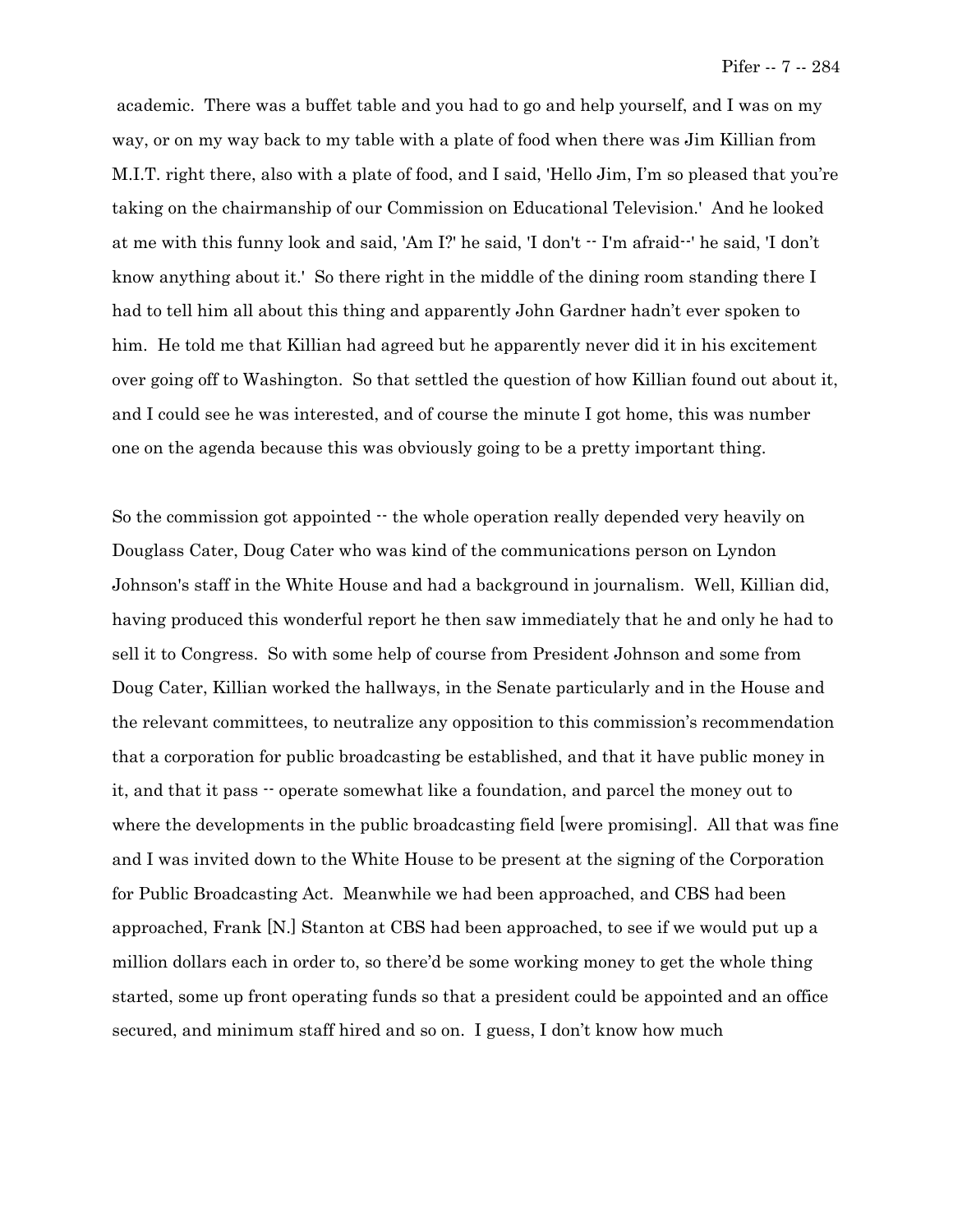President Johnson really was aware of that, but certainly Doug Cater was, and I was urged to get a commitment from our trustees as fast as possible, and I can't remember whether I did it by phone or whether we had an emergency meeting of some kind, of the executive committee which we had in those days. But anyway I clearly had the permission, and clearly Frank Stanton had got it from his board of directors because we were both there and then we were called on to get up and say a few words which we did, and each of us announced that we were -- that our organizations were committing a million dollars right away to get the whole thing started. So then President Johnson kind of looked at us both and kind of smiled and said, 'Well, with all these rich people coming here and promising money of this kind I don't think we need any government money.' And that produced a good laugh. It was a very pleasant occasion. Everyone was happy about it because the Congress had passed the Corporation Act and Jim Killian had not gotten us or himself into any trouble with his lobbying, which he had done a lot of, and which was right out on the margins of what you could do with tax exempt money and influencing legislation.

Q: Was that of some concern to you at the time?

Pifer: Yes, although I had enormous confidence in Killian and I also felt that  $\cdot$  see, at that time Lyndon Johnson's stock was very, very high and he could get anything through Congress. He had a lot of close allies in Congress. But I did worry that at some point down the road there was going to be a big issue over government money and how much of it, and how distributed, and all of those questions which did in fact develop later.

Q: Well, tell me about that now.

Pifer: Well, it just was very controversial and every time it came up for renewal in Congress it touched off another big round of speech making, and controversy, and opposition to spending government money for this purpose. See, the charge that was made was  $\cdot$  and it's possible that Johnson was particularly vulnerable to that  $\cdot$  was that this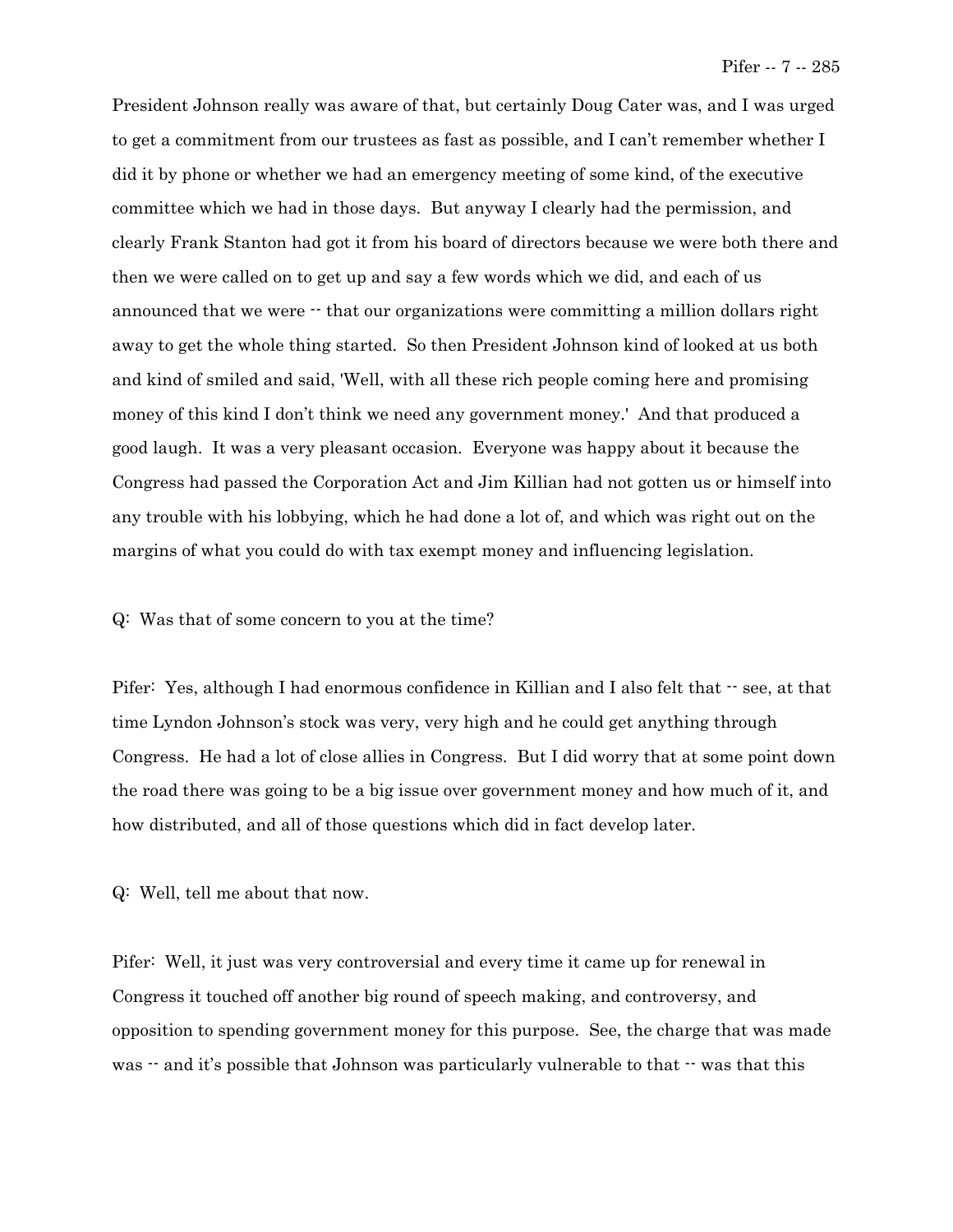new medium that had been created would use government money in politically partisan ways and that Johnson would see to it that whatever developed would be to his political advantage, which may have been fairly close to the truth. But anyway  $-$  and then of course Nixon was then elected, and there was a move to a more conservative  $\cdot$  that was really the end of new additions to the great society programs, and the opposition began to solidify against those programs, and a thing like the Corporation for Public Broadcasting had some considerable vulnerability because while Congress probably wouldn't have just killed it outright they could starve it to death by, or prevent it from developing into anything really significant by just not voting the money for it.

Q: Let's talk about some of the risk taking that is reflected in the grant making at Carnegie Corporation during your tenure, reflecting, I think, the risks you took in diversifying the board, diversifying the staff, supporting something like the Corporation for Public Broadcasting. What comes to mind when I ask you about risky grant making?

Pifer: Well a name comes to mind, and that's Eli Evans -- well several names -- Eli Evans on our staff, and Fritz Mosher on our staff. Fritz Mosher because of his great interest in voter education, and particularly getting young people to vote, and of course at that time, unlike today, when young people are mostly very conservative, young people at that time in the 60's were very, very radical by the definitions of American life anyway, and so in supporting voter education and voter registration we were very close to the line of in fact supporting the Democratic party. And that could have got us into a lot of trouble as the Ford Foundation got into trouble over the election of Carl Stokes in Cleveland, the first black mayor of any major American city. They supported some activities that were awfully close to -- in fact that was one of the two or three big things that Mac Bundy did at Ford which got Ford into a lot of trouble, and then through Ford the rest of us  $\cdot\cdot$  the rest of the foundation field -- and led to the Tax Reform Act of 1969.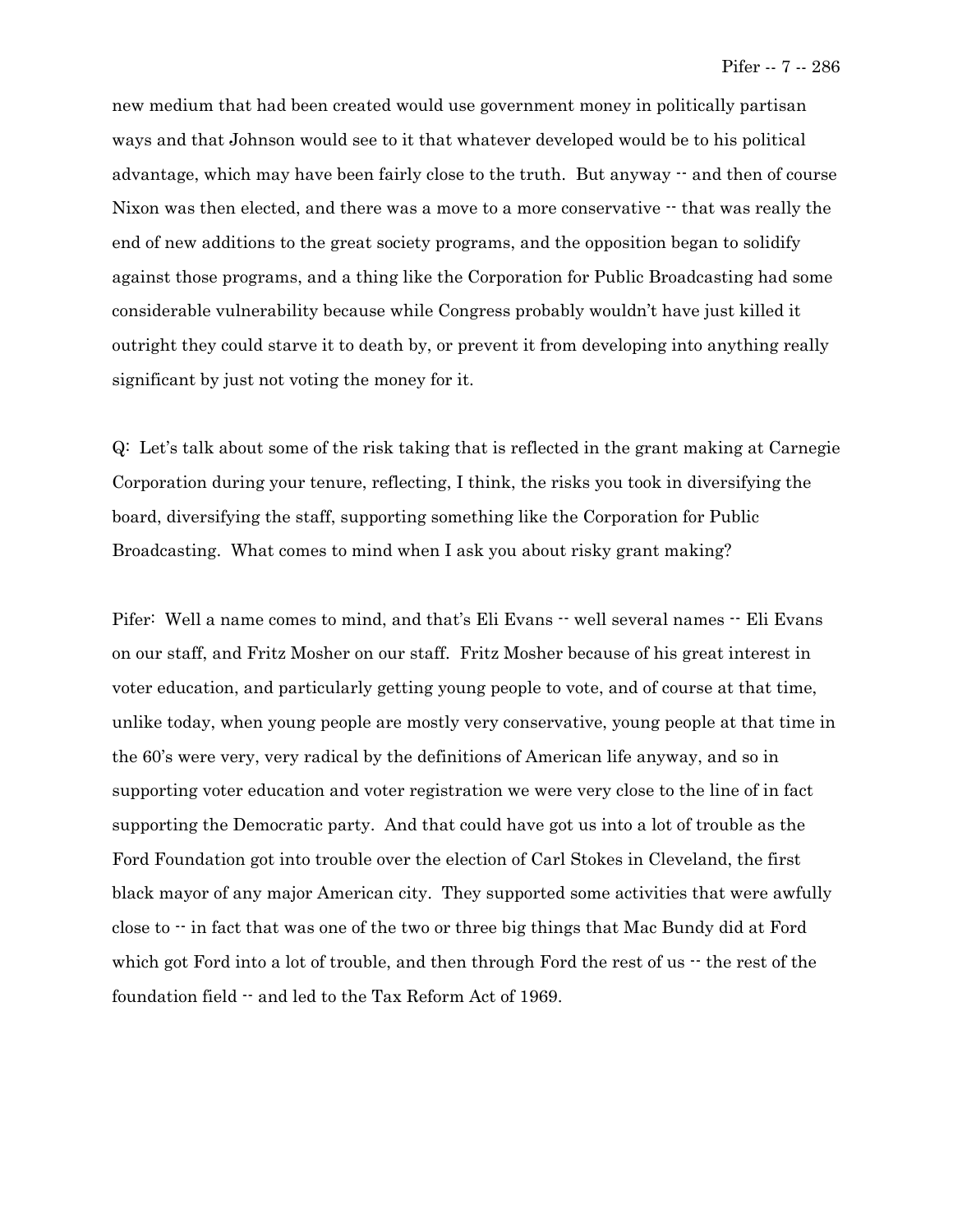### Q: What about Carnegie's support of black lawyers in the United States?

Pifer: Oh yes, that was one of Eli Evans' good ideas, worked out with somebody, Julius Chambers or somebody in the black lawyers field. There were virtually no black lawyers in America at that time, almost none, and Eli's idea was to get a number of law schools, particularly some of the big southern public law schools, to admit blacks. The program included finding good candidates and getting them into the law schools and then supporting them, and seeing that they had internships and so on. That was a program that lasted I don't know, maybe ten years, and was a very, very good program. Good people were selected and it very quickly got some very bright young black lawyers into the mainstream of American law, and particularly civil rights law, constitutional law, and I always thought was one of our very best programs.

Q: Mr. Pifer, going back to that first staff retreat, you are also known, of course, for having an open door philosophy at Carnegie, going right along with your efforts to diversify board and staff, engaging the staff in decision making, a very collegial approach. Staff meetings, staff retreats, these were new things at Carnegie for the most part. That meeting where you realized you had a collective commitment to social justice and the theme of social justice begins to pervade grantmaking consciously at Carnegie Corporation -- we've looked at a few examples -- I'm also thinking about women. You had been very much a pioneer in grant making related to women's rights and opportunities for women. I wonder if you would talk a bit about that.

Pifer: Well, first of all on the question of a sort of participatory system of administering the foundation, I think in the full sense of that term that did start with my administration. We had been having staff meetings, weekly staff meetings, to consider the grants that were being recommended. That had gone on many years before my time. I think maybe I was a little more welcoming of that, or even dependent on it, certainly at the beginning, and it's also true that in a very, very strict sense, I ran an open door policy. If my door was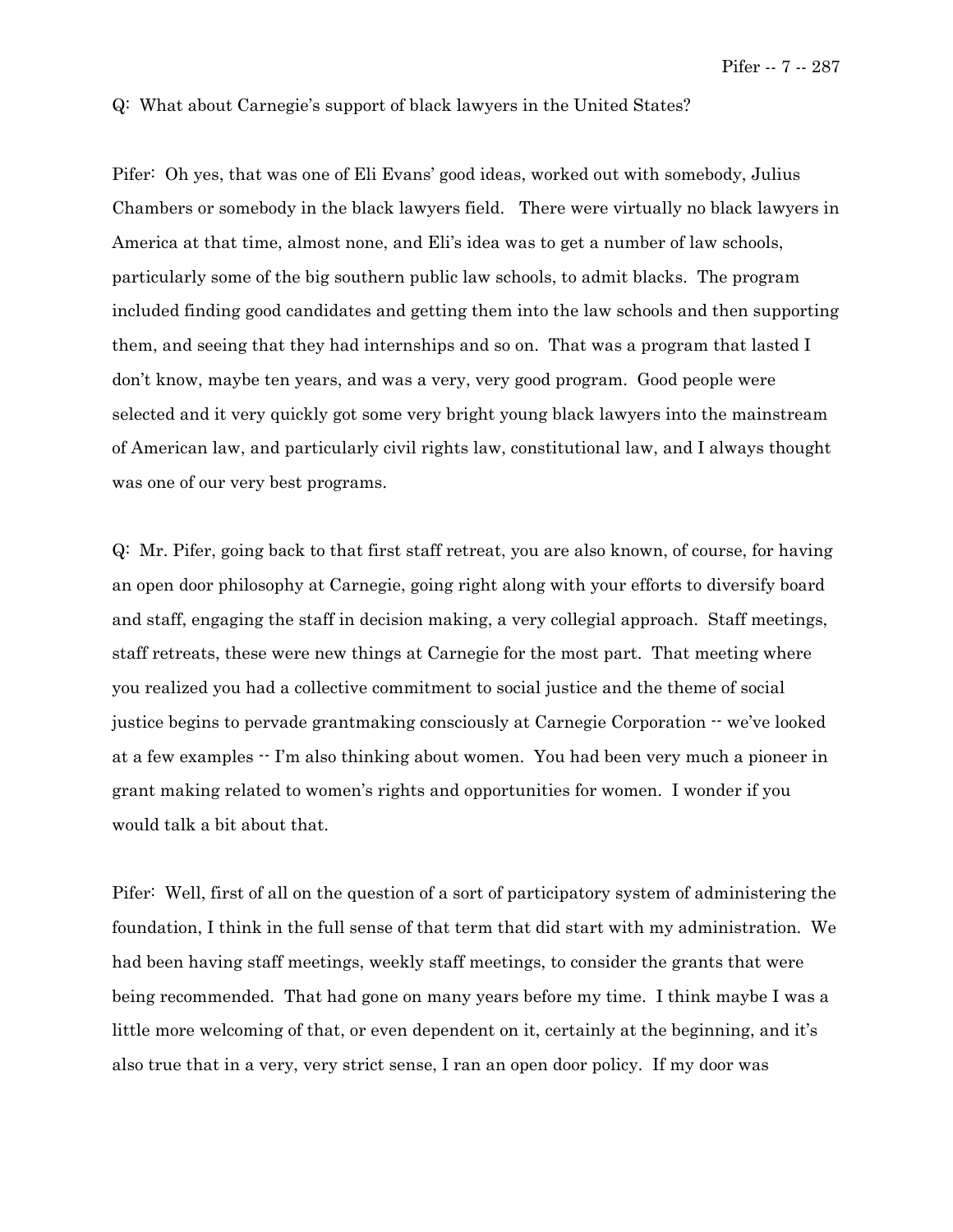open, any member of the staff could just walk in without an appointment and I was glad to see them, and some abused that a little bit, and some never came, but on the whole it was good for me, and I think good for the Corporation to have that freedom of access. So if people were angry over something, or whatever, they could come in and spout off, or if they had a good idea and wanted to try it out on me, of course it interrupted me but still it was far better to hear from them right away than to say come in a week from next Wednesday when by that time six other things were on their mind. The collective judgment on the grants was, I always felt, very good. But it led to some bad feeling at times because one of the staff members would have -- program officers would have -- done a lot of work on something, and in fact have virtually committed the foundation to make it a grant in the process of negotiating this, and then for us, the rest of the staff, to say, 'Oh no, we're not going to do that,' pull the rug out from under them was a very wounding, and potentially harmful thing. So, but it required that the staff members be pretty careful about implying that a grant was going to be made until they were pretty sure, or very sure that it was going to be made, and secondly that every now and then we had to recognize that this program officer would get in a fix that was not his or her fault, and we just had to go ahead and make the grant because actions had been taken on the assumption, right or wrong, that we were going to make a grant. But if a member of the staff did that too often, then they got on shaky ground with me and with their other colleagues.

Q: Mr. Pifer, how did you get interested in equal opportunity for women? Was there someone in particular at Carnegie who may have helped bring you along in that regard?

Pifer: Well, Florence Anderson, although she  $-$  the whole social progress side of Corporation did not on the whole  $\cdot$  she was always, as secretary to the trustee, she was always worried about whether we were going a little too far and fast down that social justice road, but she contributed one of our very most successful programs which was the Continuing Education of Women Program at Sarah Lawrence College, and also at several big public universities, I think the University of Wisconsin as I recall, or maybe it was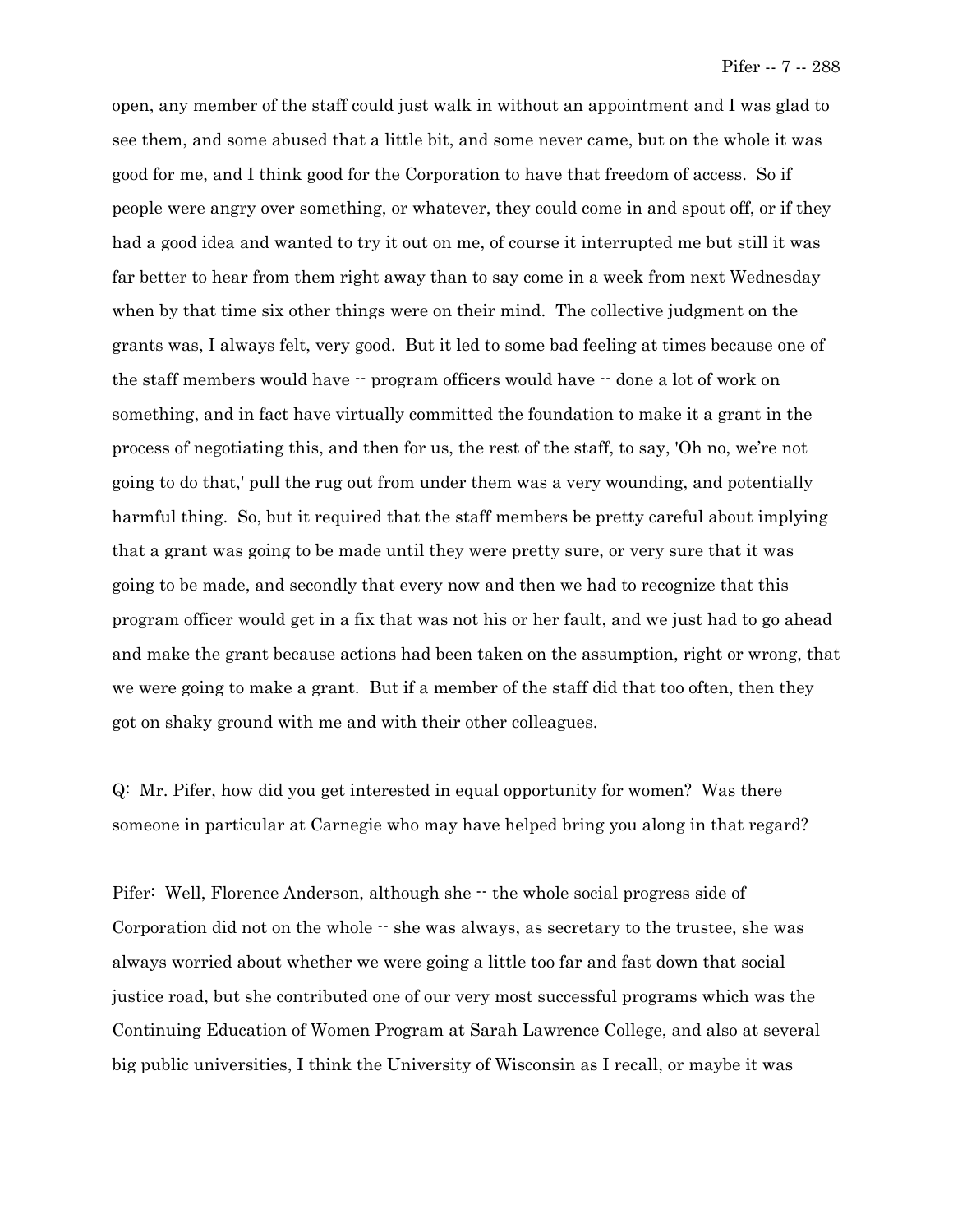Minnesota, but a number of these programs, and these continuing education programs were then copied by other institutions and became quite influential. There was a woman named Esther Raushenbush at Sarah Lawrence who had quite an influence on Florence in developing this continuing education for women, but it was one of the jewels in the Carnegie crown, there was no doubt about that. And I got interested in it. I got interested in the subject of the advancement of women in a variety of ways. Some of this was some of the things I was doing outside the foundation. I got to know Gloria Steinem, and some of the other -- Bella [Savitsky] Abzug -- women who were interested in pushing the agenda ahead for the advancement of women in American society. Frank Thomas curiously enough was not so much interested in black advancement at all. His big interest both before and after he went to the Ford Foundation as president was in the advancement of women. That was his big thing at Ford. And he and I were sort of in agreement on that, very strongly in agreement on it. I used to talk to him about it quite a bit. So then of course, as I got interested in the whole subject of women in American life I then had to have a good look at our own operations, and I saw that we were very remiss in the number of women who were advancing into senior positions, and that we needed to get more strong women onto the board and keep them there, and keep them actively involved in making suggestions and so on, and there were some very good women who joined the board, Marta [Y.] Valle from, I guess she was sort of part time at Columbia, Puerto Rican background --I can't think of the name of the organization she represented  $\cdot$  but she was on the Carnegie board and unfortunately died of cancer but she was a lovely person. There were several others. Our initial appointments of Carnegie trustees were very conservative. Phyllis Gordan was a niece of Governor Lehman of New York. She was a Radcliffe graduate and very, very, very conservative, very much the scholar, so we weren't breaking any new ground in putting her on the board, but I think it helped a bit. She was a very good friend of the Haskins and it was important that one of the important trustees feel comfortable about having women on the board. But as I said earlier, I spent a lot of time traveling around the country meeting people and I would just get in touch with them and call them up, wherever it was, Phoenix, Arizona or whatever, and tell the person who I was and why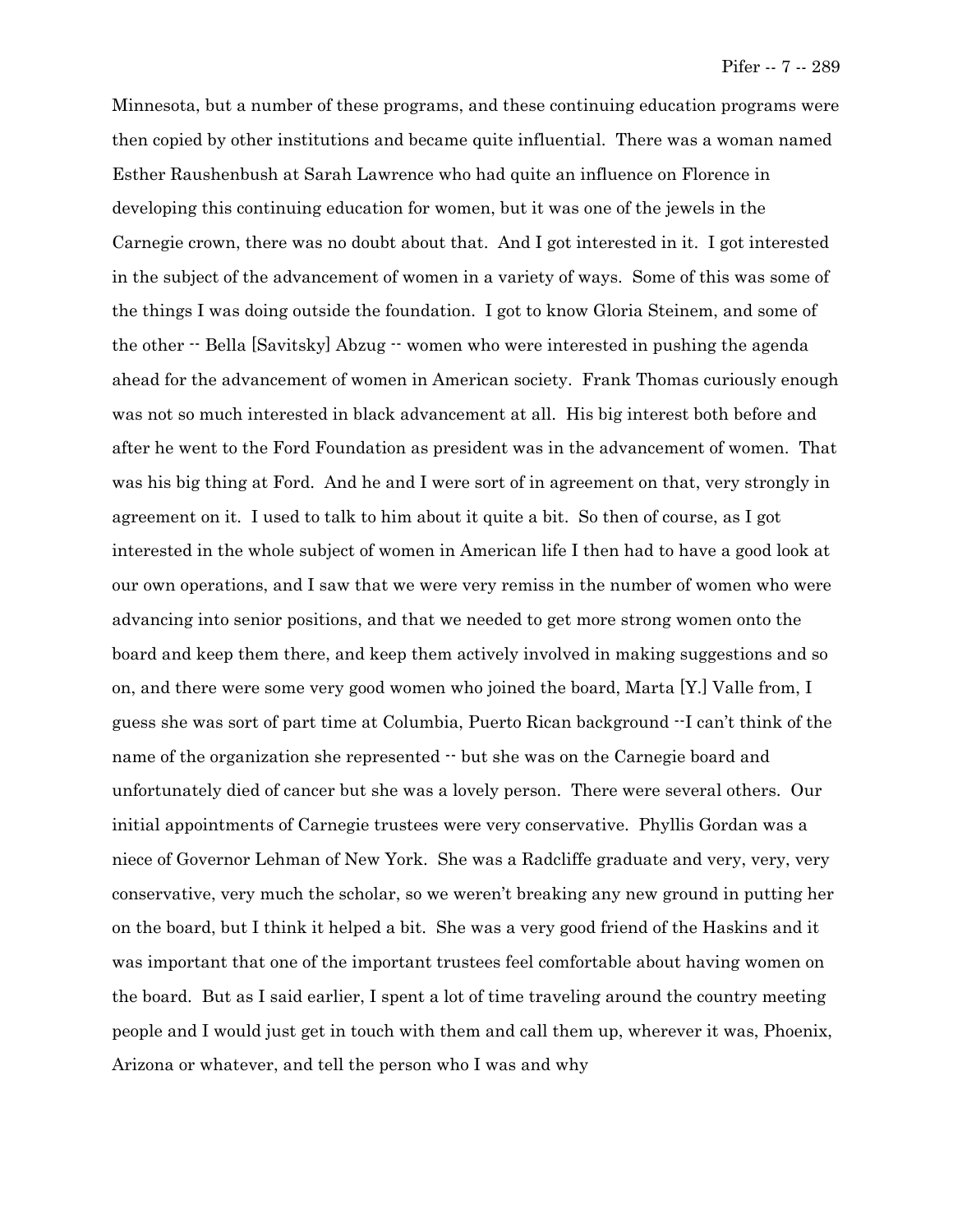I'd like to come and see her, and say this wasn't an offer of trusteeship but I was trying to build up a list from which the trustees could then pick, meaning I would pick, the person, but I would have to get the backing of the trustees, and it wasn't embarrassing at all. They were pleased to think that they were going to be on the list and so that, if I showed up in wherever it was, they knew why I was coming and I simply told them all about the Corporation and they told me about the things they were interested in and in some cases I got back to them and invited them to join the board, and in other cases didn't follow up on it. But it wasn't difficult, but what it taught me was if you're going to diversify a board you can't just talk about it, you've got to do it. And I think I mentioned earlier in this discussion the Haskins Committee that we set up. So we had the framework right then to diversify but it was still a question of building up lists of good people, and there were some very, very good ones. There were one or two that I think I made a mistake on but not a disastrous mistake certainly.

Q: Mr. Pifer, let me ask you again abut the Tax Reform Act, if I may.

Pifer: Yes.

Q: Florence Anderson, your mention of her, reminds me that I have been told that Ms. Anderson drafted the regulations for the Tax Reform Act; that Florence Anderson made a significant contribution to the drafting of the Tax Reform Act.

Pifer: Well it's quite possible but I never knew that, quite possible. But I guess that would have been  $\cdot$  I don't know who she would have been dealing with  $\cdot$  one of the things that happened was when this Tax Reform Act all blew up into real trouble it turned out that our traditional lawyers, Dewey Ballantine, were not the [right] people. We needed somebody from another part of the country, different kind of a legal background, and frankly more conservative, in the sense of being closer to other parts of the country and the feelings that they had about elitist institutions in the northeast. And so I found a firm called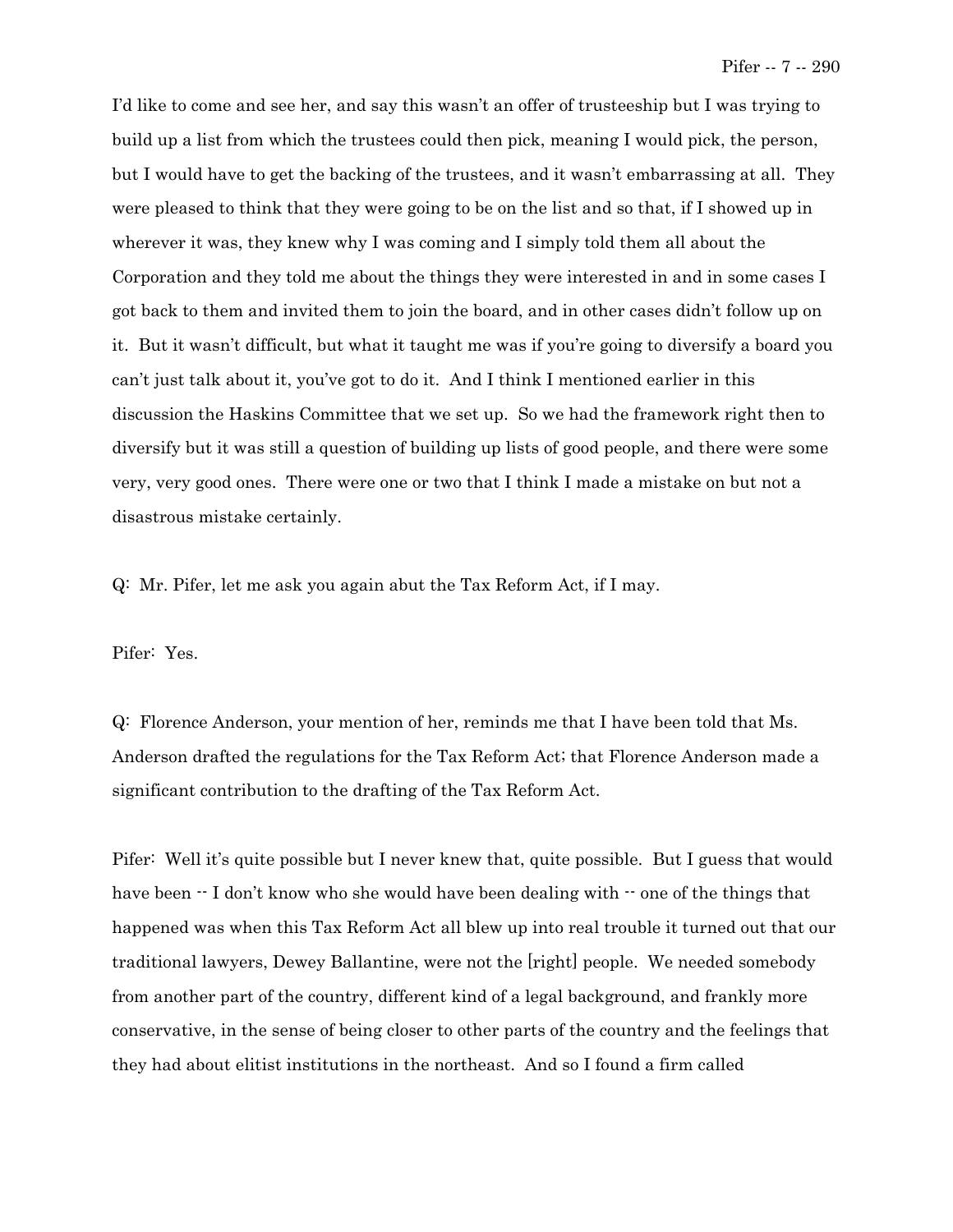Sutherland, Asbill & Brennan in Atlanta, and there was Larry Woodworth who had been the assistant secretary of the treasury for tax policy. And he became our advisor and our lawyer in all this business of the Tax Reform Act. And it could be that that was where he probably consulted Florence Anderson because she had a reputation for being the person who really understood charitable law. And I suspect that was the contact. But I don't think I was ever explicitly aware of that. Larry could talk to anybody on our staff he wanted to, and I would never have interfered. I would have expected Florence to tell me, if she was really negotiating for something that was actually going to be in the Tax Reform Act and perhaps she did. I can't remember. But that doesn't stand out in my mind.

## [END TAPE THREE, SIDE ONE; BEGIN TAPE THREE, SIDE TWO]

Q: Mr. Pifer, tell me about your role in the Tax Reform Act of 1969.

Pifer: Well, I did, somewhat accidentally, I think, play one of the central roles in the defense of foundations which were in serious danger of losing their tax exemption because of a kind of populist feeling that had grown up about using tax-exempt money in ways that competed with legitimate business activity and so on. This was something that some of the Western and Southern senators felt very strongly in the Senate, particularly -- and I've forgotten if I've mentioned Al [Albert A., Jr.] Gore's father [Albert A. Gore, Sr.] was senator from Tennessee, and he was a strong populist. There were others on the Senate Finance Committee, too. Senator [George S.] McGovern was another one that we really couldn't rely on. In fact, particularly Senator Gore became "the enemy" -- in quotes.

So this act got drafted, and when we saw it in the foundation field, we were absolutely aghast at what was in it, and realized we had to get it modified. One of the provisions of it was the twenty-year life. Or maybe it was thirty years, but whatever. Anyway, at which point you would automatically lose your tax exemption. That would have prevented any new foundations from being established.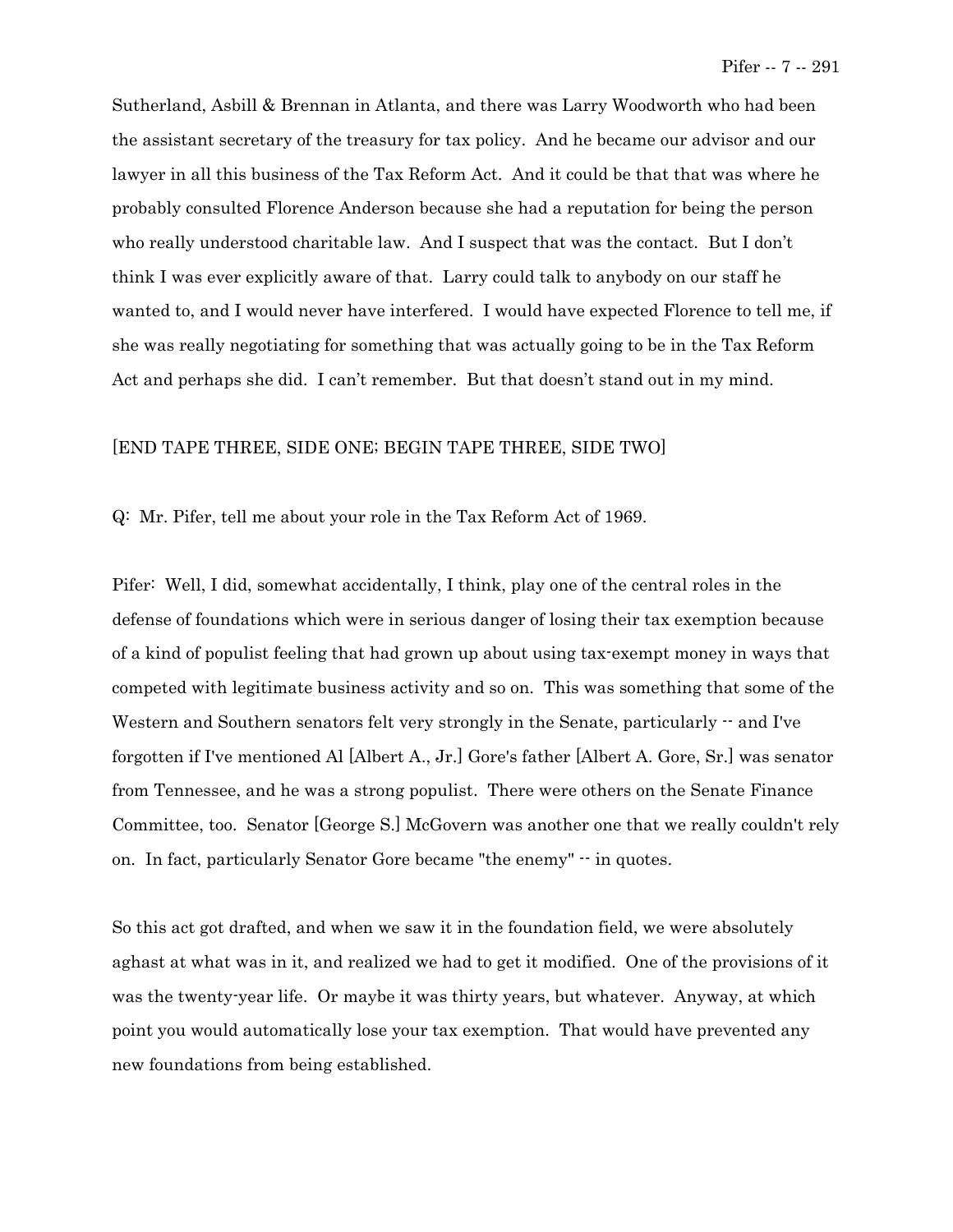Well, Mac Bundy had, of course, been on the White House staff and right at the center of our policy on Vietnam. Goodness knows he should have been a little embarrassed by that, but he was a person of enormous self-confidence. The funny thing is, we had been at school together. I had known him for years. He was a little ahead of me, although in age only a year or two older, maybe two years. But anyway, we had known each other for a long time. He sort of looked on me as a little boy. [Laughter] And would never listen to anything I said. And having got us in all this trouble, he would not admit that he had caused the trouble. He just absolutely couldn't. But he had, over the Bobby Kennedy grants and the Stokes grant in Cleveland. He's the one who got us into court, so to speak.

The other foundation heads felt that same way, but Mac Bundy and I got into an awful shouting match at each other about the thirty-year life thing. His view was, 'Let's not oppose it. Let's leave it, and we'll get it changed later.' And my position was, 'Not on your life. Once that's the law, we'll never get it changed.' And the other foundation presidents  $$ we had a group of maybe fifteen or twenty of them, heads of major foundations  $\cdot$  all supported me and then kind of elected me informally as the chairman of that group of foundations, I think partially to make it clear to Bundy that he wasn't going to be the chairman, as he kind of assumed he would be, as president of the largest foundation, the Ford Foundation.

So the fight developed, and I practically had to move down to Washington. I was talking with people in the Congress, particularly the Senate. Eli Evans was operating out of  $\cdot$  he was my right-hand person. We had a little office in a hotel there on Capitol Hill where we could quickly get  $-$  if we got a chance to talk to some key person, we could get there in a hurry. Of course, our legal counsel were helping; the Sutherland, Asbill & Brennan people were helping all they could.

<span id="page-34-0"></span>So, finally, on the thirty-year life, we lost that in the committee, in the Finance Committee,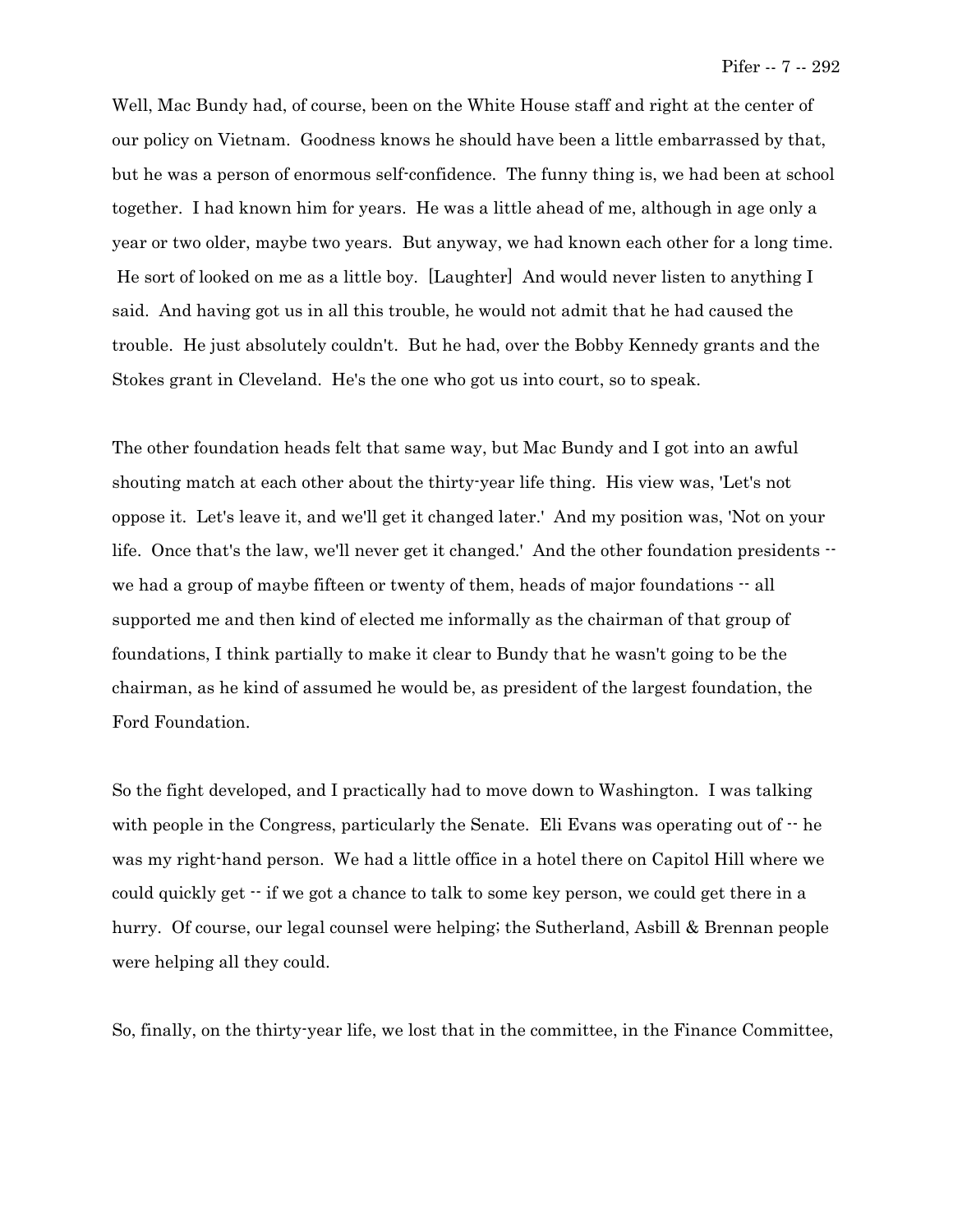and we found out that the reason we lost it was because [J. William] Fulbright, in effect, exchanged votes with Gore and said he would support Gore on the thirty-year life thing if Gore would support him on I don't know, something, some important thing in Southeast Asia, Fulbright being chairman of the Foreign Affairs Committee in the Senate.

So we lost that, and then we really had to  $\cdot\cdot$  then it came down to a question of what would happen when it came up on the floor. Eli had one of these long tally sheets with every senator's name, and he and I were up in the balcony, not being quite sure of what was going to happen and who was going to speak for us and who against us. Of course, Gore got up and made his usual speech, and Senator [John O.] Pastore from Rhode Island jumped up and said, 'Why is my good friend, the honorable senator from Tennessee, attacking the Providence Foundation in Rhode Island?'

And Gore bought that one hook, line, and sinker, jumped up and said, 'I'm not attacking foundations like that.'

And then Pastore said, 'But in attacking the Ford Foundation the way you are, you're attacking all of us, even the little ones. We will all be hurt even more than the big ones. And the Providence Foundation resents this very strongly.' Well, of course, he was speaking for small foundations all over the country when he did that.

Then we got a very good contribution from Fritz [Walter F.] Mondale from Minnesota, and then [a] very good [one] from Fritz [Ernest F.] Hollings from South Carolina. Anyway, the vote came, and I've forgotten the exact figures, but roughly we had two-thirds, and Gore and McGovern had a third, something like that. And there was much jubilation, because that was the turning point that went ahead with the legislation, but it was refined. The most objectionable things, like in the first draft they were eliminating support of voter education entirely, and there were some foundations that felt very, very strongly about that. So we got the worst things, the worst eliminations back in again.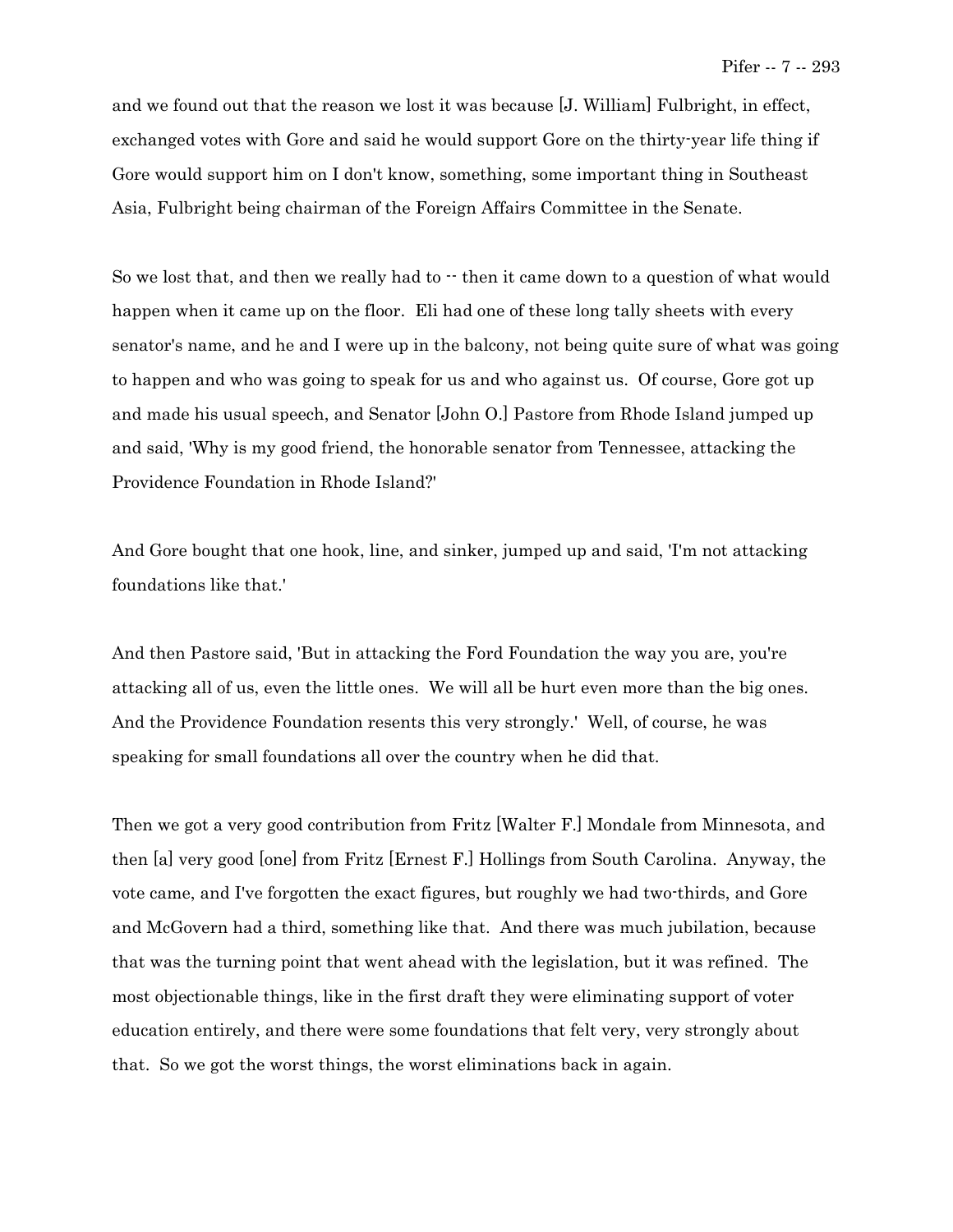In the end, I felt that it wasn't a bad law, really, that there were some very good things in it, and that we'd got out of it by the skin of our teeth, but got out of it pretty well.

# [END TAPE THREE, SIDE TWO; BEGIN TAPE FOUR, SIDE ONE]

Q: Mr. Pifer, tell me why you were opposed to the thirty year limit on the life span of foundations.

Pifer: Well I thought that this was a kind of dagger aimed at the very heart of the foundation field, and, even by implication, to the whole field of philanthropy because, in effect it was, well, it was more than just rapping our knuckles, it was saying there's something wrong with you, meaning foundations, we can't really trust you so we've got to be sure to put you out of business at some point in the future. You've got too much power, you're irresponsible, things of that kind. All of that was sort of implied, it was a black mark, and I felt that even if it could be changed it would still in a sense remain as a black mark that the Congress of the United States had had to do this, and therefore we should fight it. We didn't deserve that stiff a penalty if in fact we had really done anything wrong. And of course a vast majority of foundations did not feel they had done anything wrong and were rather appalled at finding themselves lumped together with a few foundations that were doing things that were, well, they were at least on the margins of  $-$  and, of course, especially the Ford Foundation. So much of this really revolved around Bundy and his arrogance, and the role of the Ford Foundation under Bundy's leadership.

Q: Mr.Pifer, the Tax Reform Act is almost thirty years old now, what do you think the implications for foundations have been?

Pifer: Well originally I felt that it was unfortunate that it had caused a wave of caution, conservatism in foundations, and I think that was true for a while. Of course I've been out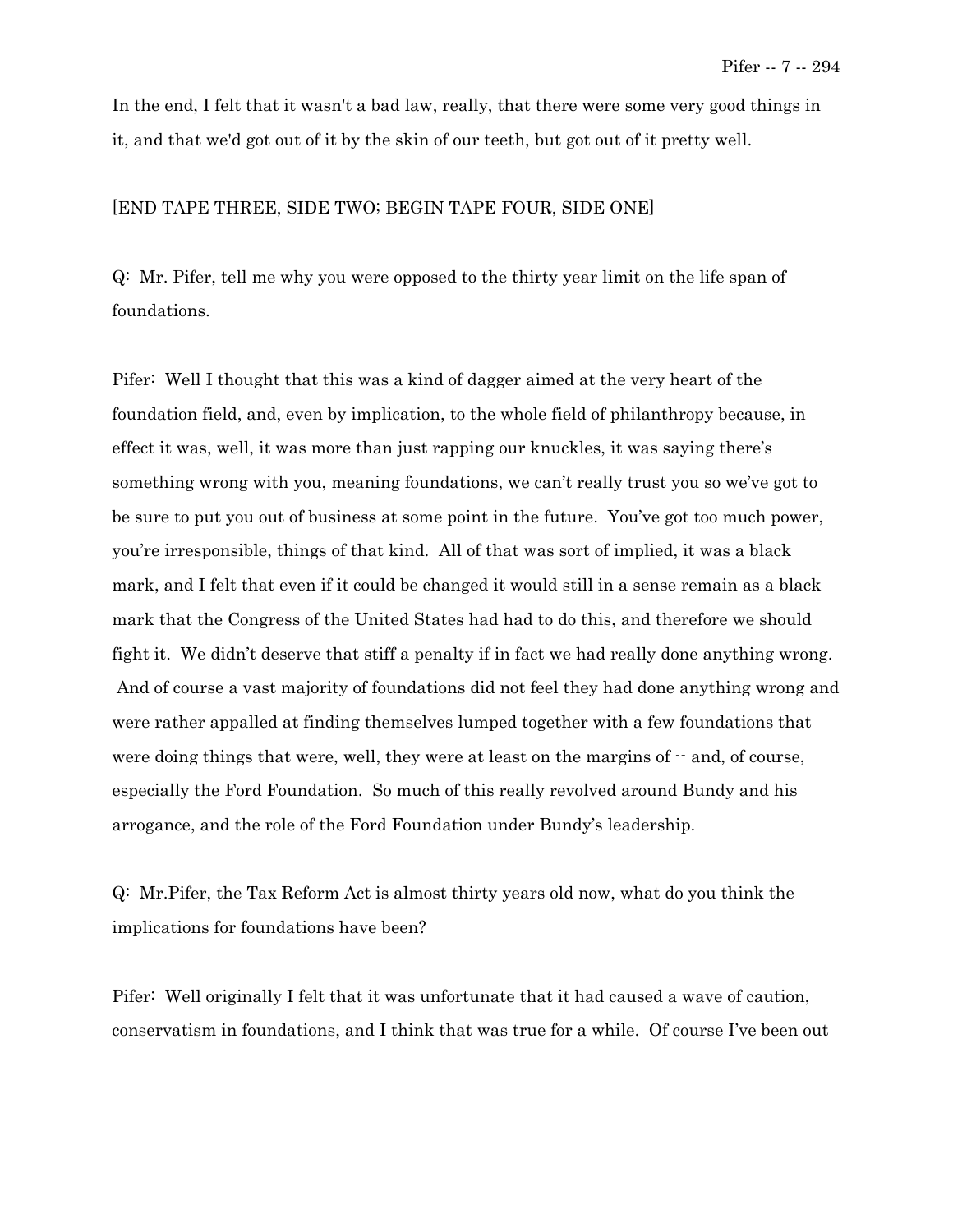of foundations, or direct involvement with foundations now for sixteen years as I retired in 1982. But I feel now that it – well, the whole field has grown and changed, and a lot of more interesting types of people are working in it, and a much greater variety of subjects that -- I think it would be hard for me to claim that we are now, as a field, foundations as a field, are suffering from the continued effects of the Tax Reform Act. I think it is just gone on developing and that on the whole a lot of very fine grants are being made that that do push the whole question of the role of foundations out farther in some very important directions. There is, of course  $\cdot\cdot$  what has happened, maybe not directly as a result of the Tax Reform Act, but certainly has happened, is that a group of avowedly conservative foundations have taken a leaf out of the Ford book and are doing things that are trying to influence the development of conservative legislation. There's several foundations, the Bradley Foundation, and the one in Pittsburgh [Scaife Foundation], I can't think of the name of it for a moment, but there are maybe half a dozen of those foundations and I think there would be agreement that they would have gone about as far as they or anybody else should go in supporting conservative causes that are really political. In other words they're doing what they say we did at an earlier period and fair enough, that doesn't bother me but I think it's gone about far enough.

Q: You coined an expression "quango."

Pifer: Yes.

Q: Tell me about that, "quasi nongovernmental organization".

Pifer: I wrote a piece called  $\cdot$  I can't think of the name  $\cdot$  it was one of my annual report essays and it was one of the first ones I did and it was it was about that gray area between the public sector, the governmental sector and the private sector, and how that played out in the non-profit world, and how the device of the non-profit organization was being used to enable this sector to do things that it couldn't have done directly. In other words, for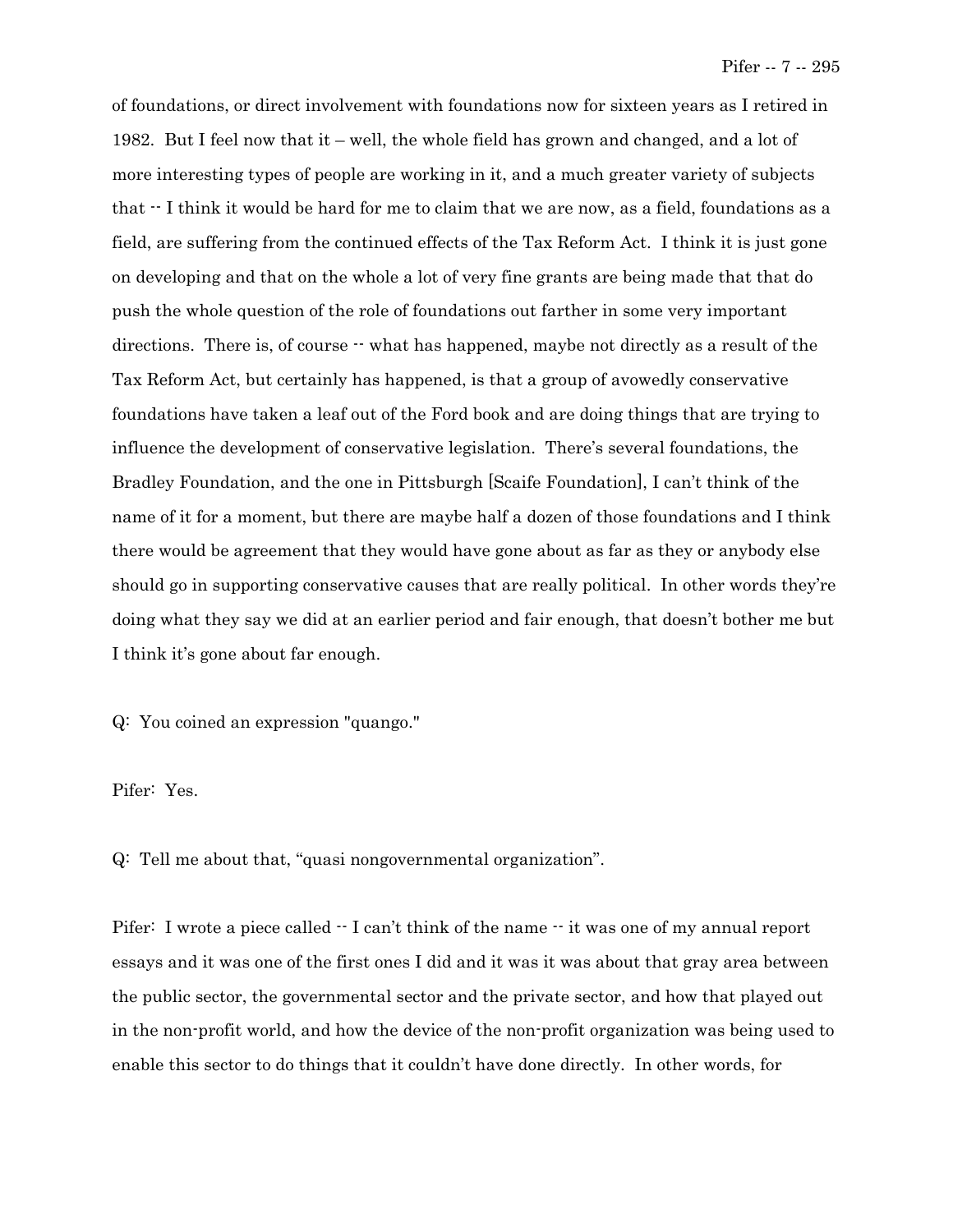example the question of salaries. It was very difficult to get some of the very best people into government jobs because the salaries were so low, but by setting up a non-profit organization, institute of some kind of like the Institute of Defense Analysis and so on, Rand Corporation, you could legitimately pay higher salaries so you could support the organization with government funds but then all the government regulations would not apply because it was a private incorporated tax exempt organization. So I wrote a piece about that and I called it "quasi nongovernmental organizations," and a member of the British Parliament saw this piece that I wrote and wrote to me and said that he thought this was very interesting and he'd like to meet me. So the next time I was in England -- David [A. R.] Howell, a conservative MP  $\cdot$  he was thinking of it as a way of developing more effectiveness and policy formation in the British Parliament  $\cdot$  so we decided to have a discussion group in each country and he recruited all sorts of people like Jim [L. James] Callaghan, the man who just recently [has] been Prime Minister of England, and others, and I recruited a group of people in this country, and  $\cdot$  not quite as eminent at least politically as the ones in England. Mine were mostly academics. Then we had a big meeting at Ditchley, a conference center in England, and another big meeting in [this country], down at Williamsburg, and a whole lot of  $\cdot$  not a whole lot  $\cdot$  but five or six books came out of this and it was a fascinating exercise that went nowhere on the American side, but on the British side developed this extraordinary life of its own just on the term quango. Quango was actually invented by a professor at the University of Essex named Tony [Anthony] Barker. He just took my "quasi nongovernmental" and turned it into an acronym, but the term that came out sort of frightened people. Quango. What in the world was a quango? Obviously it was something evil. So the whole situation changed and the conservatives turned around having been the first ones to want to adopt it, this sort of institution in England, and said it was a labor invention. Then it shifted back again later but never -- and it still goes on. You still get big arguments going on about quangos with very little known about the history of it, but the history of it was Alan Pifer writing his annual report piece. But I had quite a lot of fun out of that.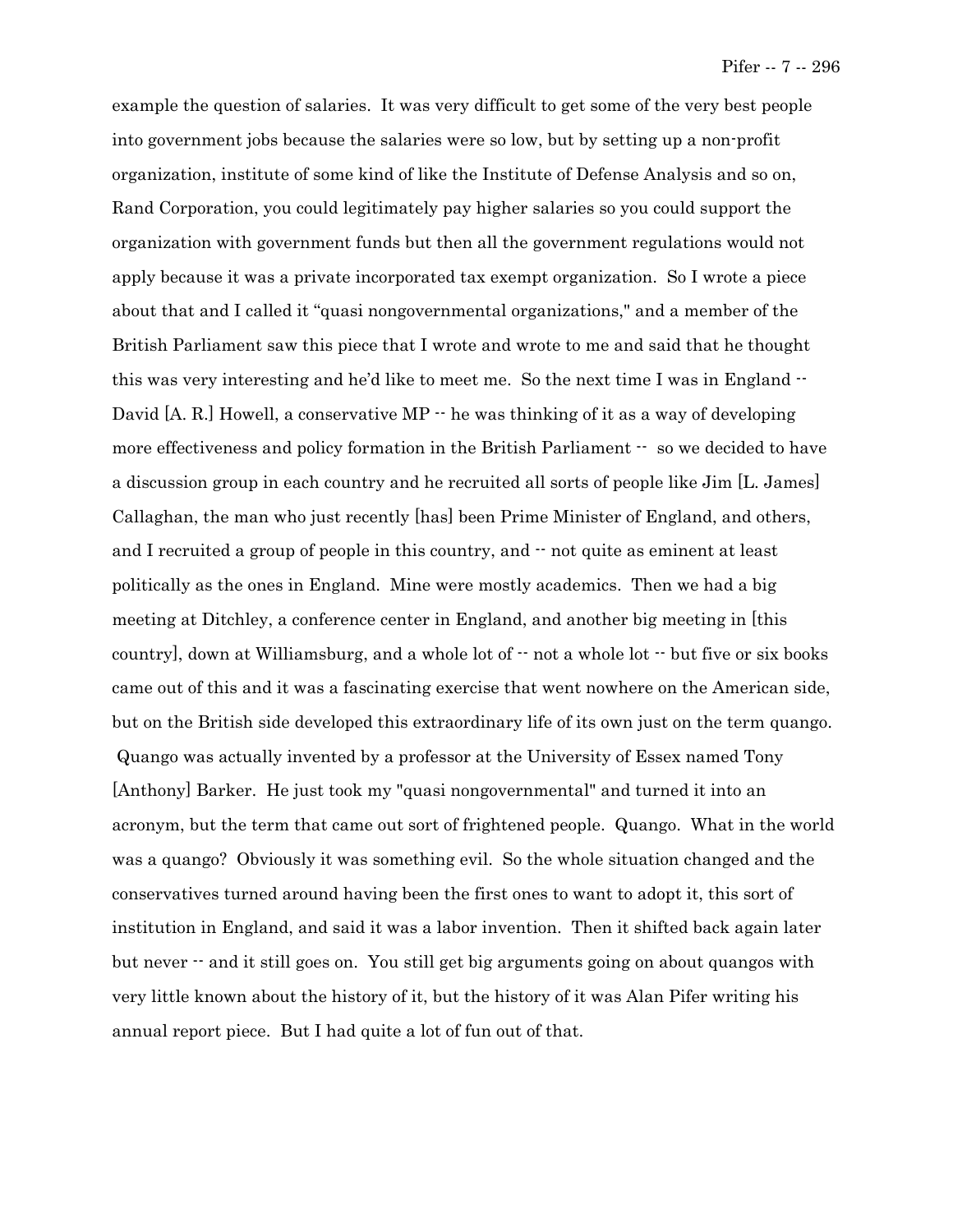Q: Those annual report essays have been very influential in the field of philanthropy, and I would like to get a better sense of your philosophy of philanthropy, for example do you see philanthropies as public trusts?

Pifer: Yes, very definitely. I think the realization that it is a public trust has grown considerably although you still get new foundations being established by very wealthy people who really can't emotionally recognize the fact that it's no longer their money. See they set up the foundation but they want to run the foundation and they want to have all their sons and daughters and so on, on the board, and they want to go on spending it as if it were coming out of their pockets. But it came out of their pockets and it's in a public trust now and it's taken some considerable time for some of the new big givers to recognize the fact that they gave the money away and they cannot on their own decide how it's going to be used. They've got to have a proper board of trustees and so on.

Q: I don't know that that perception is limited to family run foundations and I'd like for us to stay with the large general purpose foundations such as Carnegie, Rockefeller, Ford, and for you to give me a sense of your philosophy as to their purpose, their mission, what role ought they play in American society?

Pifer: Well I'm not quite as doctrinaire on that subject as I used to be. I used to feel that it was wrong if they spent their money on anything except policy oriented things, and that they had an obligatory role in American life of helping to develop social and economic and policy dealing with the environment and so on. But I think that was a little too extreme. I think there is a role for foundations supporting innovative institutions in conservative ways, that is, that they are willing to put up the operating funds for some, well, I'll give you my favorite example which is Heritage College out in the State of Washington that I've been very active in helping grow and develop. It is breaking a lot of new ground in the question of older students. The average age is thirty four, they almost without exception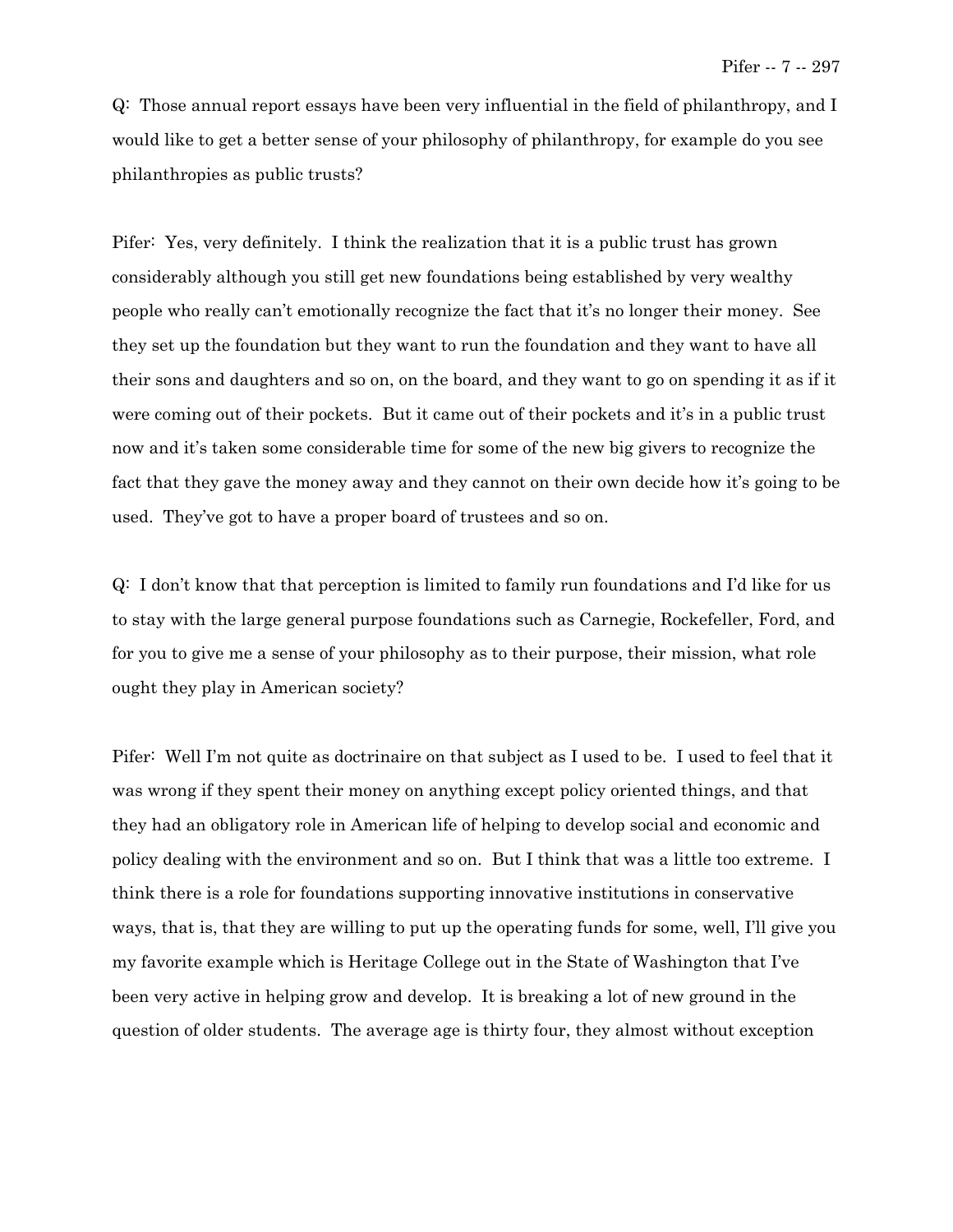come from below the poverty line, the students. Well over half the enrollment is minority, half of which is Indian and half of which is Mexican American, and it's just a very, very  $\cdot$ and it's turning out people with very good degrees. It's got a wide entrance but a narrow exit and we need more institutions like that. So I can see, in talking with large foundations about Heritage College, I think I did succeed with some of them in convincing them that it was a perfectly respectable thing to give unimaginative money, just plain money, running money, operating money, to an organization or an institution that really was, in itself, innovative and breaking new grounds. So that is a modification of my previous position which was that the grants themselves really ought to be innovative and breaking new ground. I think if the question is what is the institution itself doing, and I personally am disappointed when I see enormous sums of money going to some institutions that are already very well funded, and very little going to the small institutions, and that's why I started really, or helped to start, but really started this organization called CAPHE, the Consortium for the Advancement of Private Higher Education, because I wanted to see some of the best of the small colleges get some chance to get some of the big philanthropic money which they were pretty well frozen out of because they were small, and Heritage fit that category of course. But I don't know if I've answered your question but --

Q: I think you have. And CAPHE was one piece of a very large program at Carnegie devoted to higher education, Carnegie in fact has long been identified--

Pifer: Yes, the Carnegie Commission on Higher Education under Clark Kerr, and the Carnegie Council on Higher Education also under Clark Kerr, and a number of other things that  $\cdot\cdot$  it was always one of Carnegie's bread and butter interests, topical interests until my successor came along and he had other interests, but I've been hoping frankly that his successor will take the foundation back into the field of higher education as a field in itself, and figure out what some of the real needs of institutions are today and what can be done about them, and where Carnegie might fit into that into that picture.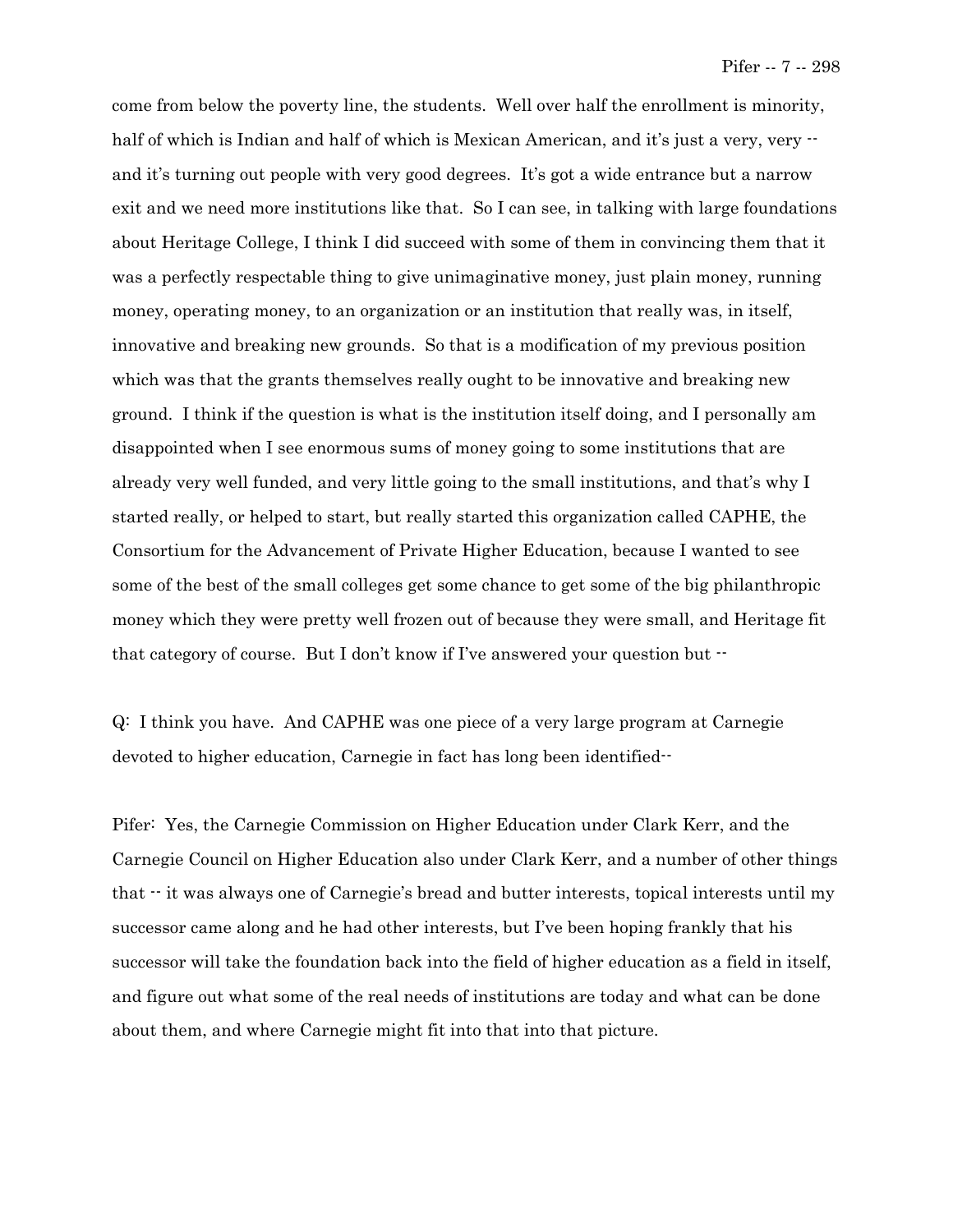Q: Let's get back to grant making, program activity related to women for just a moment because I did want to ask you about the Eagleton Institute.

Pifer: Ah. Well I've forgotten which one of my colleagues, it may have been Florence Anderson, it was certainly Avery Russell, they were involved in this program at Eagleton of training women for political life. And I thought it was a good program and supported it every time they brought it up  $\cdot$  two or three years ago, maybe it's four or five now, time goes by so rapidly, but I got this mysterious invitation from the Eagleton Institute. It's a program under the Eagleton Institute and I can't remember the name of it, but I got a mysterious invitation from the director of that program asking me if I could attend their annual meeting in San Diego and particularly attend the dinner. So I did and when we all filed into this huge room and I think I was the only man in this whole place, a couple of thousand women, and I found that I was seated at the head table and there was silence and anticipation and all of a sudden the door opened and Anita [F.] Hill came in, and came up to the head table and unfortunately I was not seated next to her so I didn't have a chance to really talk to her, but it was a pretty exciting moment because I personally felt very strongly that she was right and that she should be supported.

Q: Mr. Pifer, let me ask you if you think government has a social responsibility and let me ask again what your sense is of a large, general purpose foundation in society, its role in society. Does that sort of organization have a social responsibility, too? How do the two connect, if they do at all?

Pifer: Oh, I think that's a very tough question because it covers so much ground. Yes, there is a responsibility there, but I think despite the fact that they don't own the money any more that there is a responsibility also to the private interest that established them. It's become public money but you know if a donor like Bill [William R.] Hewlett of Hewlett Packard, and David Packard who, both of whom have established enormous foundations,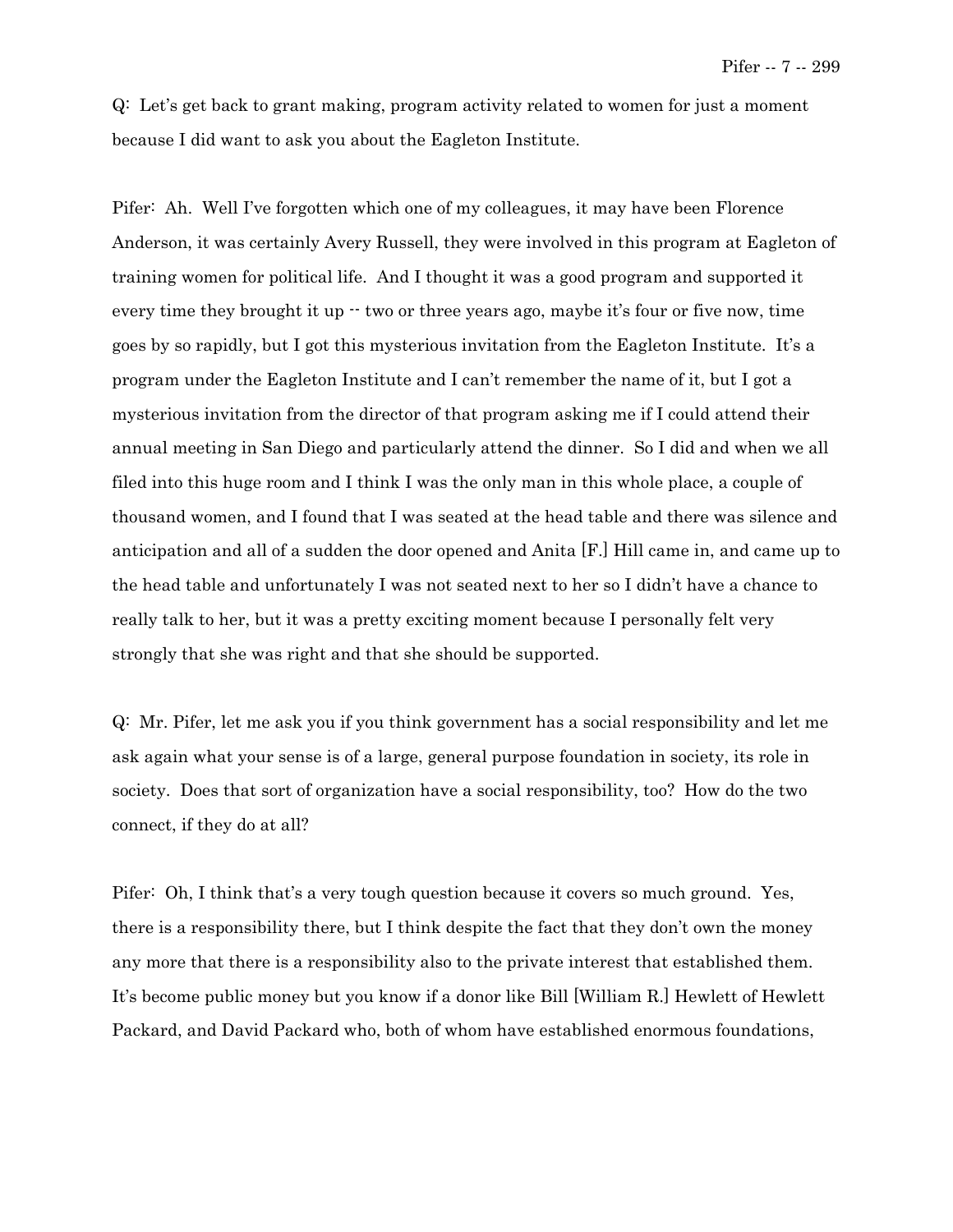they were interested in certain things like the environment, and it seems to me that a foundation, at least for some years, should pay some attention to the things that the founders were interested in if they're legitimate worthy things like environmental programs then they should do that. So the public responsibility is modified in that situation. Is that what you were driving at?

Q: An organization such as Carnegie, though, really doesn't have that kind of direct --

Pifer: No. No.

Q: I really want to stay with, I'm really asking what's the point of an organization like Carnegie? What do you think it ought to be doing? Do we need foundations?

Pifer: Well, in a way you could answer that by going to the charter and seeing what  $\cdot$  the Carnegie charter is a more specific one than any of the other big foundations. It's "for the advancement and diffusion of knowledge and understanding". That's Carnegie's own deed of gift, that phrase, and it's a pretty good one. It's tight enough so it's just not all over the map, let's see, the Ford and Rockefeller was something about the welfare of -- I've forgotten it, but it's very broad. It's unlimited, it would take you anywhere. And I think that, well, if that's the way the donor established it, then the trustees have an obligation within that to figure out what they're going to do with it, and if there's no indication then the foundation does become subject to vacillations depending on who's in charge of it at that particular time. Carnegie kind of foresaw that and it didn't worry him too much. He said in effect if he appointed good people they would appoint good people, and he did agree that from time to time the foundation would slump in its vitality and so on, but that he was confident that it would come back again. And that has  $\cdot$  on the whole, has been true I think.

Q: It's interesting to me now thinking about the concern, around the time of the Tax Reform Act, about the possible imposition of a life span on foundations, that that was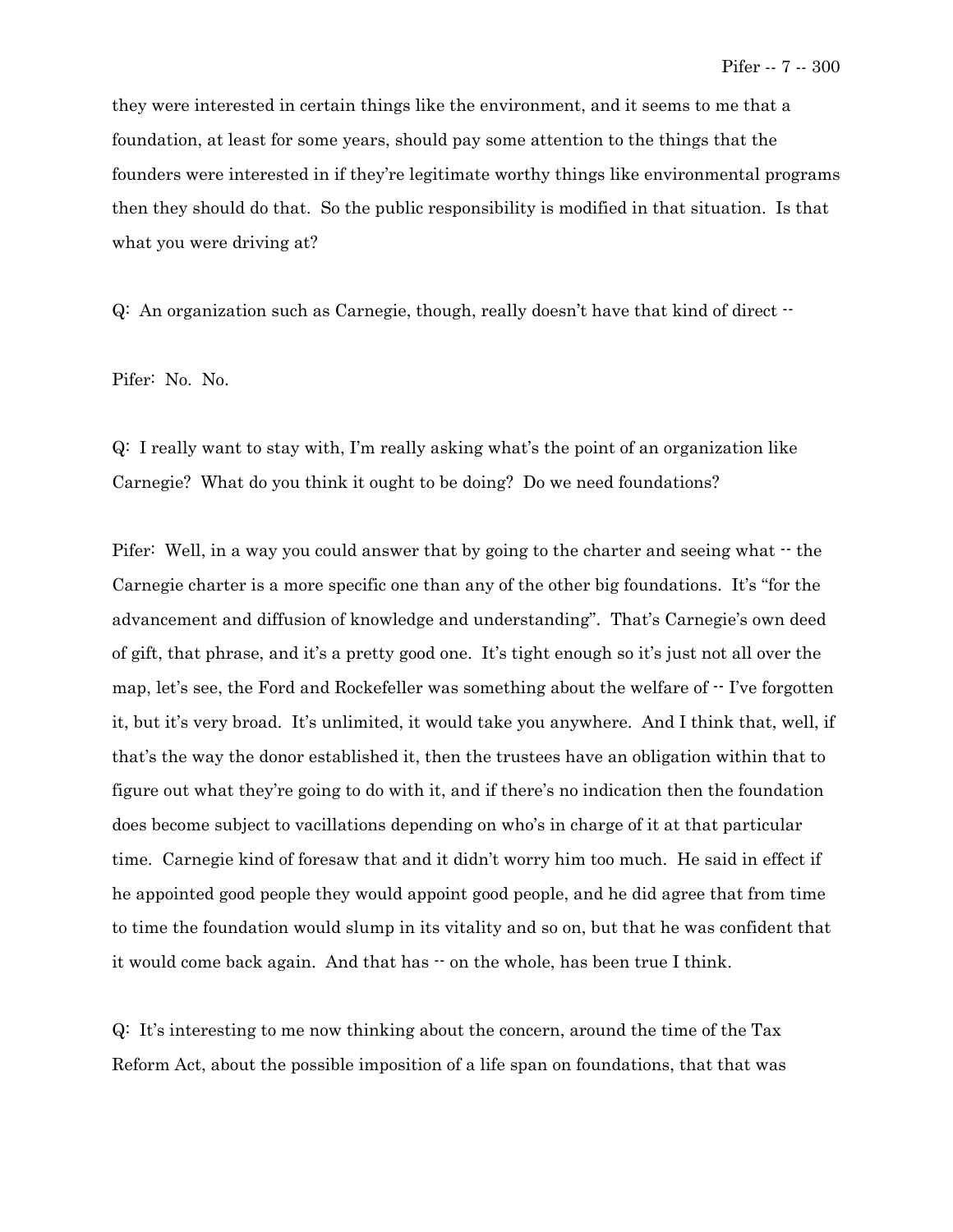perceived as punishment, as somehow negative. Now, thirty years later my understanding is that even some people in the field of philanthropy do not have a problem with a life span for foundations. That the large purpose general foundation, in perpetuity, is something kind of, that's up for debate, the viability of such a thing is up for debate. Do you have any thoughts about that?

Pifer: Yes I do. I think it would be a mistake to  $\cdot$  it should be voluntary, that is if a particular foundation wants to do it fine, and there have been some, there have been some famous cases where foundations spent their capital and spent themselves out of existence. Fine if that's what they decide they want to do, but I would not want to see it imposed on everybody. I think that would be a great mistake.

Q: Would that be something that you could imagine Carnegie doing voluntarily?

Pifer: No. No, I don't think that would ever happen. I mean some of the, the best things we've ever done like our support of the Public Broadcasting field and developing that field I mean, thirty years would have been long since gone by and we would have been out of business if that had been the law. So again you go back to Carnegie's view that things will wax and wane but, but in time some new people will come in and very important new things will happen.

Q: Let me ask for your view of Carnegie's future at this point. How do you see the Corporation now, and in the years ahead? I hear all the time about the Myrdal study, the Corporation for Public Broadcasting, Sesame Street: fabulous, fabulous, contributions. I often wonder what is going to resonate in the same way for people soon, or in ten years or twenty years hence.

Pifer: Well I wonder too, and I don't frankly see that a whole new blossoming of the Corporation in the immediate future. I'm not saying that critically, I think that some of its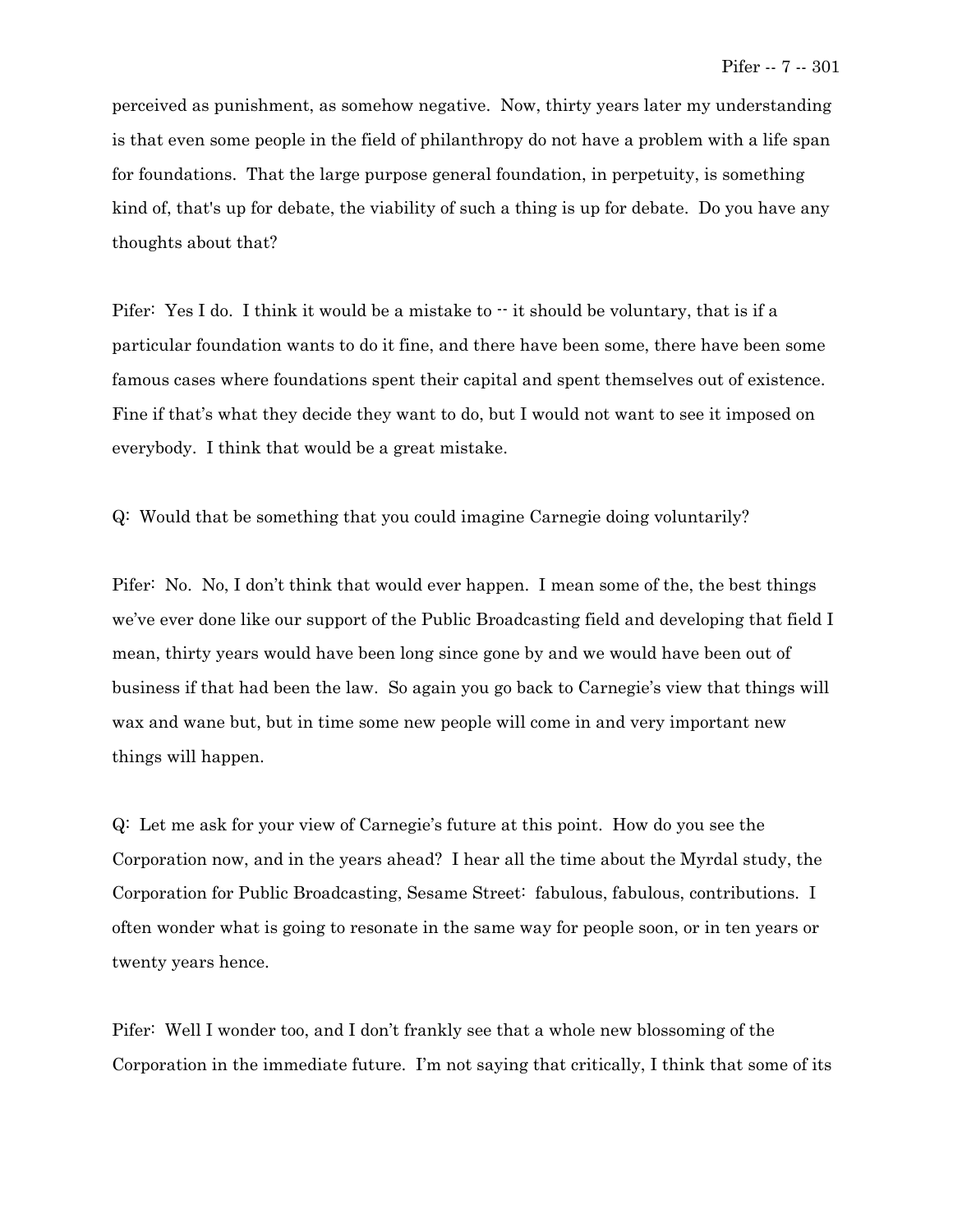programs are kind of worn out and it has of course a new president who's new to the foundation field, and he's still feeling his way. I would expect there might be a period of several years before it's clearly apparent where the Corporation is going. But I hope it won't be too long a period but it's not necessarily a bad thing unless the present people there go on living on the past. They've got to invent new things, new programs, find new exciting needs for the kind of money the Corporation has, and that's their biggest responsibility. They can't  $\cdot\cdot$  just because there have been some good programs in the past  $\cdot\cdot$ they can invent new programs within tried and true fields, higher education, a very good example. There may be all kinds of very exciting new things that could be done in the field of higher education whereas the field itself would be old hat. That's alright.

Q: Do you think that foundations ever sacrifice innovation for success? I'm thinking about risk taking again. Have foundations in America been taking enough risks in your view? And how about Carnegie under your presidency?

Pifer: I think the first question is almost impossible to answer but the second question did we take risks? Yes. We took considerable risk when we got into the whole field of use of the law in civil rights situations. I mean actual cases, trial cases. When we supported the research work that was needed to bolster the case for this or that development in the civil rights field we were out at the limits but nothing happened. We made the grants and there were some good ones, some not so good, but it was risky, particularly in the climate of that time where there was all this concern about foundations meddling in social policy and that's the way it was put by the conservative side of American life.

Q: And yet beneath all of Carnegie's activity, or it has been put to me, is an attempt to influence public policy--

Pifer: Well, you know, you influence  $\cdot$  any spending of charitable money is influencing public policy, any, because that money could have been spent on something else. So by